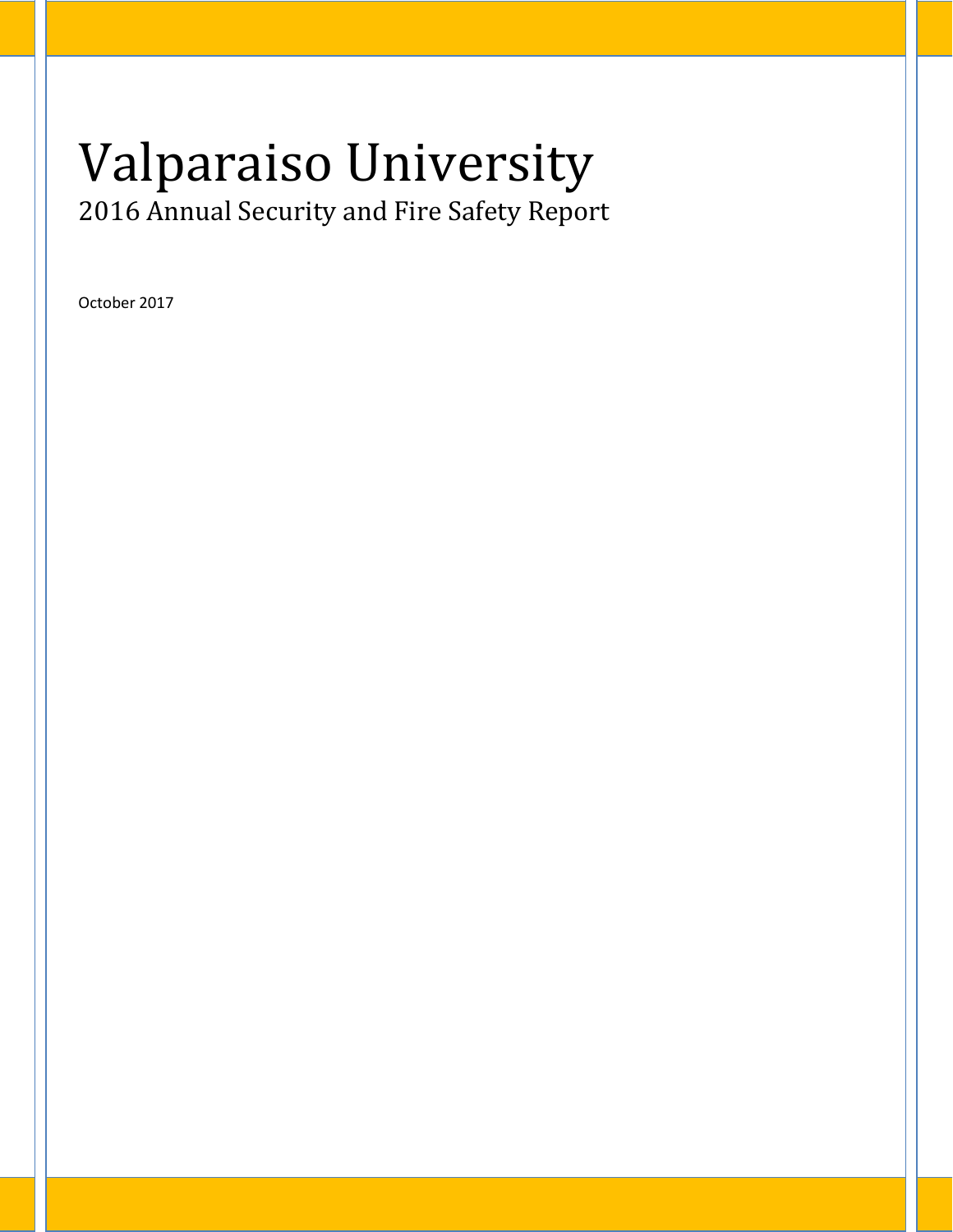# **VALPARAISO UNIVERSITY 2016 ANNUAL SECURITY REPORT 2016 ANNUAL FIRE SAFETY REPORT**

#### **OCTOBER 2017**

IN CASE OF EMERGENCY – TO REPORT A CRIME

SECURITY ON CAMPUS AND 2014 – 2016 CRIME STATISTICS

#### EMERGENCY RESPONSE AND EVACUATION

MISSING STUDENT NOTIFICATION

SECURITY AND ACCESS TO FACILITIES

#### ALCOHOL AND DRUG STATEMENTS OF POLICY

#### RESPONDING TO SEXUAL MISCONDUCT

#### EDUCATION, PREVENTION, AND AWARENESS PROGRAMS

INDIANA'S LAWS REGARDING SEXUAL ASSAULT, DATING VIOLENCE, DOMESTIC VIOLENCE, AND STALKING

SECURITY ON CAMPUS AND PREVENTION OF CRIMES

SEX OFFENDER REGISTRATION

FIRE SAFETY REPORT

2014 – 2016 SECURITY AND FIRE STATISTICS

ADDITIONAL SAFETY TIPS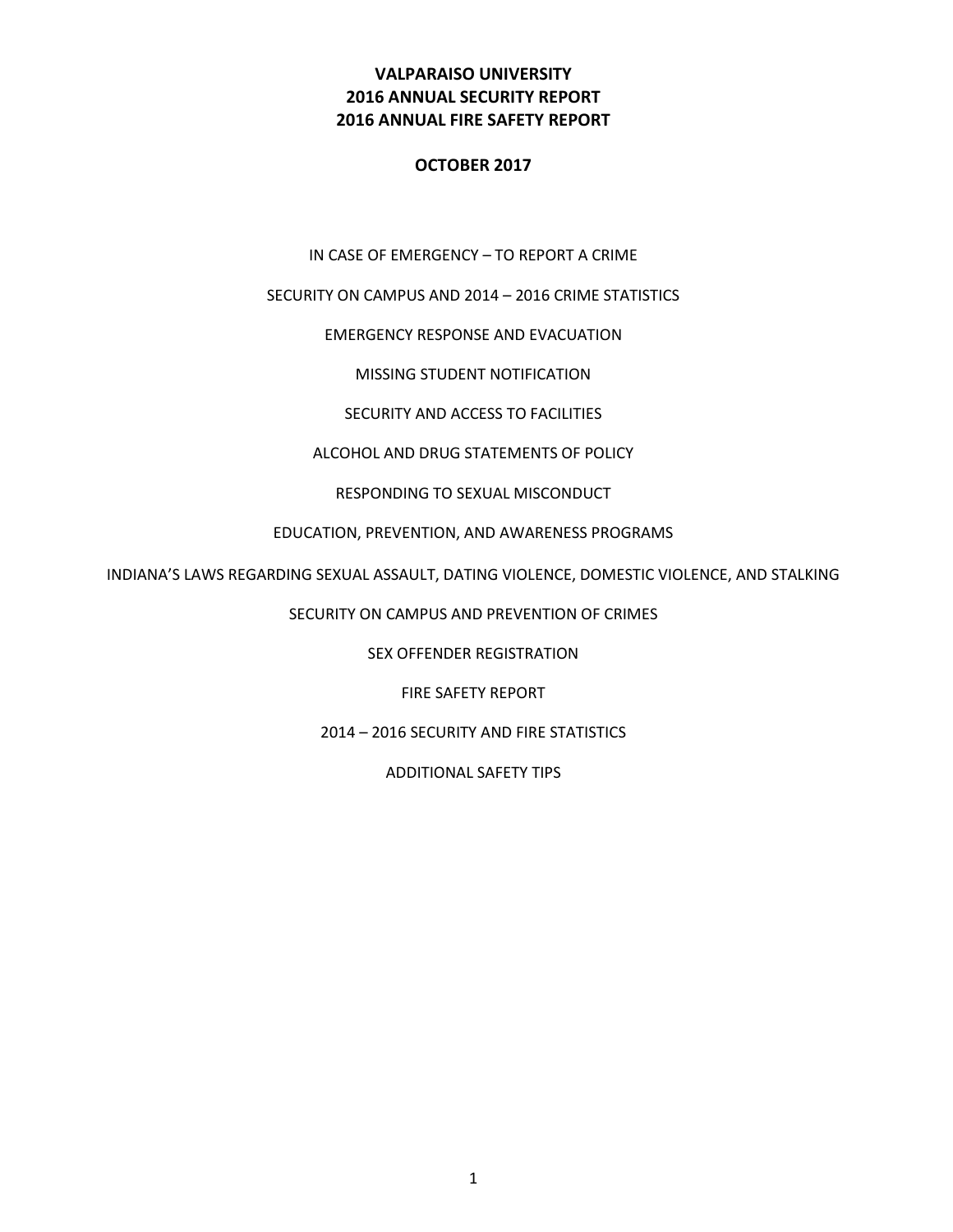# **VALPARAISO UNIVERSITY 2016 CAMPUS SECURITY REPORT 2016 FIRE SAFETY REPORT**

#### **Overview**

Institutions of postsecondary education that participate in Federal student financial assistance programs are required by the Higher Education Opportunity Act to provide annual security and fire safety reports that disclose campus crime and fire statistics, as well as certain statements of policy. This report is prepared by the Valparaiso University Police Department in cooperation with local law enforcement agencies surrounding our main campus and alternate sites, Title IX Coordinator, University's Office of Student Affairs, Safety Manager, and General Counsel. Each party provides updated information on their educational efforts and programs to comply with the Act. The following disclosure report details all information required by this law as it relates to Valparaiso University for the calendar year ended December 31, 2016.

#### **2016 CAMPUS SECURITY REPORT**

#### **Campus Law Enforcement**

The Valparaiso University Police Department (VUPD) and its officers have full law enforcement and arrest authority. This authority is granted by the State of Indiana. VUPD maintains an emergency 911 dispatch center that is staffed 24 hours a day and 7 days a week. VUPD has full radio compatibility with surrounding law enforcement agencies including the Porter County 911 dispatch center. VUPD serves as the lead agency in investigating crimes which occur on the University's campus and will utilize support from other agencies if/as needed. VUPD has ongoing working relationships with the Valparaiso City Police, the Porter County Sheriff's Department, the Indiana State Police, and various Federal law enforcement agencies. The Valparaiso City Police routinely work and communicate with VUPD on any serious incidents involving a Valparaiso University student occurring off campus or in the immediate neighborhood and business areas surrounding campus. Valparaiso University operates off-campus housing and off-campus student organization facilities, VUPD and Valparaiso City Police communicate and respond to any criminal activity occurring at off-campus housing and off-campus student organization facilities. Campus constituents are encouraged to report all crimes to VUPD by either calling 911 from a campus phone or by using the Code Blue telephones in an emergency situation, or by calling 219-464- 5430 for non-emergencies. Voluntary reporters who wish to remain anonymous may use the VUPD confidential tip line by calling 1-888-988-8477. The confidential tip line is not to be used for emergencies or in cases where immediate assistance is needed. VUPD contact information and additional emergency resource information can be found on the University's web-site a[t www.valpo.edu/vupd/](http://www.valpo.edu/vupd/) and is also available in printed copy format via an emergency information flip chart that is posted in campus buildings.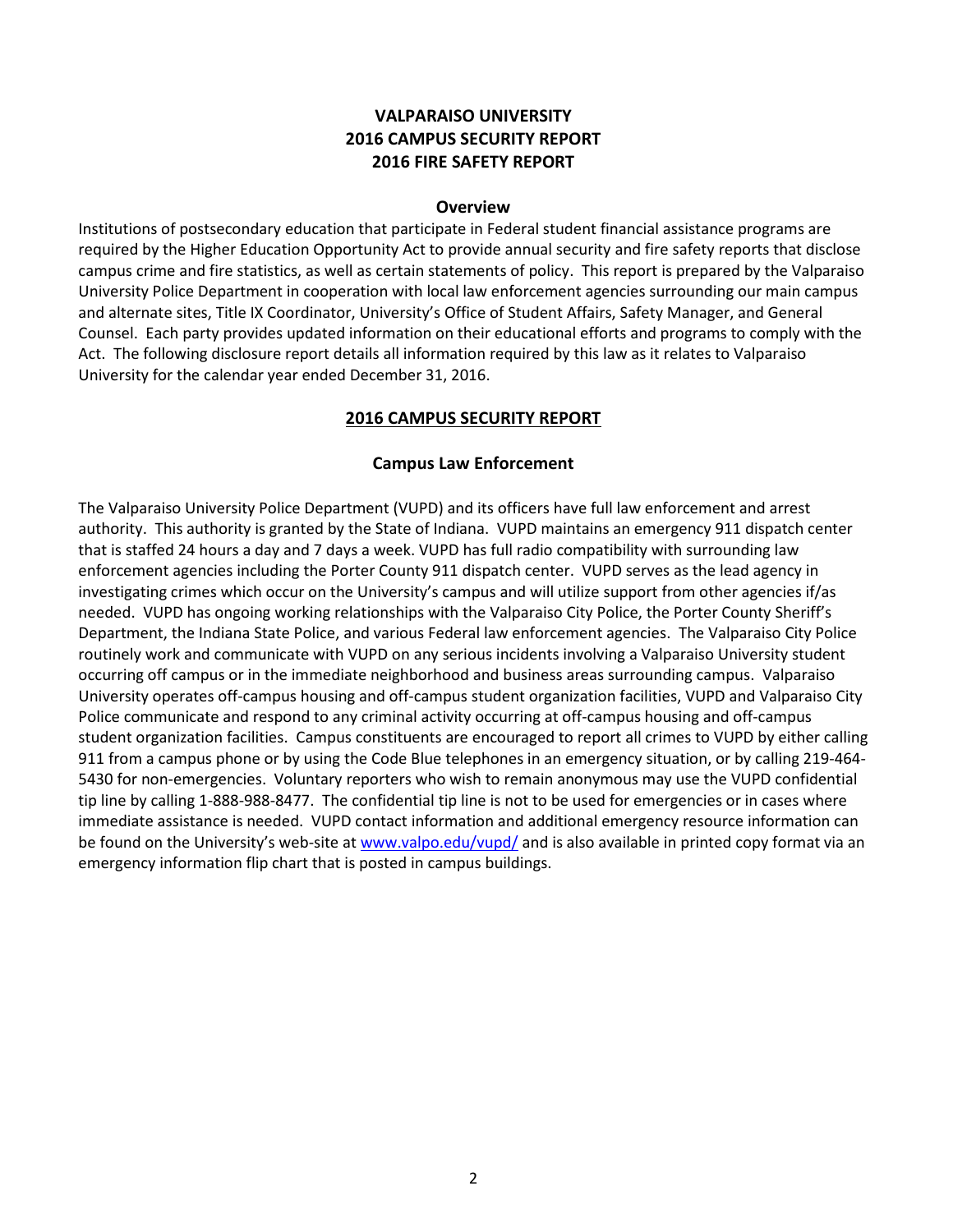#### **CRIME STATISTICS**

#### **Reported Crime Statistics**

These charts report crime statistics for Valparaiso University calendar years 2014, 2015, and 2016. All institutions are required to list a breakdown of reported crimes by geographic location. The categories are:

- 1. On-campus property (University-owned, contiguous, educational, and student-used, including residence halls).
- 2. Non-campus property (fraternities, non-contiguous owned, and student-used).
- 3. Public property (streets, sidewalks, and lots adjacent to campus property).
- 4. On-campus residential only (University-owned student housing).

In addition, the University is required to state if any of the subcategories of reported crimes fall under the category of hate crimes. The following crimes shall be reported if perpetrated as hate crimes: murder/nonnegligent manslaughter, rape, fondling, statutory rape, incest, robbery, aggravated assault, burglary, motor vehicle theft, arson, larceny-theft, simple intimidation, and destruction/damage/vandalism to property. A hate crime is defined as an act that has evidence to show the victim was intentionally selected because of the victim's actual or perceived race, gender, religion, sexual orientation, ethnicity, disability, national origin, or gender identity.

The statistics in this annual report were prepared by the Valparaiso University Police Department based on information gathered from individuals in the following University offices and law enforcement authorities:

Valparaiso University Police Title IX Coordinator Student Affairs: Dean of Students & Residence Life Valparaiso City Police Porter County Sheriff's Department Indiana State Police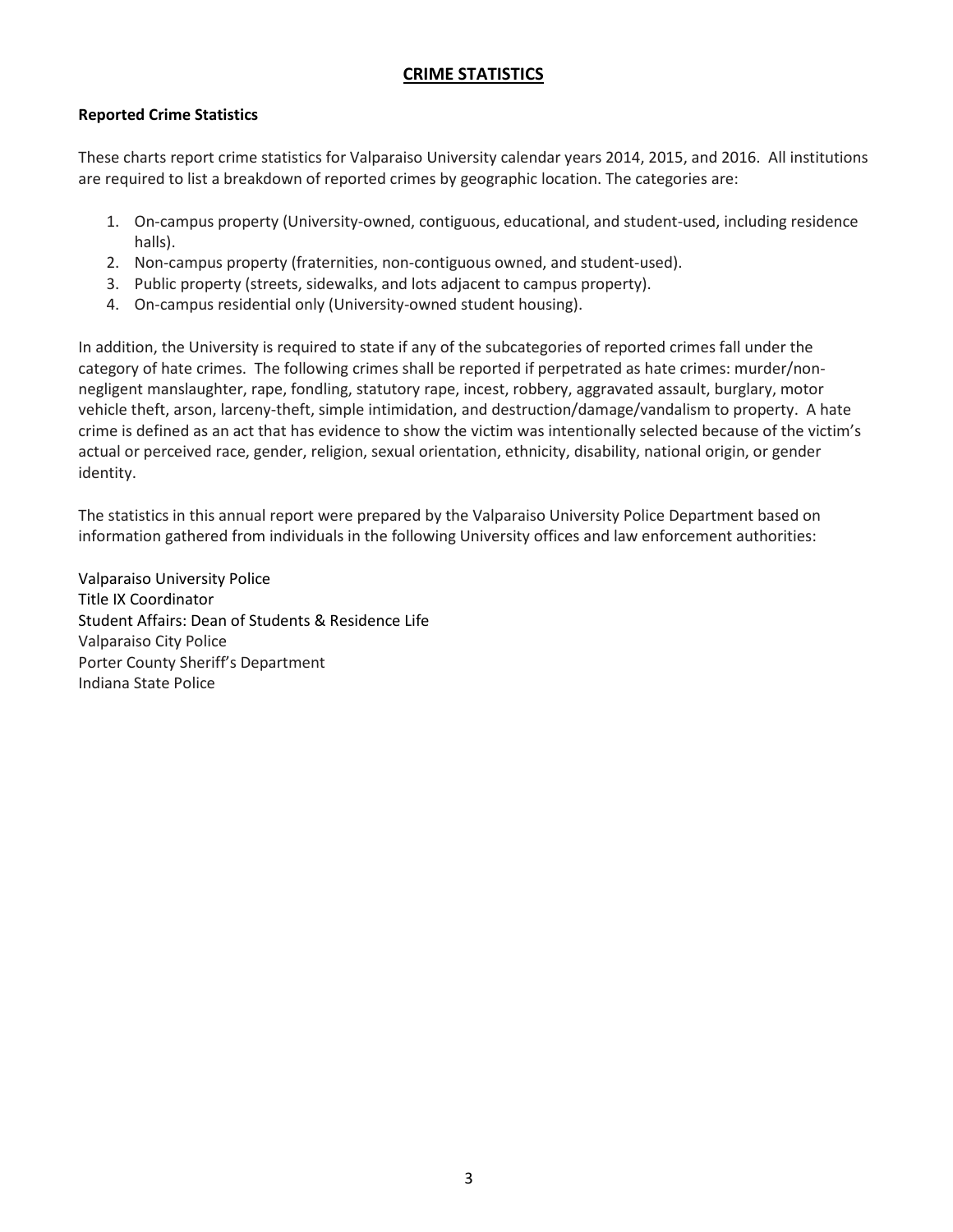Unfortunately, despite all best efforts, crime still occurs on our campus. There are many ways to prevent crimes from occurring. What follows are the reportable crimes on campus. These statistics were compiled to satisfy the requirements of Public Law 101-542 and in accordance with the definitions used in the Uniform Crime Reporting Systems of the FBI.

| <b>Offense</b>                               | <b>On Campus</b> |              |                | **Residential<br><b>Facilities</b> |              | <b>Non Campus</b> |              | <b>Public Property</b> |              | <b>Totals</b> |          |              |              |                |              |
|----------------------------------------------|------------------|--------------|----------------|------------------------------------|--------------|-------------------|--------------|------------------------|--------------|---------------|----------|--------------|--------------|----------------|--------------|
|                                              | 14               | 15           | 16             | 14                                 | 15           | 16                | 14           | 15                     | 16           | 14            | 15       | 16           | 14           | 15             | 16           |
| <b>Murder</b>                                | 0                | 0            | $\mathbf{0}$   | 0                                  | 0            | $\mathbf{0}$      | 0            | 0                      | $\mathbf{0}$ | 0             | $\bf{0}$ | $\bf{0}$     | 0            | 0              | $\mathbf{0}$ |
| <b>Manslaughter by Negligent</b>             | 0                | 0            | $\mathbf{0}$   | 0                                  | $\mathbf{0}$ | $\bf{0}$          | $\bf{0}$     | 0                      | $\mathbf{0}$ | 0             | $\bf{0}$ | $\bf{0}$     | $\mathbf{0}$ | 0              | $\mathbf{0}$ |
| Rape                                         | 1                | $\mathbf{2}$ | $\overline{2}$ | 1                                  | $\mathbf{1}$ | $\overline{2}$    | 0            | 0                      | $\mathbf{1}$ | 0             | $\bf{0}$ | $\bf{0}$     | $\mathbf{1}$ | $\mathbf{2}$   | 3            |
| Fondling                                     |                  | 3            | 1              | 0                                  | 1            | $\bf{0}$          | 2            | 0                      | $\mathbf{0}$ | 0             | $\bf{0}$ | $\bf{0}$     | 3            | 3              |              |
| <b>Incest</b>                                | 0                | 0            | $\mathbf{0}$   | 0                                  | $\bf{0}$     | $\mathbf{0}$      | 0            | 0                      | $\mathbf{0}$ | 0             | $\bf{0}$ | $\mathbf{0}$ | $\mathbf{0}$ | 0              | $\mathbf{0}$ |
| <b>Statutory Rape</b>                        | 0                | 0            | $\mathbf{0}$   | 0                                  | $\bf{0}$     | $\mathbf{0}$      | 0            | 0                      | $\mathbf{0}$ | 0             | $\bf{0}$ | $\bf{0}$     | $\mathbf{0}$ | 0              | $\mathbf{0}$ |
| <b>Robbery</b>                               | 0                | 0            | $\mathbf{0}$   | 0                                  | $\mathbf{0}$ | $\bf{0}$          | $\bf{0}$     | 0                      | $\mathbf{0}$ | 0             | $\bf{0}$ | $\bf{0}$     | $\mathbf{0}$ | 0              | $\mathbf{0}$ |
| <b>Aggravated Assault</b>                    | 0                | $\mathbf{2}$ | $\mathbf{0}$   | 0                                  | $\bf{0}$     | $\mathbf{0}$      | $\mathbf{0}$ | 0                      | $\mathbf{0}$ | 0             | $\bf{0}$ | $\bf{0}$     | $\mathbf{0}$ | $\overline{c}$ | $\mathbf{0}$ |
| <b>Burglary</b>                              | 3                | 6            | 3              | $\mathbf{2}$                       | 6            | $\mathbf{1}$      | 1            | 0                      | $\mathbf{1}$ | 0             | $\bf{0}$ | $\bf{0}$     | 4            | 6              | 4            |
| <b>Motor Vehicle Theft</b>                   | 0                | 0            | $\mathbf{0}$   | $\mathbf{0}$                       | 0            | $\mathbf{0}$      | 1            | 0                      | $\mathbf{0}$ | 0             | $\bf{0}$ | $\bf{0}$     | $\mathbf{1}$ | 0              | $\mathbf{0}$ |
| <b>Arson</b>                                 |                  | 0            | $\bf{0}$       |                                    | $\mathbf{0}$ | $\bf{0}$          | 0            | 0                      | $\mathbf{0}$ | 0             | $\bf{0}$ | $\bf{0}$     | 1            | 0              | $\mathbf{0}$ |
| <b>Liquor Law Arrests</b>                    | 4                | 3            | $\overline{2}$ | 3                                  | 1            | $\mathbf{1}$      | 0            |                        |              | 0             | $\bf{0}$ | $\bf{0}$     | 4            | 4              | 3            |
| <b>Liquor Law Violation</b>                  | 220              | 277          | 172            | 220                                | 277          | 172               | 0            | 0                      | $\mathbf{0}$ | 0             | 0        | $\mathbf{0}$ | 220          | 277            | 172          |
| <b>Referred For Disciplinary Actions</b>     |                  |              |                |                                    |              |                   |              |                        |              |               |          |              |              |                |              |
| <b>Drug Abuse Violations, Arrest</b>         | 17               | 13           | 16             | 13                                 | 10           | 13                | 0            | $\mathbf{0}$           | $\bf{0}$     | 0             | $\bf{0}$ | $\bf{0}$     | 17           | 13             | 16           |
| <b>Drug Law Violations</b>                   | 4                | 0            | 1              | 4                                  | $\bf{0}$     | $\mathbf{1}$      | 0            | 0                      | $\mathbf{0}$ | 0             | $\bf{0}$ | $\bf{0}$     | 4            | 0              | $\mathbf{1}$ |
| <b>Referred For Disciplinary Action</b>      |                  |              |                |                                    |              |                   |              |                        |              |               |          |              |              |                |              |
| <b>Illegal Weapons Possession Arrest</b>     | 0                | 0            | $\mathbf{0}$   | 0                                  | $\bf{0}$     | $\bf{0}$          | 0            | 0                      | $\bf{0}$     | 0             | $\bf{0}$ | $\bf{0}$     | $\mathbf{0}$ | 0              | $\mathbf{0}$ |
| <b>Illegal Weapons Possession Violations</b> | $\overline{2}$   | 0            | $\mathbf{0}$   | 0                                  | $\bf{0}$     | $\mathbf{0}$      | 0            | 0                      | $\mathbf{0}$ | 0             | $\bf{0}$ | $\bf{0}$     | $\mathbf{2}$ | 0              | $\mathbf{0}$ |
| <b>Referred For Disciplinary Action</b>      |                  |              |                |                                    |              |                   |              |                        |              |               |          |              |              |                |              |

#### **Valparaiso University Crime Statistics 2014 2015 2016**

\*\*CRIMES REPORTED IN THE RESIDENTIAL FACILITIES COLUMN ARE INCLUDED IN THE ON-CAMPUS CATEGORY.

# **Valparaiso University Hate Crimes Statistics 2014 2015 2016**

**2016:** One on-campus Intimidation incident characterized by Religion bias.

**2015:** One on-campus Intimidation incident characterized by Race bias, and one non-campus Intimidation incident characterized by Race bias.

**2014:** One on-campus Destruction/Damage/Vandalism of property characterized by Ethnicity bias.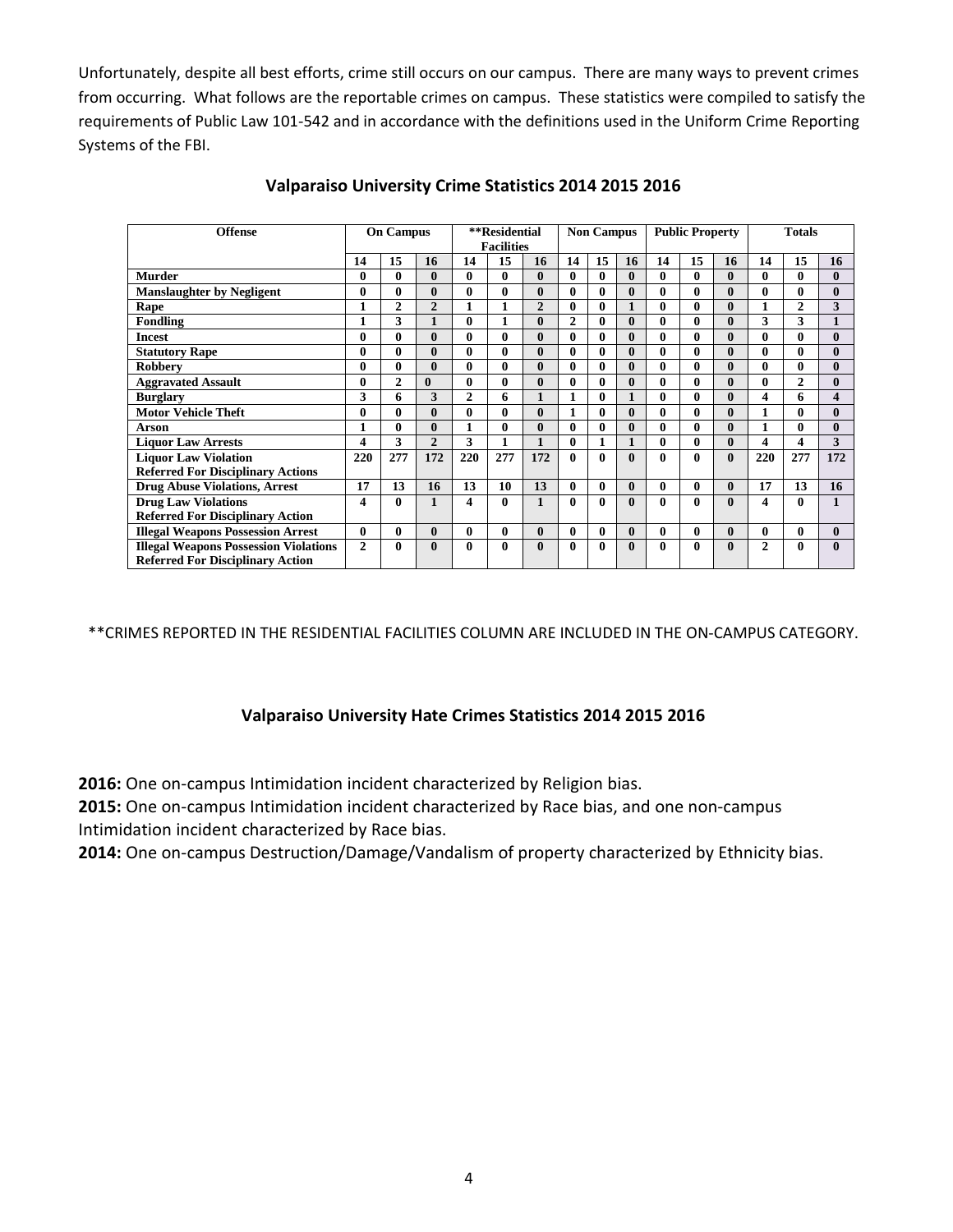# **Violence Against Women Act (VAWA) Statistics 2014 2015 2016**

| <b>Offense</b>              | <b>On Campus</b> |      | <b>Residential Facilities</b> |      | <b>Non Campus</b> |                |      | <b>Public Property</b> |      |      | <b>Totals</b> |              |      |      |      |
|-----------------------------|------------------|------|-------------------------------|------|-------------------|----------------|------|------------------------|------|------|---------------|--------------|------|------|------|
|                             | 2014             | 2015 | 2016                          | 2014 | 2015              | 2016           | 2014 | 2015                   | 2016 | 2014 | 2015          | 2016         | 2014 | 2015 | 2016 |
| <b>Domestic</b><br>Violence | 0                | 0    |                               | 0    | 0                 | $\mathbf 0$    | 0    | 0                      | 0    | 0    | 0             | 0            | 0    | 0    | 0    |
| Dating<br>Violence          |                  | 3    | 4                             |      | ־                 | $\overline{2}$ | 0    | 0                      |      | 0    | 0             | 0            | 1    | 3    | 5    |
| <b>Stalking</b>             | 3                | ∍    | 5                             | 0    | 0                 | $\mathbf{0}$   | 0    | 0                      | 0    | 0    | 0             | $\mathbf{0}$ | 3    | 2    | 5    |

**Unfounded Crimes 2016: No unfounded crimes 2015: One unfounded crime 2014: No unfounded crimes**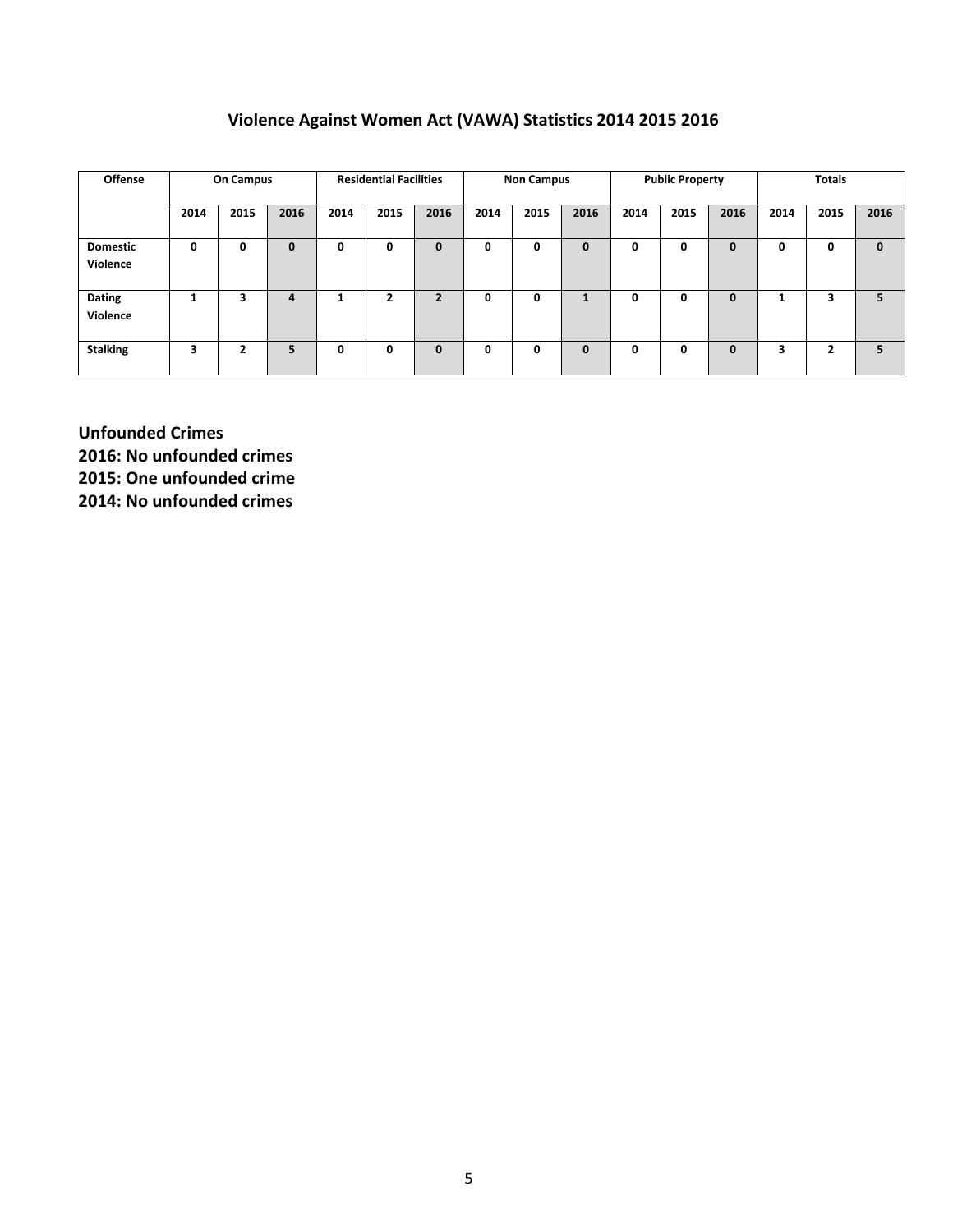# **Emergency Response and Evacuation Procedures Statement of Policy**

#### **Emergency Response**

Valparaiso University is committed to the safety of the campus community and has established emergency response protocols and evacuation procedures to ensure safety during natural or man-made emergencies or any event that may subject members of the University community to harm. The University's response protocols include timely notification and messaging. The University will, without delay, determine the appropriate messaging, and initiate the notification system, unless the notification will, in the professional judgment of responsible authorities, compromise efforts to assist victims or to contain, respond to, or otherwise mitigate the emergency.

All emergencies should be reported to the Valparaiso University Police Department (VUPD), which maintains an emergency 911 dispatch center that is staffed 24 hours a day and 7 days a week. Upon receipt of an emergency call or a report made in person to the dispatch center, VUPD will collect pertinent information and initiate the appropriate steps to confirm the emergency situation. Officers may respond to calls and reports via patrol unit(s), or may call upon other emergency resources, including the University's Executive Emergency Group and/or Incident Command (IC) team.

The Executive Emergency Group is comprised of the University's President, Provost and Vice President for Academic Affairs, Vice President for Student Affairs, Vice President for Finance and Administration, and Vice President and General Counsel. The Executive Emergency Group's focus is on questions of policy during an emergency situation; they are supported by and work in conjunction with the IC team.

The IC team is led by an incident commander who has the responsibility and authority to make emergency decisions using an all-hazards approach. The IC team consists of 9-10 members representing various support functions including: VUPD, Safety, Facilities Management, Information Technology, Public Relations, Residential Life, Student Health Center, and the School of Law. IC team members receive National Incident Management System (NIMS) training and the team meets regularly to engage in training, review the University's and/or other campus or national incidents, update emergency plans and resource information, identify emergency training needs and drills for the general campus, and establish and maintain a campus emergency corps.

An emergency meeting of the team may be called by any member of the Executive Emergency Group or the Incident Command Team by contacting the campus Chief of Police or the University Safety Manager who will in turn contact the entire IC Team with notification to the Executive Emergency Group. Emergency meetings should be called whenever there is a matter or potential matter that might cause systematic harm to or threaten the University community. At the meeting, a leader or leaders, and a recorder shall be appointed. Ad hoc members and/or substitute members may be appointed on an as needed basis. The IC Team shall meet as long and as often as necessary until the danger is abated. Any member of the Executive Emergency Group may sit in on any meeting and the Group shall be regularly updated on the IC Team's progress and direction.

The University has an Emergency Notification System (ENS) which uses multiple forms of communication in the event of an emergency. The University's e-mail system currently serves as the official form of communication. This system is supplemented by various other forms of communication including building alarms, outdoor sirens, message boards, personal computer alerts, telephone, Twitter, local media, and public address messaging. An emergency resource information guide is also posted in each building and available electronically at [www.valpo.edu/alert.](http://www.valpo.edu/alert) Note on Twitter Alerts: To receive emergency alerts via Twitter as a supplemental resource to e-mail notification, individuals must become a follower of [http://twitter.com/#!/valpoalert](http://twitter.com/%23!/valpoalert) at <http://twitter.com/>. Make sure that the box to allow text postings to forward to your phone is checked.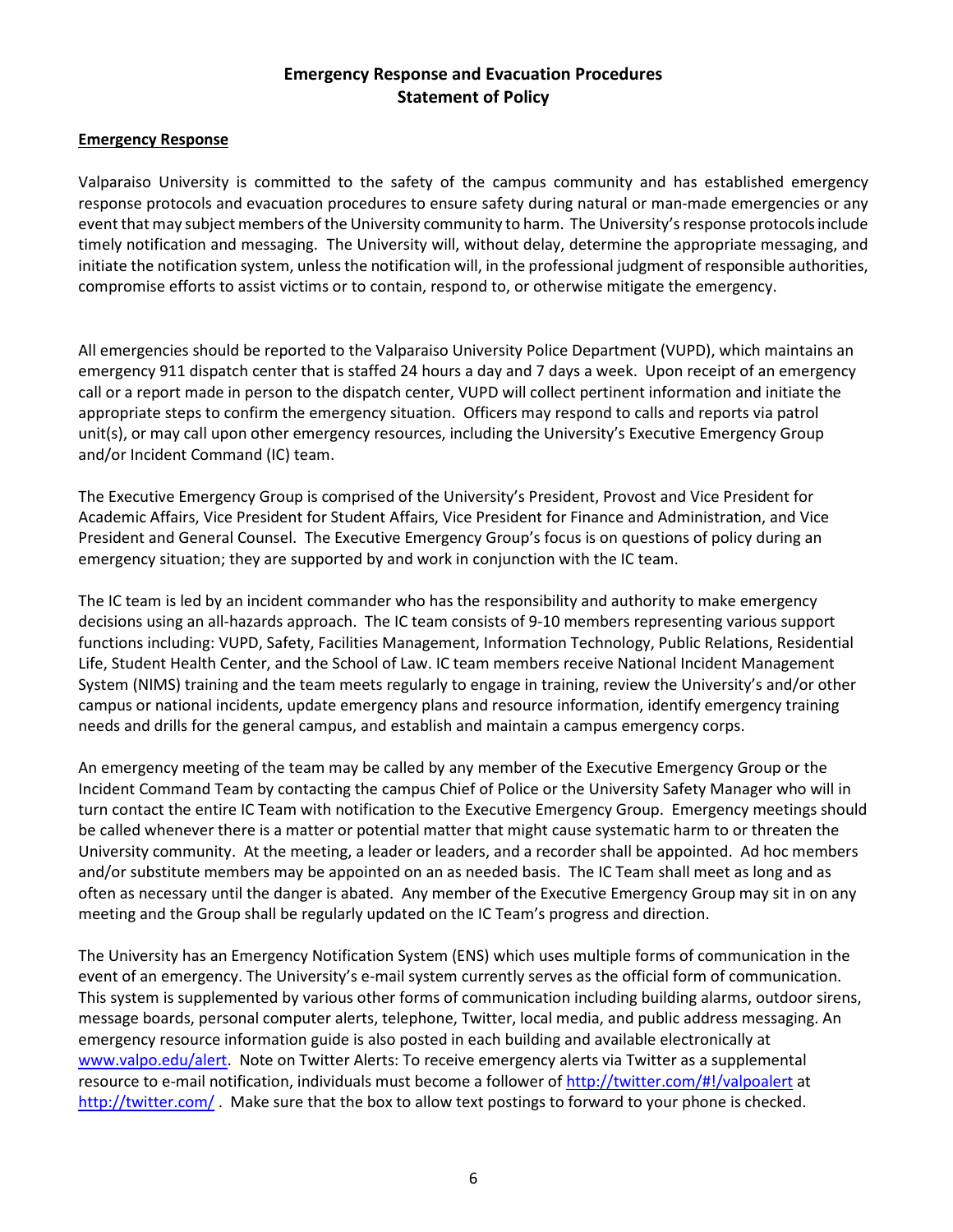The IC team will make all necessary notifications to the larger community via established protocol. The IC team Public Relations representative, in conjunction with the Executive Emergency Group, will identify the appropriate messaging.

Emergency response and evacuation procedures are tested on at least an annual basis. These tests are publicized and documented with a description of the exercise including the date and time of the test and whether the test was announced or unannounced. The University also publicizes its emergency response and evacuation procedures in conjunction with these tests.

#### **Timely Warnings**

If a crime that constitutes an ongoing or continuing threat occurs on campus or in property owned or controlled by Valparaiso University, VUPD will issue a Timely Warning. When a serious crime is reported to VUPD and poses a threat to the campus community, VUPD will issue a Timely Warning. The Chief of VUPD reviews all reports on a case-by-case basis and determines whether there is an ongoing or continuing threat to the campus community that warrants issuing a Timely Warning. In cases involving sexual assault, domestic violence, dating violence, or stalking, the names of the victims must be withheld as confidential. Methods for issuing a Timely Warning to all University faculty, staff, and students include the following: all-campus email, message boards, personal computer alerts, telephone, Twitter, and University media.

#### **Emergency Evacuation Process and Policy for Certain Disabled Members of the University Community**

Valparaiso University strives to protect the safety of its students, employees, and visitors with disabilities. This includes the safety of those people who are unable to evacuate a building on campus in the event of an emergency or to receive notice of that emergency because of their permanent or temporary disability. Such disabilities usually include those related to physical mobility, vision, or hearing. In certain situations, they may also include mental disabilities that trigger severe anxiety in an emergency evacuation situation. This policy and process is primarily directed towards anyone who will be on campus for a long-term period of time and has a disability that will interfere with their ability to evacuate a building on campus in the event of an emergency or prevent them from receiving notice of that emergency.

The University uses various means to alert people of an emergency that requires evacuation of a building. The most common is a fire alarm, which, when activated, shuts off the building's elevators. Other means may be text messaging, e-mail, or the internet. These means will change as technology progresses. Upon the request of students or employees with a hearing disability, the University will equip a dorm room or office with a device or devices designed to alert the hearing impaired of an emergency.

A person with a disability who thinks they might be unable to evacuate a building in the event of an emergency must have a working cell phone on them at all times. Upon request, the University will supply a limited use cell phone to such disabled students and employees who do not have one. In the event of an emergency evacuation, if possible, consult the building's posted emergency evacuation map and move to the nearest location of safety. Use your cell phone and contact the Valparaiso University Police directly at 219-464-5430. If you call 911 from a cell phone, your call will be directed through the county then redirected to the VUPD and slow down your evacuation process. Announce your exact location and remain in place. A VUPD officer, officers, or other emergency personnel will arrive as soon as possible to aid in your evacuation. In the event you evacuate with the help of others in the interim, call the VUPD back to inform them that you no longer need assistance.

In order to assure you are covered by this policy and process, you must notify the proper person on campus and apprize them of your disability and need for any aid in or notification of an emergency evacuation. It would be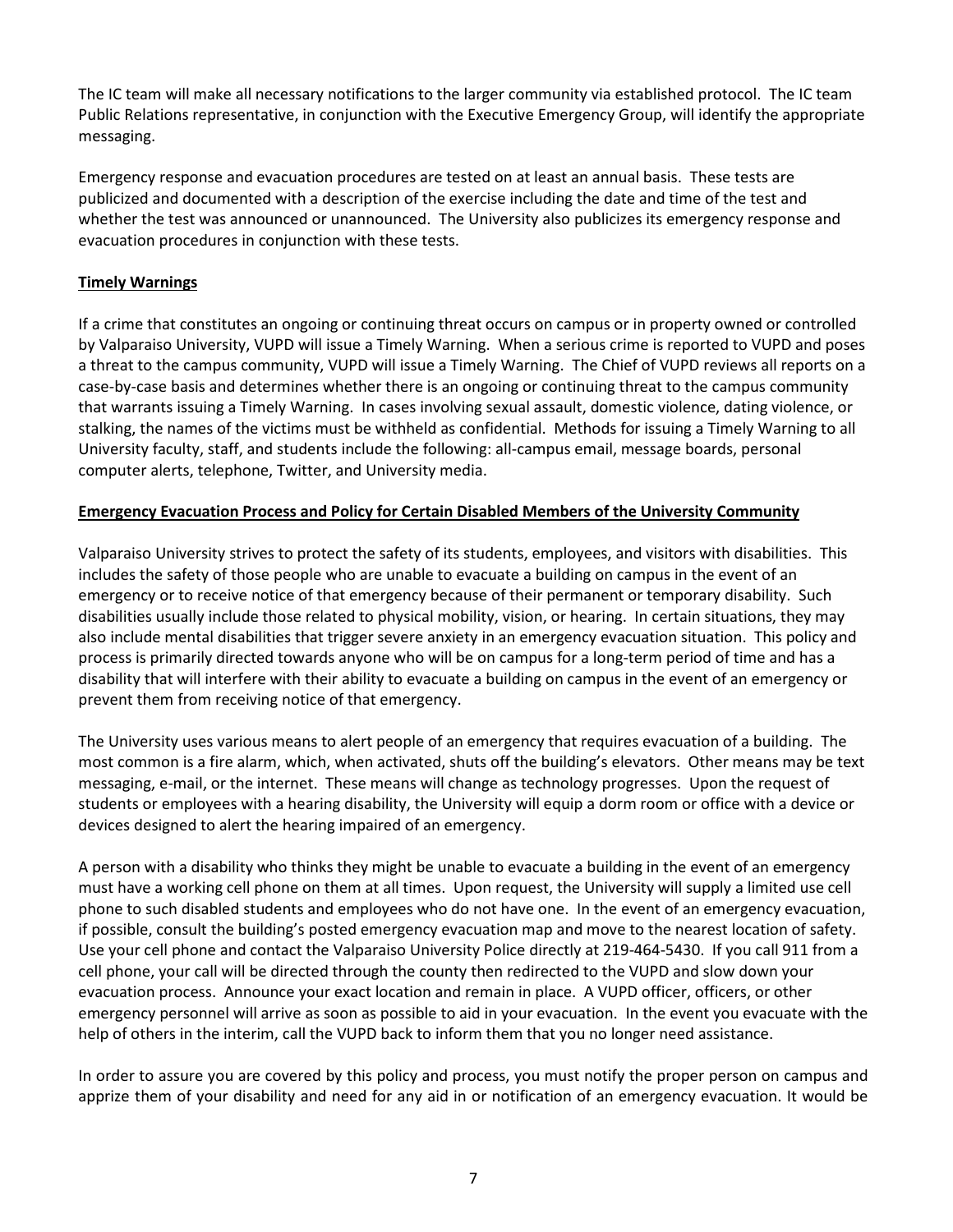preferable if this were done before you arrive on campus. Students or potential students must notify Disability Support Services and, if they are residing on campus, the Residential Life Office. Employees must notify the Office of Human Resource Services. Long-term visitors must notify the person in charge of orchestrating their visit on campus. Those contacts will further educate you on this policy and process and make sure you are adequately prepared in the event you encounter an emergency evacuation while you are on campus.

#### **General Evacuation Procedures**

Following are evacuation procedures that should be followed during an emergency situation:

- $\triangleright$  All are to evacuate a building when a fire alarm sounds and/or upon notification by the Emergency Notification System, the building contact person, or VUPD.
- $\triangleright$  Be aware of all marked exits from your area and building. Know the routes from your work area.
- $\triangleright$  If necessary, or directed to do so by VUPD or the building contact person, activate the building's fire alarms. You must also call VUPD at 911 via a campus phone or 219-464-5430 via a cell phone and inform them of the emergency.
- $\triangleright$  When the building's fire alarm is sounded, or when told to leave by VUPD or building contact person, quickly walk to the nearest exit and ask others to do the same.
- $\triangleright$  Assist people with disabilities in exiting the building. Do not use elevators in case of fire.
- $\triangleright$  Once outside, move to a clear area away from the affected building. Keep streets and walkways clear for emergency vehicles and personnel.
- $\triangleright$  If requested, assist VUPD and/or building contact person.
- $\triangleright$  If necessary, an Emergency Operations Center (EOC) will be activated by VUPD. Keep clear of the EOC unless you have important information to report. All emergency procedures will be directed through the EOC. Building contact persons will be in contact with the EOC and communications will flow through the building contact person.
- $\triangleright$  Do not return to an evacuated building unless directed to do so by VUPD, fire department personnel, or the building contact person.

# **Missing Student Notification Statement of Policy**

Any person who believes a Valparaiso University student is missing should immediately notify Valparaiso University Police Department (VUPD). In the event another University office receives a report of a missing student or believes that a student is missing, that office is responsible for notifying VUPD. VUPD will make the determination as to whether a student is missing. Upon receiving a report and determining that the student has been missing for 24 hours or more, VUPD will initiate emergency contact procedures, and may initiate emergency contact procedures if a determination is made that the student has been missing for less than 24 hours. The Missing Student Policy and the procedures outlined herein are also applicable to students residing in University study centers in foreign countries.

For the purposes of this policy, a student is living on campus if they live on property owned or leased by the University and within the same contiguous geographic area. Students who do not reside on campus are required to provide the University with the street address of the residence in which they are physically residing during the academic year and summer terms in which they are enrolled.

All students are required to provide the University with a telephone number (cellular phone or land line) at which they may be reached during the academic year and for any summer terms in which they are enrolled, and with emergency contact information, including the name, address, and phone number (including a cell phone number if available) of a parent, guardian, spouse, domestic partner, or other person to contact in the event of an emergency.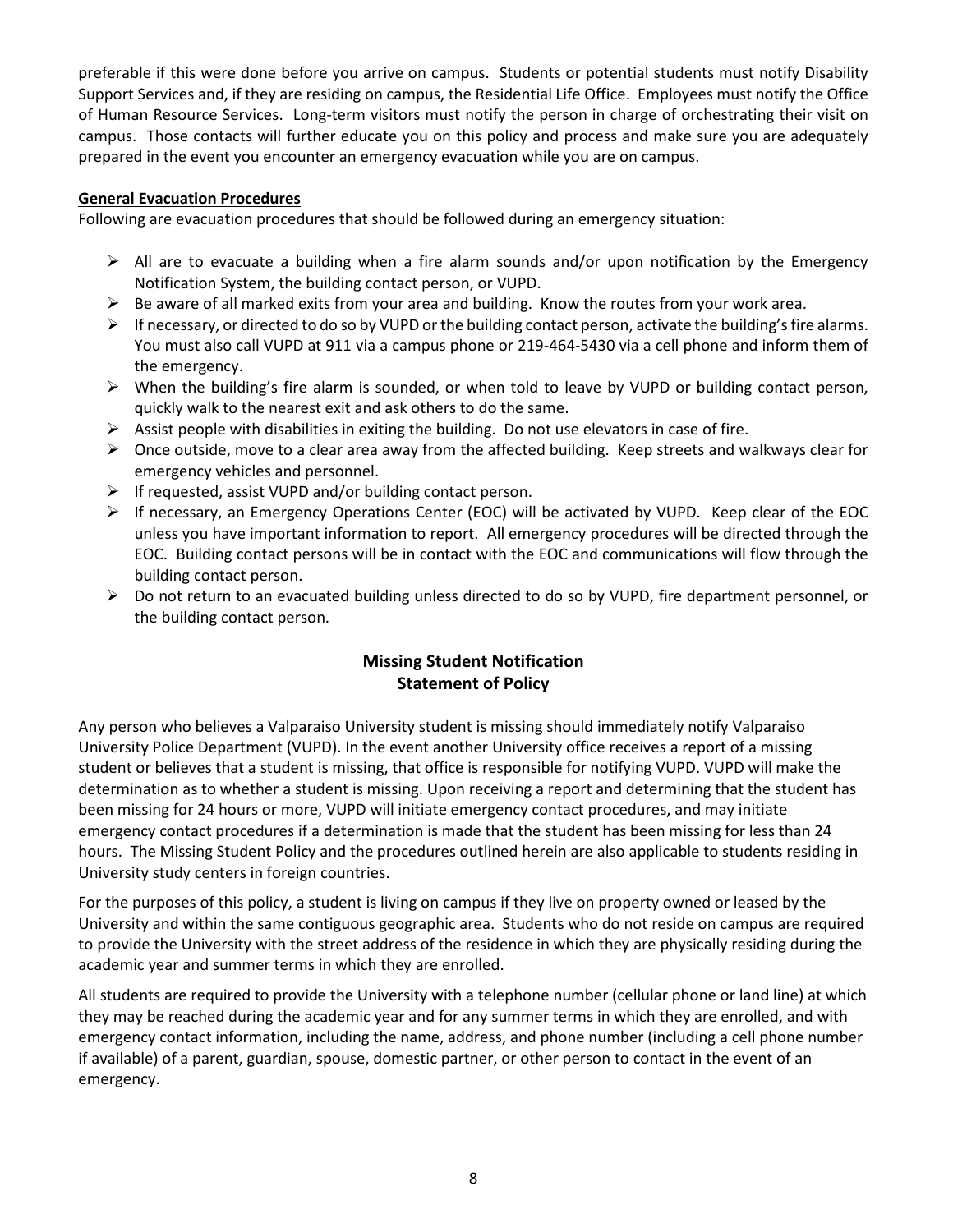In addition to registering a general emergency contact, students residing on campus have the option to provide the University with a confidential contact person(s) to be notified in the event the student is determined to be missing. If a student has identified such an individual, the University will notify that individual no later than 24 hours after the student is determined to be missing. Only authorized campus officials and law enforcement officers may have access to this information. Unless the University is advised in writing to the contrary, the confidential contact will be the same person(s) as the general emergency contact information. The University is required by law to notify the parents/guardians of any student who is under the age of 18 years and not emancipated within 24 hours if the student is determined to be missing.

After investigating a missing person report, should VUPD determine that the student has been missing for 24 hours, the University will notify other relevant law enforcement agencies, and the student's emergency or confidential contact no later than 24 hours after the student is determined to be missing. If the missing student is under the age of 18 and is not an emancipated individual, the university will notify the student's parent or legal guardian immediately after VUPD has determined that the student has been missing for 24 hours.

# **Security and Access to Facilities Statement of Policy**

During business hours, the University (excluding certain housing facilities) is open to students, parents, employees, contractors, guests, and invitees. During non-business hours, access to all University facilities is by key or swipe card, if issued, or by admittance via the VUPD or Residence Life staff.

Residence halls are secured 24 hours a day. Over extended breaks, the doors of all halls are secured around the clock and are equipped with a lock separate from the regular key issued to resident students. Some facilities may have individual hours, which may vary at different times of the year. Examples are the Christopher Center for Library and Information Services (CCLIR), the Harre Union, the Valparaiso University Center for the Arts (VUCA), and the Chapel of the Resurrection. In these cases, the facilities are secured according to schedules developed by the department responsible for the facility. Security is also a consideration in maintaining campus facilities. For example, maintenance personnel regularly check to ensure pathways are well lighted and that egress lighting is working in hallways and stairwells

# **Alcoholic Beverages Statement of Policy**

The possession, sale or the furnishing of alcohol on the University campus is governed by the Valparaiso University Alcohol Policy and Indiana state law. Laws regarding the possession, sale, consumption or furnishing of alcohol are controlled by the Indiana Alcohol and Tobacco Commission and enforced by the Indiana State Excise Police. However, the enforcement of alcohol laws on campus is the primary responsibility of the Valparaiso University Police Department. Valparaiso University only permits the consumption and possession of alcohol at certain locations and at select events preapproved by Valparaiso University. The consumption and possession of alcohol is always prohibited in residence halls. It is unlawful to sell, furnish or provide alcohol to a person under the age of 21. The possession or consumption of alcohol by anyone under 21 years of age is illegal. It is also a violation of the Valparaiso University Alcohol Policy for anyone to consume or possess alcohol in any public or private area of campus without prior University approval. Individuals, organizations or groups violating alcohol/substance policies or laws may be subject to sanctions by the University, which may include suspension or expulsion from the University. Students who misuse or abuse alcohol in violation of campus policies and/or applicable laws may receive counseling, diagnostic, and assessment services from the University's Office of Alcohol and Drug Education (OADE).

# **Illegal Drug Possession**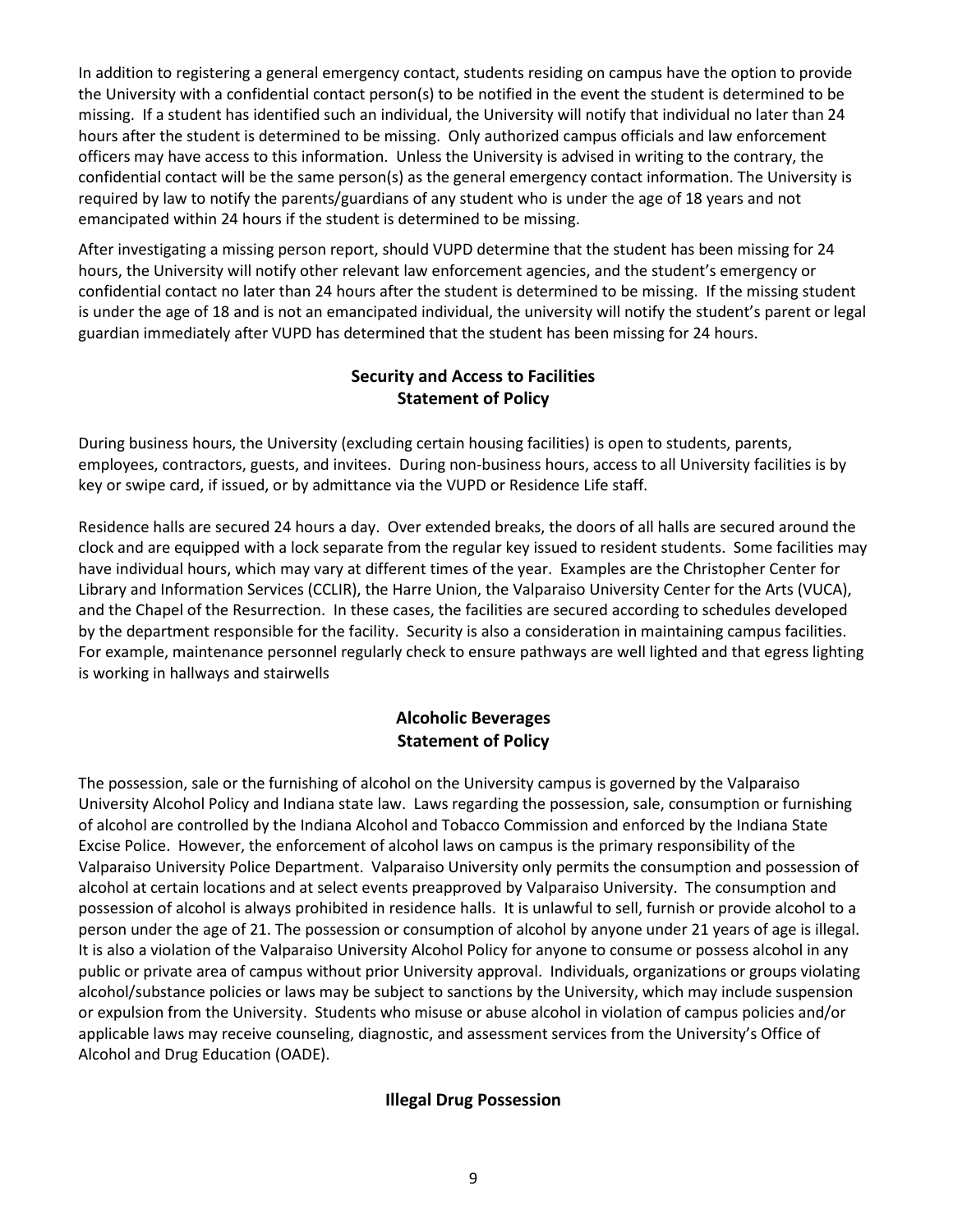# **Statement of Policy**

The possession, sale, manufacture, or distribution of any controlled substance is illegal under both state and federal laws. Such laws are strictly enforced by the Valparaiso University Police Department. Violators are subject to University disciplinary action which may include suspension or expulsion from the University, criminal prosecution, fine, and imprisonment. Students who abuse drugs in violation of campus policies and/or applicable laws may receive counseling, diagnostic, and assessment services from the University's Office of Alcohol and Drug Education (OADE).

# **Alcohol and Drug Prevention Programs**

The University has developed programs to prevent the illicit use of drugs and the abuse of alcohol by students and employees. The programs provide services related to drug use and abuse including dissemination of informational materials, educational programs, counseling services, referrals, and University disciplinary actions. The Office of Alcohol and Drug Education (OADE) offers substance abuse prevention efforts; among its services are the peer-facilitated SUDDS program, the CARE program which assists at risk students through a program of assessment and education, outreach programming to residences and classrooms, and counseling and referral services for students who are experiencing problems with alcohol and other drugs. The OADE is available at [http://www.valpo.edu/counseling/oade/.](http://www.valpo.edu/counseling/oade/) This Office also supports local BACCHUS and GAMMA chapters, national organizations that promote alcohol awareness and responsibility on college campuses. The University also provides an Employee Assistance Program (EAP) which supports employees who are dealing with substanceabuse, addiction, and recovery problems. The University's *Student Guide to University Life* (available at [http://www.valpo.edu/registrar/assets/pdfs/stguide14.pdf\)](http://www.valpo.edu/registrar/assets/pdfs/stguide14.pdf) provides the following information: (1) standards of conduct that clearly prohibit, at a minimum, the unlawful possession, use, or distribution of drugs and alcohol by students and employees on Valparaiso University's property, or as part its activities; (2) a description of the sanctions under local, state, and federal law for unlawful possession, use, or distribution of illicit drugs and alcohol; (3) a description of the Office of Alcohol and Drug Education (OADE) services available to students; (4) a description of the health risks associated with the use of illicit drugs and alcohol available at [http://www.valpo.edu/counseling/oade/drug\\_awareness\\_assessments.php](http://www.valpo.edu/counseling/oade/drug_awareness_assessments.php) and [http://www.valpo.edu/counseling/oade/alcohol\\_awareness\\_assessments.php;](http://www.valpo.edu/counseling/oade/alcohol_awareness_assessments.php) and (5) a description of sanctions

imposed on students for violations of the *Student Guide to University Life* and on employees for violations of the *Faculty Handbook* (available at [http://www.valpo.edu/generalcounsel/assets/docs/Faculty%20Handbook.pdf\)](http://www.valpo.edu/generalcounsel/assets/docs/Faculty%20Handbook.pdf).

# **Responding to Sexual Misconduct Statement of Policy**

If you are a victim of a sexual misconduct, which includes sexual violence such as rape, sexual assault, sexual battery, sexual abuse, and sexual coercion, sexual harassment, dating violence, domestic violence, or stalking, your first priority should be to get to a place of safety. You should then obtain necessary medical treatment and call either the SAAFE Office crisis line at 219-464-6789 and/or the VUPD at 219-464-5430 and request that they contact the SAAFE Assistant Director to meet the student at a place most convenient and safest for the student. If you are at an off-campus location, you may also call 911. When a student or employee reports being a victim or target of sexual misconduct, on or off-campus, Valparaiso University provides the victim or target of sexual misconduct the following written handout, "What You Need to Know: Resources, Rights, and Options for Targets of Sexual Misconduct."

# **What You Need to Know: Resources, Rights, and Options for Targets of Sexual Misconduct**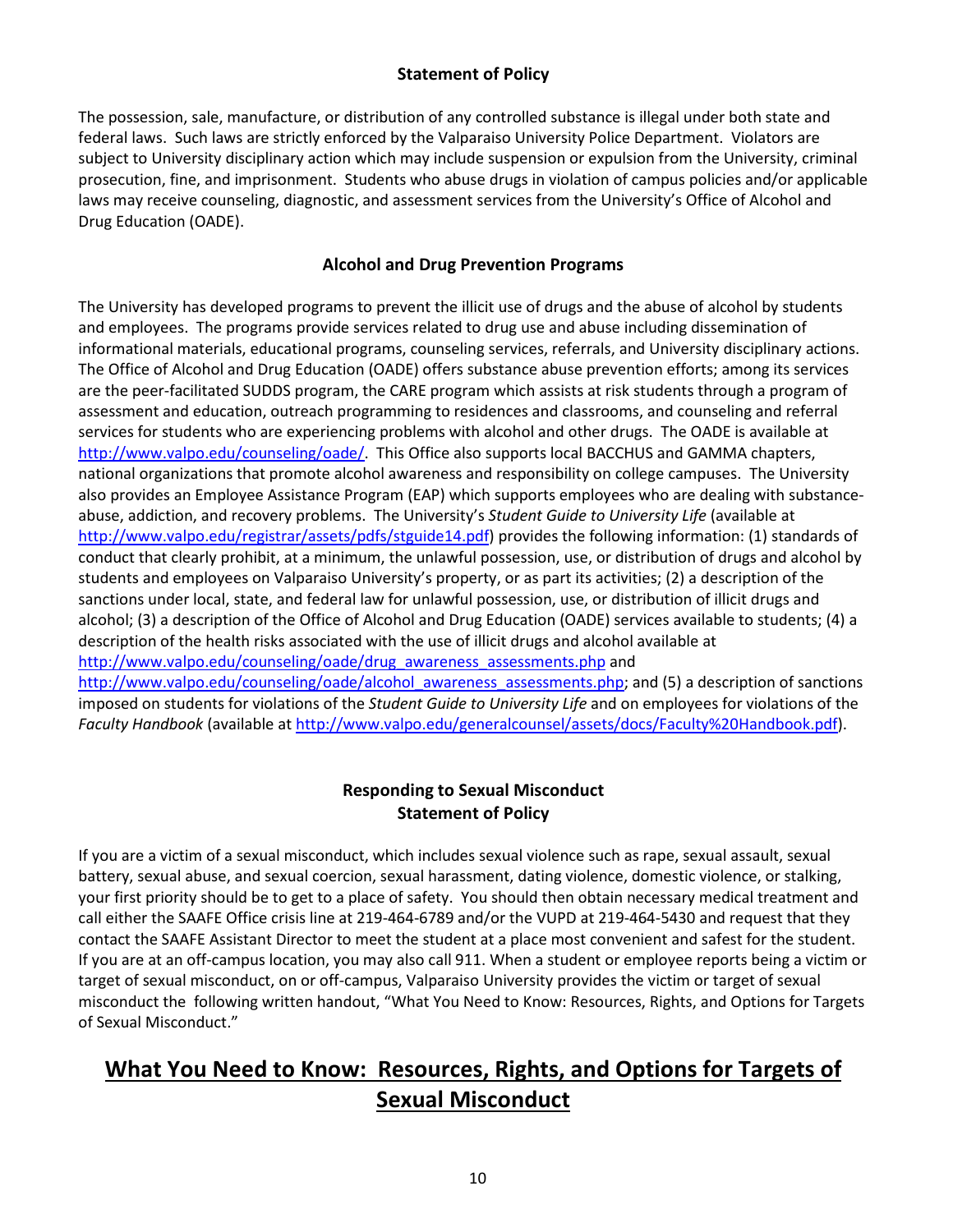#### **Q: What do I need to know?**

*A: If you have experienced any form of sexual misconduct, there are a number of ways you can report the incident as well as a number of services available to obtain the information, support, and assistance you need for your health and safety.*

*Sexual Misconduct is used as an umbrella term to include: sexual violence (includes rape, sexual assault, sexual battery, sexual abuse, and sexual coercion), sexual harassment, dating violence, domestic violence, or stalking.* 

#### **OPTIONS IMMEDIATELY AFTER INCIDENT**



#### **Q: Who, on campus, can I speak with confidentially?**

*A: The SAAFE Office is a confidential crisis center and support system for individuals who have been targets of sexual misconduct. The SAAFE Office Assistant Director Paula Dranger meets with individuals at their request in a confidential location and advises them in many areas and through many options.* 

- *1) The types of interim accommodations available to the student, following an assessment of the person's circumstances, concerns, and issues.*
- *2) The options available to them, from Campus Informal and Formal Complaints, to legal avenues.*
- *3) Help in their filing of Complaints and/or No Contact orders as well as setting appointments with VUPD, the Dean of Students, the Valparaiso City Police Department, and other police departments.*
- *4) The process of healing.*
- *5) Help with friends and family.*
- *6) Assistance and coaching through campus and judicial hearings, and/or investigations with legal authorities.*
- *7) SAAFE also offers referrals to campus and community services such as counseling, support groups, and legal services.*

*If you want to speak with someone confidentially at a safe location, call the crisis line at (219) 464-6789, or for emergencies occurring after regular business hours, call (219) 929-7087. The SAAFE Office located at 1602 LaPorte Ave on the north side of Alumni Hall, and is # 13 on the VU campus map.*

*The Counseling Center offers a broad range of preventative, remedial and developmental confidential services to its students. Counseling Center therapists are committed to protecting the confidentiality of information shared. This means that your presence in the office, attendance of appointments, and any information you provide is kept private, and only accessed by authorized staff members within Counseling Services. The Counseling Center is located at 1602 LaPorte Ave on the north side of Alumni Hall, and may be reached at (219) 464-5002.*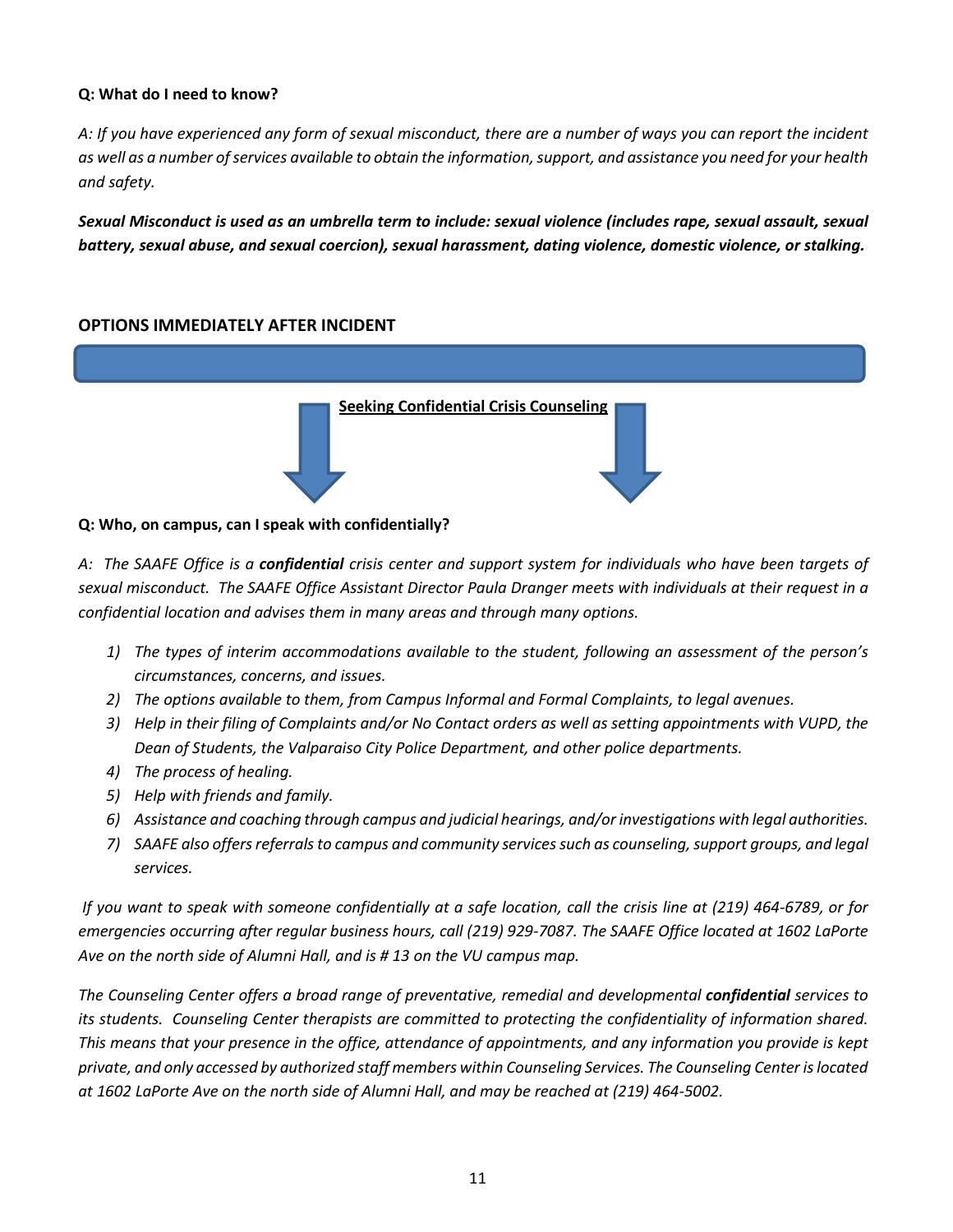*The University Pastors are another confidential resource located at the Chapel of the Resurrection. Pastor James A. Wetzstein, available at (219) 464-5093 or [james.wetzstein@valpo.edu,](mailto:james.wetzstein@valpo.edu) and Pastor Charlene Rachuy, available at (219) 464-5093 or [charlene.cox@valpo.edu](mailto:charlene.cox@valpo.edu) serve students, faculty, and staff. Pastoral counselors are not required to report any information regarding an incident of sexual misconduct.* 

*The Student Health Center can provide confidential medical treatment to students. The Student Health Center is located at the Promenade East building, 55 University Drive, Suite 102, Valparaiso, or call (219) 464-5060.*

# **Q: Who, off campus, can I speak with confidentially?**

*A: The Caring Place located at 150 Lincolnway Suite #3002, Valparaiso, Indiana provides confidential and free services for targets of sexual assault and domestic violence. If you want to speak with someone off campus, call the 24 hour crisis line at (219) 464-2128.* 

*Call the National Sexual Assault Hotline at (800)656-HOPE or RAIIN (Rape, Abuse, Incest Nat'l Network) at (800)799- 7233.* 

# **Q: Who can I speak with and it's OK if that person needs to tell someone else?**

*A: The Valparaiso University Police Department (VU Police), Discrimination Complaint Advisors (DCAs), professors, administrative staff, resident assistants, the Dean of Students, or Human Resource Services will work to maintain individual privacy, but cannot guarantee to honor your request for confidentiality. As responsible employees, VU Police, DCAs, professors, administrative staff, resident assistants, the Dean of Students, and Human Resource Services all have a duty to report an incident of sexual misconduct to the Title IX Coordinator. Again, the SAAFE Office, the Counseling Center, the University Pastors, or Student Health Center can offer complete confidentiality to the extent permitted by state law.*

*The Title IX Coordinator can be reached at (219) 464-6370 or Title9@valpo.edu. VU Police can be reached at (219) 464-5430. A list of the Discrimination Complaint Advisors (DCAs) is available at [http://www.valpo.edu/generalcounsel/assets/docs/Discrimination%20Complaint%20Advisors.pdf.](http://www.valpo.edu/generalcounsel/assets/docs/Discrimination%20Complaint%20Advisors.pdf)* 

*If you are an employee, contact the Title IX Coordinator at [Title9@valpo.edu](mailto:Title9@valpo.edu) or Human Resources Director Scott Harrison, available at (219) 464-5335 or [Scott.Harrison@valpo.edu.](mailto:Scott.Harrison@valpo.edu)* 

*The University is committed to protecting the confidentiality of targets of sexual misconduct. All publicly-available recordkeeping excludes personally-identifiable information about the individual to the extent permitted by law.*



#### **Q: Where should I go for emergency medical attention?**

*A: The Porter Hospital Emergency Room, located at 85 E US-6 Frontage Rd, Valparaiso, Indiana 46383 or dial 911. The Porter Hospital Emergency Room personnel will conduct a physical examination, treat any injuries, gather physical evidence of the incident, and supply aftercare instructions. The VU Health Center can also provide these*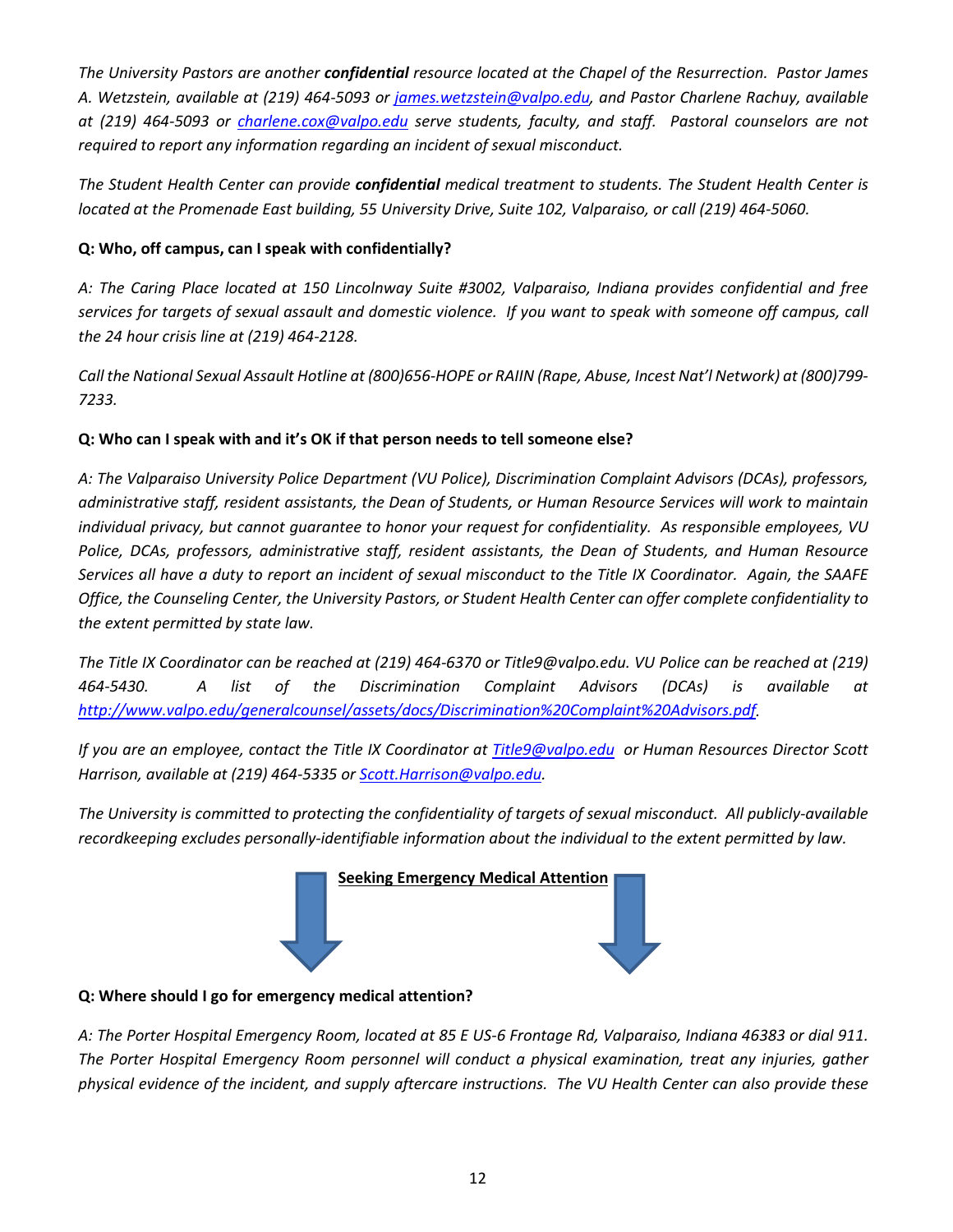*services during their normal hours of operation. The VU Health Center is located at the Promenade East building, 55 University Drive, Suite 102, Valparaiso, Indiana 46383, or call (219) 464-5060.* 

*Please call the Assistant Director of the SAAFE Office, Paula Dranger, and ask that the Assistant Director of the SAAFE Office meet you at the hospital. If you do not have a chance to call the SAAFE Office, please request that the Assistant Director of the SAAFE Office is called.* 



#### **Q: How do I report an incident?**

*A: You may choose to report an incident to Valparaiso University Police Department (VU Police) by calling (219) 464-5430. VU Police is located at 816 Union Street, Valparaiso, Indiana 46383, and is # 34 on the VU campus map. If you wish, the SAAFE Office Assistant Director may accompany you to the VU Police.* 

#### **Q: May I report an incident to Valparaiso City Police?**

*Your decision to report a criminal complaint with the Valparaiso City Police will not affect your ability to file a VU Police Report or a University Informal and/or Formal Complaint. Reporting a criminal complaint with the Valparaiso City Police is an independent criminal process. However, if you choose to report or file a criminal complaint through the Valparaiso City Police, VU Police will provide you with support throughout the process. If you wish, the SAAFE Office Assistant Director may accompany you to the Police Department.*

*To report an incident to the Valparaiso City Police, call (219) 462-0717. The Valparaiso City Police Department is located at 355 Washington Street, Valparaiso, Indiana 46383.* 

#### **SEEKING PROTECTIVE SERVICES**

#### **Q: Who can assist me with academic support and housing accommodations?**

*A: The SAAFE Office will contact your professors and the Student Affairs Office to assist you with interim measures such as academic, housing, and transportation accommodations, in addition to no contact directives, that are reasonably available. For employees, Human Resource Services will also coordinate working accommodations if such accommodations are reasonably available. Regardless of whether you decide to report to VU Police or Valparaiso City Police, or file a University Informal and/or Formal Complaint, interim measures and accommodations are available to you. Upon your request, interim measures will be implemented when they are reasonably available.*

#### **Q: Where can I file a court-issued protective order?**

*A court-issued protective order may be filed at the Porter County Clerk's Office located at 16 East Lincolnway, Suite 209, Valparaiso, Indiana 46383, and may be reached at (219)465-3450.*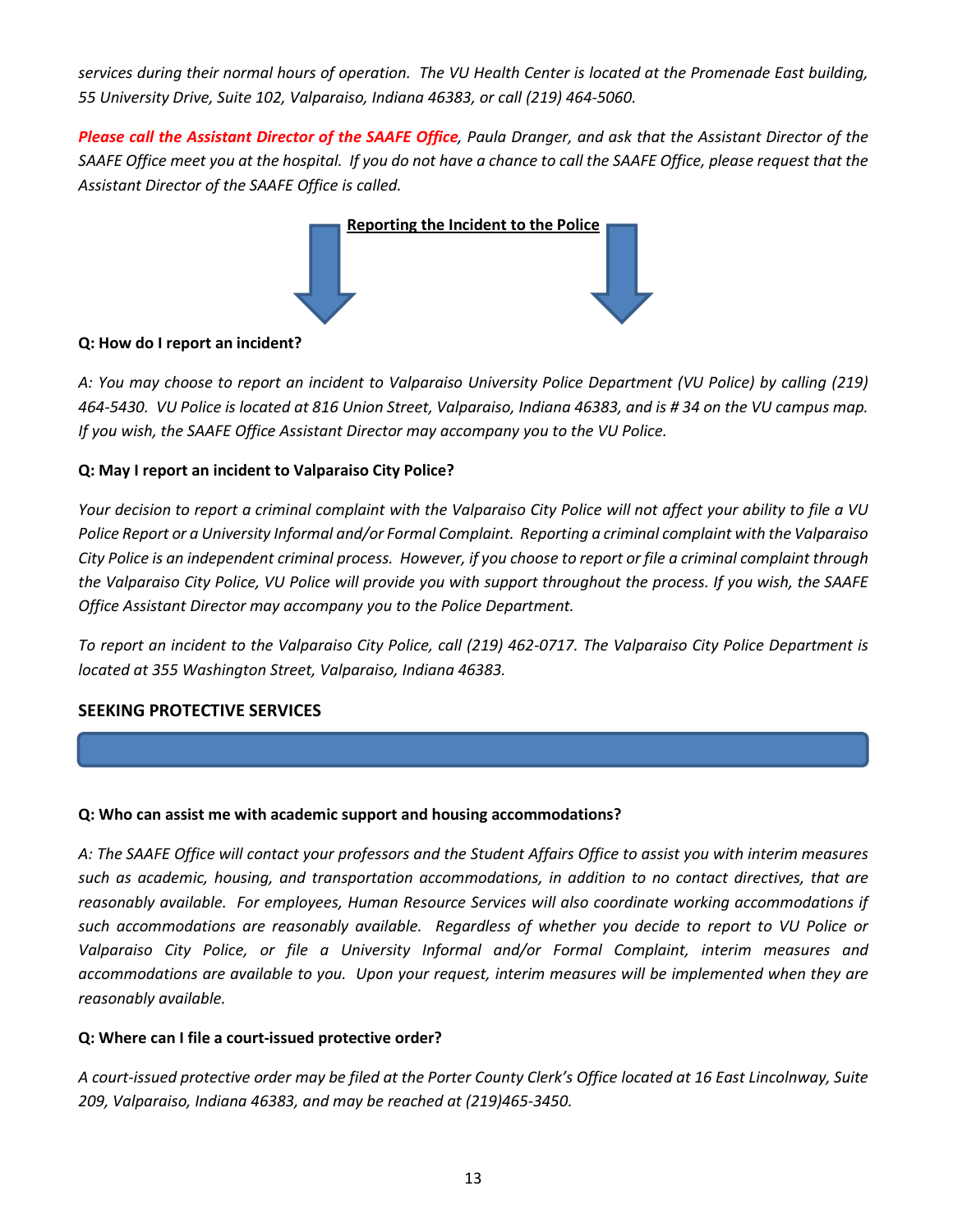#### **Q: What can VU do if it is aware that I have obtained a court-issued protective order?**

*If you have obtained an order of protection, no contact order, restraining order, or another similar lawful order issued by a criminal, civil, or tribal court, you should provide a copy of it to VU Police. It can also be given to the Title IX Coordinator who will pass the information along to VU Police. The University and VU Police will take all legal and reasonable steps to implement such an order.*

#### **REPORTING OPTIONS**

#### **Q: Am I required to file any kind of report immediately after an incident?**

*A: You are not required to file a VU Police Report or a University Informal and/or Formal Complaint immediately after an incident; however, it is important to preserve any evidence of the incident as it may be necessary to prosecute a crime or obtain an order of protection. Do not shower, douche, brush your teeth, eat, or change clothing in an effort to preserve physical evidence. If you change clothes, put all clothing you were wearing at the time of the incident into a paper bag.*

#### **Q: How and with whom do I file a University Informal and/or Formal Complaint (non-criminal)?**

*A: The Informal and Formal Complaint resolution process is governed by the Valparaiso University Nondiscrimination, Harassment, and Sexual Misconduct Policy. Under this Policy, the person making the allegation is referred to as the Complainant. The person who the allegations have been made against is referred to as the Respondent. The Complainant can either file an Informal Discrimination Complaint and/or Formal Discrimination Complaint. The SAAFE Office is available to help you complete the form.*

*The Informal Complaint Form is available at: <http://www.valpo.edu/generalcounsel/assets/docs/Discrimination%20Informal%20Complaint%20Form.pdf>*

*The Formal Complaint Form is available at: [http://www.valpo.edu/generalcounsel/assets/docs/Discrimination%20Formal%20Complaint%20Form.pdf.](http://www.valpo.edu/generalcounsel/assets/docs/Discrimination%20Formal%20Complaint%20Form.pdf)* 

*The Nondiscrimination, Harassment, and Sexual Misconduct Policy is available at: [http://www.valpo.edu/generalcounsel/assets/docs/Nondiscrimination%20Harassment%20Sexual%20Assault.pdf.](http://www.valpo.edu/generalcounsel/assets/docs/Nondiscrimination%20Harassment%20Sexual%20Assault.pdf)* 

*If the alleged violator is a student, you should file an Informal Complaint and/or Formal Complaint with the Dean of Students Tim Jenkins. The Dean of Students may be contacted at (219) 464-5411 or [Tim.Jenkins@valpo.edu.](mailto:Tim.Jenkins@valpo.edu) The Title IX Coordinator is also available to explain your rights and options under the Nondiscrimination, Harassment, and Sexual Misconduct Policy. If you wish, you can be accompanied by the SAAFE office Assistant Director who can be in the room with you during the discussion.*

*If the alleged violator is an employee, you should file an Informal Complaint and/or Formal Complaint with the Human Resources Director Scott Harrison. The Human Resource Director may be contacted at (219) 464-5335 or [Scott.Harrison@valpo.edu.](mailto:Scott.Harrison@valpo.edu) The Title IX Coordinator is also available to explain your rights and options under the Nondiscrimination, Harassment, and Sexual Misconduct Policy.*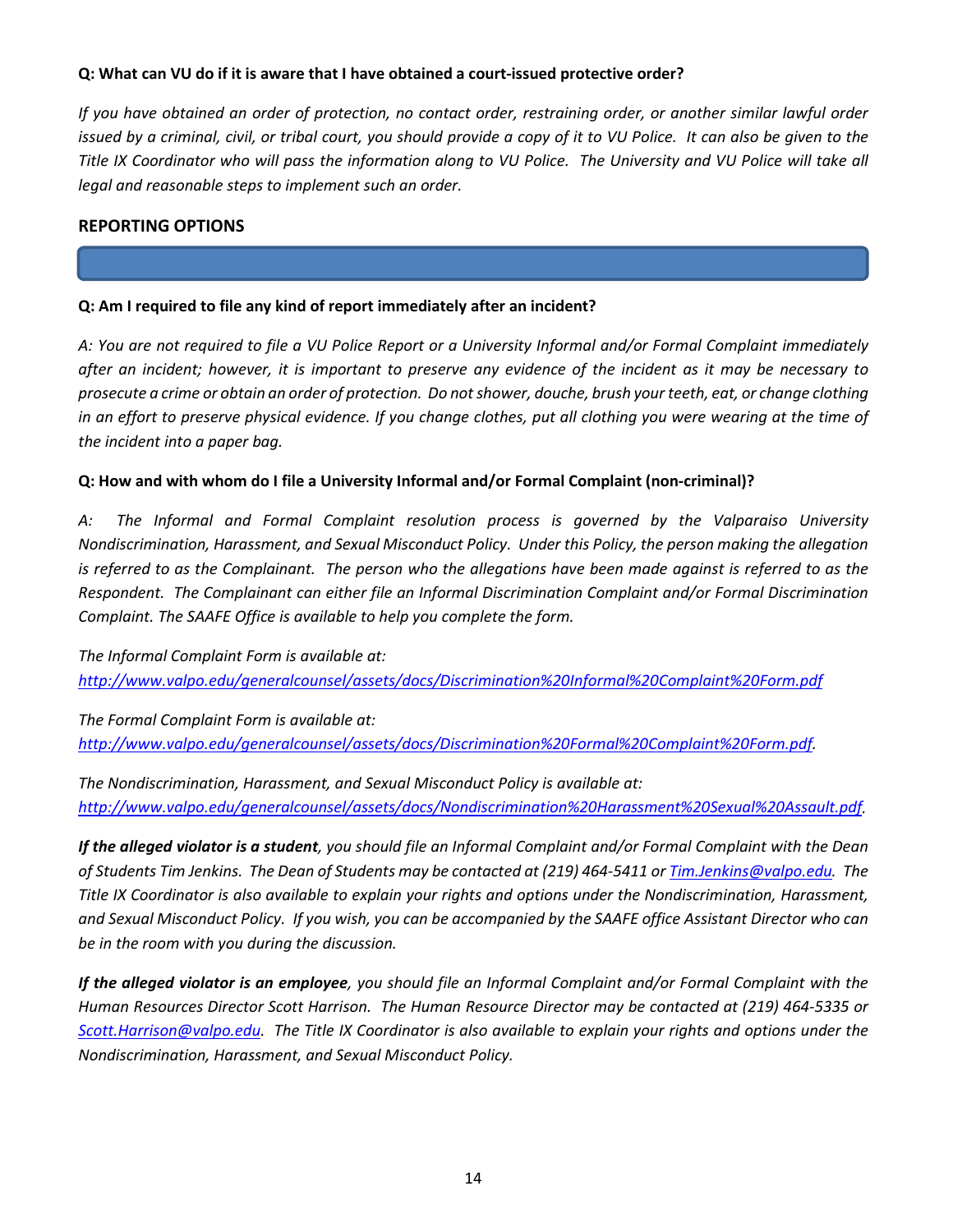*If the alleged violator is a nonstudent or nonemployee, you should file an Informal Complaint and/or Formal Complaint with the Title IX Coordinator.*

*The University prohibits retaliation against an individual because that individual, in good faith, reports or files any kind of complaint about an incident of sexual misconduct, or any other form of discrimination and/or harassment prohibited under the Nondiscrimination, Harassment, and Sexual Misconduct Policy. A retaliation complaint will be considered a separate claim from the original complaint, with separate proceedings and subjecting the alleged violator to separate disciplinary action.*

#### **Q: May I pursue an Informal and/or Formal Complaint** *and* **a criminal complaint?**

*A: A Complainant may pursue an Informal and/or Formal Complaint and a criminal complaint simultaneously. However, the University process is completely separate from the Valparaiso City Police and courts.* 

#### **Q: With whom do I file a criminal complaint with?**

*A: The Valparaiso University Police or Valparaiso City Police.*

#### **Q: Am I required to file a criminal complaint with Valparaiso University Police or Valparaiso City Police?**

*A: You are not required to file a criminal complaint. A criminal complaint is governed by the applicable criminal statutes.* 

#### **THE UNIVERSITY'S RESPONSE**

#### **Q: What can a Complainant expect after filing an Informal Complaint?**

*A: The Complainant must supply a brief description of what occurred, the name of the violator(s), any witnesses, any evidence of his/her claim, and his/her desired outcome or results. Meetings may take place between the abovementioned individuals, but the Complainant may choose not to meet with any of the alleged violators or witnesses. A proposed resolution will be presented to the Complainant for approval or disapproval. Possible resolutions include: temporary, indefinite, or permanent separation of the parties, explicit agreements about future conduct, change in workplace assignments, substitution of one class for another, or other appropriate relief. The Complainant may choose to dismiss his/her informal complaint at any time.*

*If the matter does not result in the Complainant's desired outcome, he or she may reject the proposed resolution*  and file a Formal Complaint. If the Complainant is satisfied with the outcome or it results in his/her desired *outcome, the results will be documented and the matter will be resolved.* 

#### **Q: What can a Complainant expect after filing a Formal Complaint?**

*A: The Formal Complaint will require the Complainant to set forth sufficient details of the incident(s), alleged violators, witnesses, evidence (included or attached), and relief sought.* 

*Formal Complaints against a student must be made with the Dean of Students pursuant to the Student Judicial System as set forth in the Student Guide to University Life, and the Dean of Students will facilitate a Campus Judicial Board hearing. More information about the Campus Judicial Board hearing procedures may be found in the Student*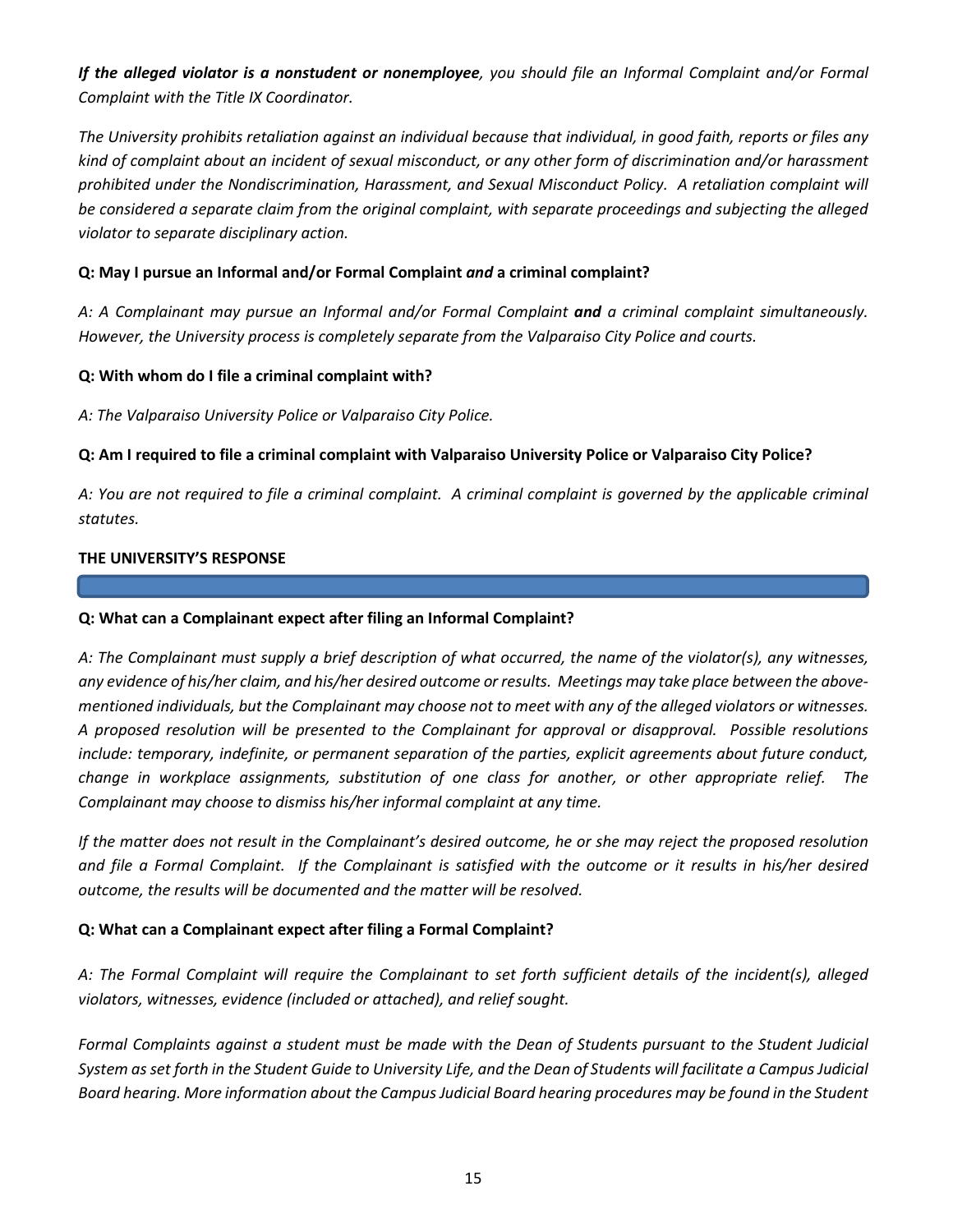*Guide to University Life available at [http://www.valpo.edu/registrar/assets/pdfs/stguide14.pdf.](http://www.valpo.edu/registrar/assets/pdfs/stguide14.pdf) The SAAFE Office Assistant Director is available to prepare you for a Judicial Board hearing and is available to sit with you through the hearing. Formal Complaints against an employee must be made with the Director of Human Resource Services, and the Discrimination, Harassment, and Sexual Misconduct Grievance Committee will facilitate a hearing. All such hearings shall provide prompt, fair, and impartial investigation and resolution. Please refer to the University's Nondiscrimination, Harassment, and Sexual Misconduct Policy for more information.* 

# **Q: What can both the Complainant and Respondent expect throughout the Formal Complaint resolution proceedings?**

*A: It is important to know that the resolution proceedings are implemented by University officials who receive annual training on the issues related to sexual misconduct and how to conduct an investigation and hearing process that protects the safety of victims and promotes accountability.*

*The Complainant and Respondent have the opportunity to present witnesses and evidence, and have others present during the hearing proceedings, including the opportunity to be accompanied to any related meeting or proceeding by an advisor of their choice. However, an advisor's participation may be limited in that an advisor may not speak or advocate on behalf of the Complainant or Respondent, present evidence, or question witnesses.*

*The evidentiary standard used in resolving a complaint is the "preponderance of evidence" standard, which means that more likely than not the incident occurred. Both the Complainant and Respondent must be simultaneously informed, in writing, of the following: (1) the outcome or determination of the hearing proceedings, (2) appeals rights, (3) any change to the outcome or determination of the hearing proceedings prior to any finalized outcome or determination, and (4) when such outcome or determination of the hearing proceedings becomes final.* 

*The University will, upon written request, disclose to the alleged victim of a crime of violence, or a non-forcible sex offense, the report on the results of any disciplinary proceeding conducted by such institution against a student who is the alleged perpetrator of such crime or offense. If the alleged victim is deceased as a result of such crime or offense, the next of kin of such victim shall be treated as the alleged victim.* 

*Proceeding means all activities related to a non-criminal resolution of an institutional disciplinary complaint, including, but not limited to, fact-finding investigations, formal or informal meetings, and hearings. Proceeding does not include communications and meetings between officials and victims concerning accommodations or protective measures to be provided to a victim.*

*Result means any initial, interim, and final decision by any official or entity authorized to resolve disciplinary matters within the institution. The result must include any sanctions imposed by the institution. Notwithstanding section 444 of the General Education Provisions Act (20 U.S.C. 1232g), commonly referred to as the Family Educational Rights and Privacy Act (FERPA), the result must also include the rationale for the result and the sanctions.*

#### **Q: What are possible sanctions imposed following a final determination of the hearing proceedings?**

*A: Possible sanctions include but are not limited to the following: oral or written reprimand, oral or written warning, loss of salary or benefit, or demotion, transfer or change of job, class or residential assignment or location, disciplinary probation, suspension, termination, dismissal, or expulsion.*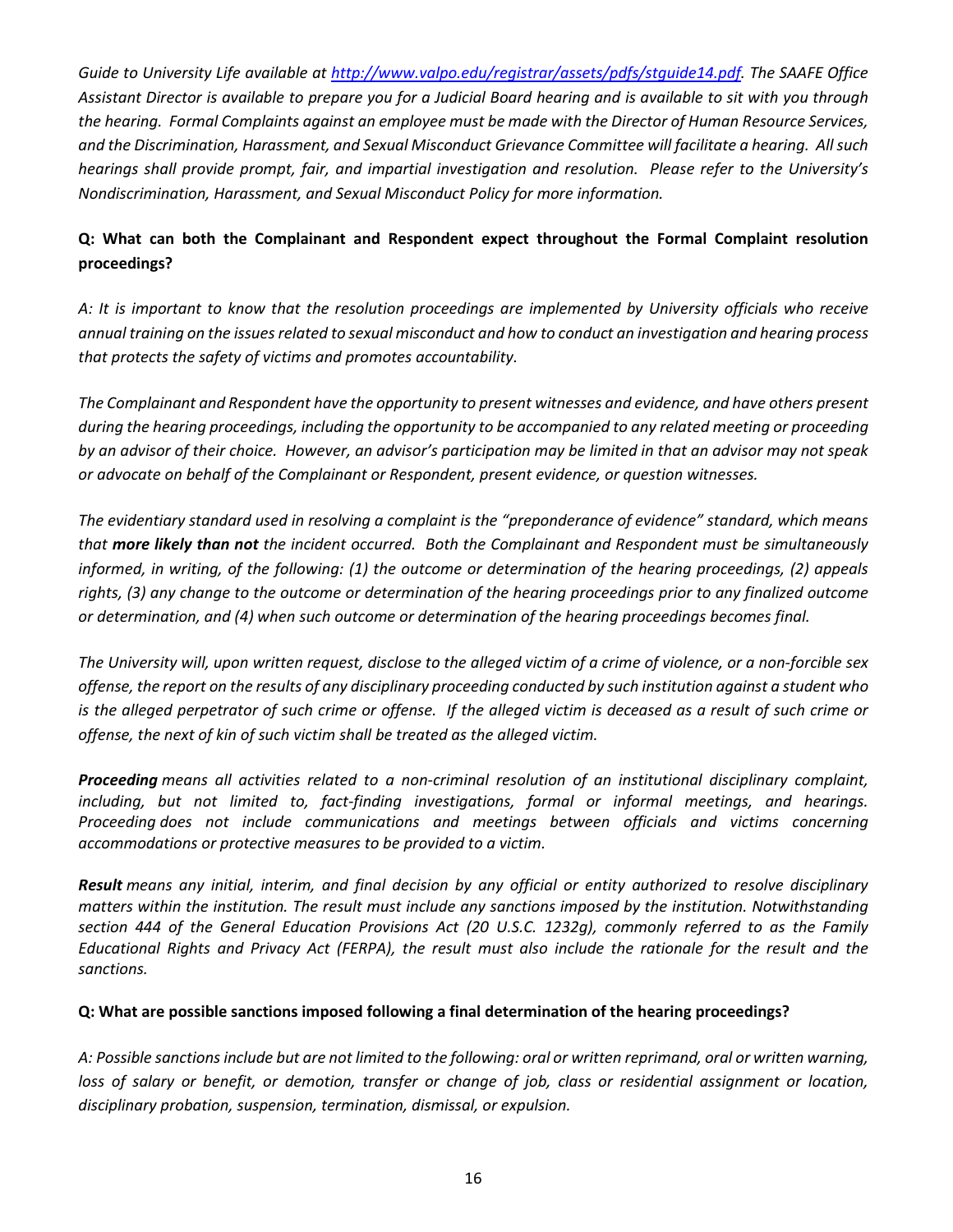*\*Compliance with the Violence Against Women Reauthorization Act does not constitute a violation of section 444 of the General Education Provisions Act (20 U.S.C. 1232g), commonly known as the Family Educational Rights And Privacy Act of 1974 (FERPA).* 

# **Indiana's Laws Regarding Sexual Assault, Dating Violence, Domestic Violence, & Stalking**

#### **IC 35-42-4-1 Rape (effective July 1, 2014)**

Sec. 1. (a) Except as provided in subsection (b), a person who knowingly or intentionally has sexual intercourse with another person or knowingly or intentionally causes another person to perform or submit to other sexual conduct (as defined in IC 35-31.5-2-221.5) when:

(1) the other person is compelled by force or imminent threat of force;

(2) the other person is unaware that the sexual intercourse or other sexual conduct (as defined in IC 35-31.5-2-

221.5) is occurring; or

(3) the other person is so mentally disabled or deficient that consent to sexual intercourse or other sexual conduct (as defined in IC 35-31.5-2-221. 5) cannot be given; commits rape, a Level 3 felony.

(b) An offense described in subsection (a) is a Level 1 felony if:

(1) it is committed by using or threatening the use of deadly force;

(2) it is committed while armed with a deadly weapon;

(3) it results in serious bodily injury to a person other than a defendant; or

(4) the commission of the offense is facilitated by furnishing the victim, without the victim's knowledge, with a drug (as defined in IC 16-42-19-2(1)) or a controlled substance (as defined in IC 35-48-1-9) or knowing that the victim was furnished with the drug or controlled substance without the victim's knowledge.

#### **IC 35-31.5-2-221.5 "Other sexual conduct" (effective July 1, 2014)**

Sec. 221.5. "Other sexual conduct" means an act involving:

(1) a sex organ of one (1) person and the mouth or anus of another person; or

(2) the penetration of the sex organ or anus of a person by an object.

#### **IC 35-42-4-8 Sexual battery (effective July 1, 2014)**

Sec. 8. (a) A person who, with intent to arouse or satisfy the person's own sexual desires or the sexual desires of another person:

(1) touches another person when that person is:

(A) compelled to submit to the touching by force or the imminent threat of force; or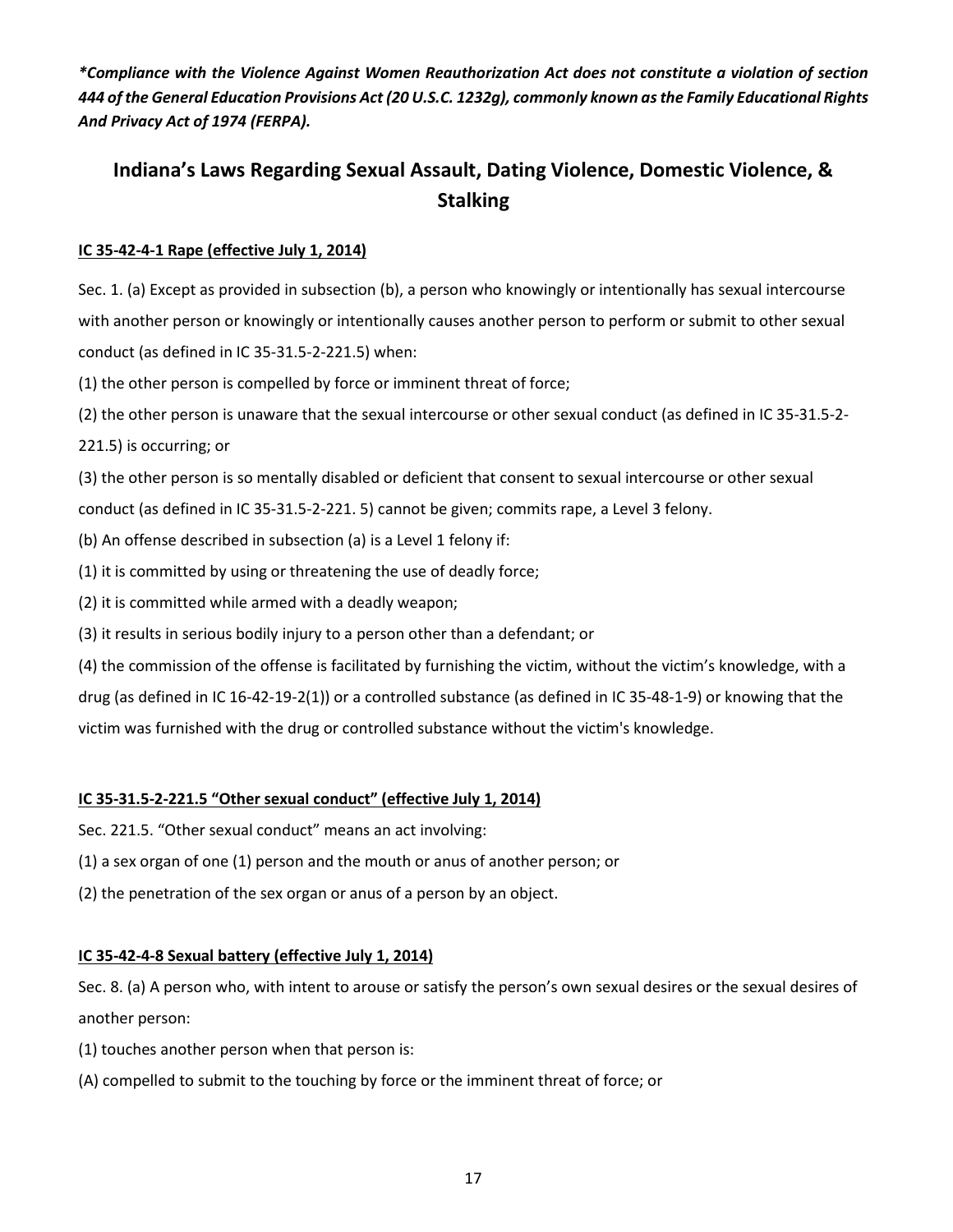(B) so mentally disabled or deficient that consent to the touching cannot be given; or

(2) touches another person's genitals, pubic area, buttocks, or female breast when that person is unaware that the touching is occurring;

commits sexual battery, a Level 6 felony.

(b) An offense described in subsection (a) is a Level 4 felony if:

(1) it is committed by using or threatening the use of deadly force;

(2) it is committed while armed with a deadly weapon; or

(3) the commission of the offense is facilitated by furnishing the victim, without the victim's knowledge, with a drug (as defined in IC 16-42-19-2(1)) or a controlled substance (as defined in IC 35-48-1-9) or knowing that the victim was furnished with the drug or controlled substance without the victim's knowledge.

#### **Dating Violence**

Dating violence is not specifically defined within the Indiana Code. However, dating violence may be defined as: Violence committed by any person who:

(a) is or has been in a relationship of a romantic or intimate nature; and

(b) where the existence of such a relationship will be determined based on a consideration of the following factors:

i. length of the relationship

ii. type of relationship

iii. the frequency of interactions between the persons involved in the relationship.

#### **IC 5-26.5-1-3 Domestic violence (effective July 1, 2014)**

Sec. 3. "Domestic violence" includes conduct that is an element of an offense under IC 35-42 or a threat to commit an act described in IC 35-42 by a person against a person who:

(1) is or was a spouse of;

(2) is or was living as if a spouse of;

(3) has a child in common with;

(4) is a minor subject to the control of; or

(5) is an incapacitated individual under the guardianship or otherwise subject to the control of;

the other person regardless of whether the act or threat has been reported to a law enforcement agency or results in a criminal prosecution.

#### **IC 35-42-2-1.3 Domestic battery (effective July 1, 2014)**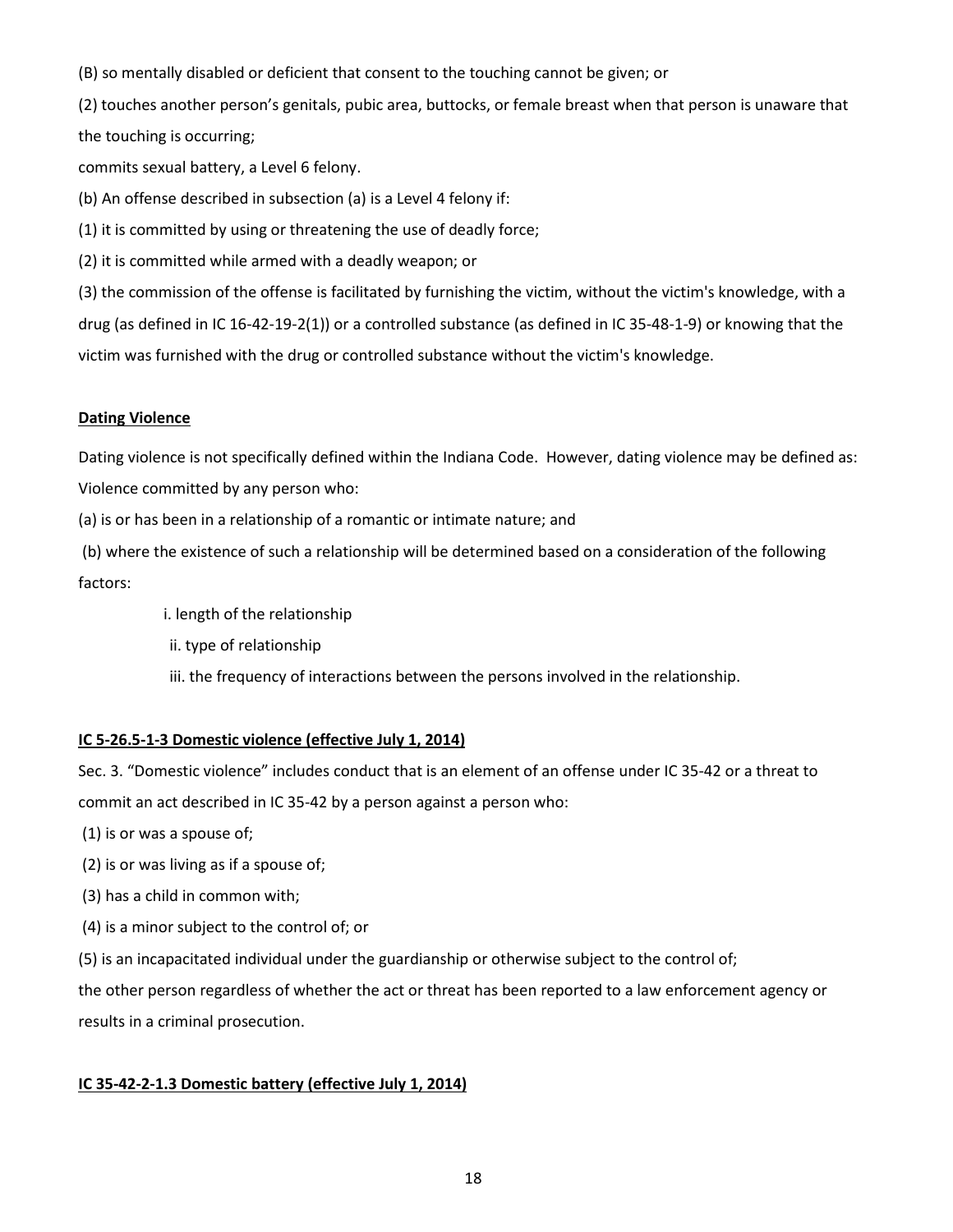Sec. 1.3. (a) A person who knowingly or intentionally touches an individual who:

(1) is or was a spouse of the other person;

(2) is or was living as if a spouse of the other person as provided in subsection (c); or

(3) has a child in common with the other person;

in a rude, insolent, or angry manner that results in bodily injury to the person described in subdivision (1), (2), or

(3) commits domestic battery, a Class A misdemeanor.

(b) However, the offense under subsection (a) is a Level 6 felony if the person who committed the offense:

(1) has a previous, unrelated conviction:

(A) under this section (or IC 35-42-2-1(a)(2)(E) before that provision was removed by P.L.188-1999, SECTION 5); or

(B) in any other jurisdiction, including a military court, in which the elements of the crime for which the conviction was entered are substantially similar to the elements described in this section; or

(2) committed the offense in the physical presence of a child less than sixteen (16) years of age, knowing that the child was present and might be able to see or hear the offense.

(c) In considering whether a person is or was living as a spouse of another individual for purposes of subsection

(a)(2), the court shall review:

(1) the duration of the relationship;

(2) the frequency of contact;

(3) the financial interdependence;

(4) whether the two (2) individuals are raising children together;

(5) whether the two (2) individuals have engaged in tasks directed toward maintaining a common household; and

(6) other factors the court considers relevant.

#### **IC 35-45-10-1 "Stalk" defined**

Sec. 1. As used in this chapter, "stalk" means a knowing or an intentional course of conduct involving repeated or continuing harassment of another person that would cause a reasonable person to feel terrorized, frightened, intimidated, or threatened and that actually causes the victim to feel terrorized, frightened, intimidated, or threatened. The term does not include statutorily or constitutionally protected activity.

#### **IC 35-45-10-5 Criminal stalking (effective July 1, 2014)**

Sec. 5. (a) A person who stalks another person commits stalking, a Level 6 felony.

(b) The offense is a Level 5 felony if at least one (1) of the following applies:

(1) A person: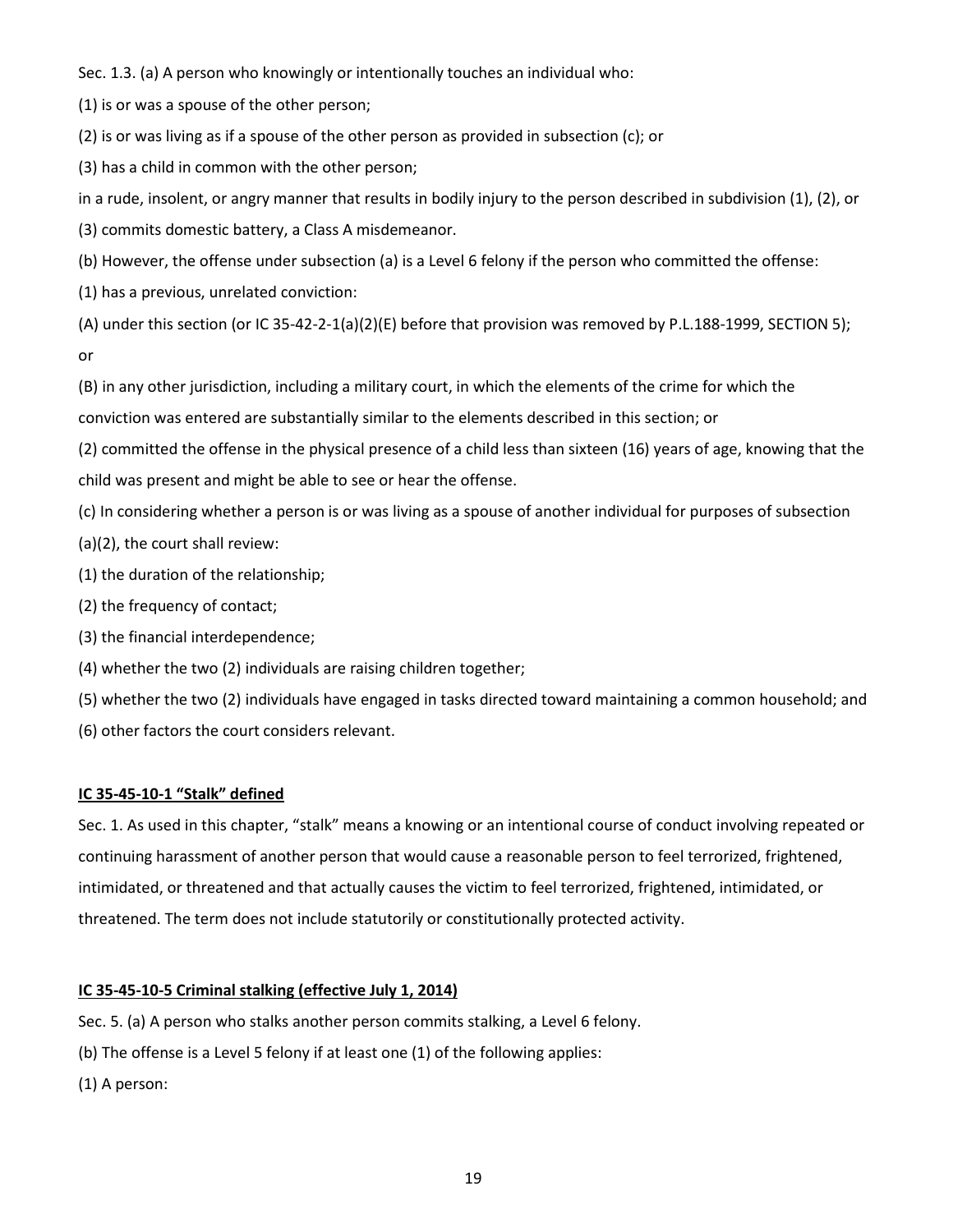(A) stalks a victim; and

(B) makes an explicit or an implicit threat with the intent to place the victim in reasonable fear of:

(i) sexual battery (as defined in IC 35-42-4-8);

(ii) serious bodily injury; or

(iii) death.

(2) A protective order to prevent domestic or family violence, a no contact order, or other judicial order under any of the following statutes has been issued by the court to protect the same victim or victims from the person and the person has been given actual notice of the order:

(A) IC 31-15 and IC 34-26-5 or IC 31-1-11.5 before its repeal (dissolution of marriage and legal separation).

(B) IC 31-34, IC 31-37, or IC 31-6-4 before its repeal (delinquent children and children in need of services).

(C) IC 31-32 or IC 31-6-7 before its repeal (procedure in juvenile court).

(D) IC 34-26-5 or IC 34-26-2 and IC 34-4-5.1 before their repeal (protective order to prevent abuse).

(E) IC 34-26-6 (workplace violence restraining orders).

(3) The person's stalking of another person violates an order issued as a condition of pretrial release, including release on bail or personal recognizance, or pretrial diversion if the person has been given actual notice of the order.

(4) The person's stalking of another person violates a no contact order issued as a condition of probation if the person has been given actual notice of the order.

(5) The person's stalking of another person violates a protective order issued under IC 31-14-16-1 and IC 34-26-5 in a paternity action if the person has been given actual notice of the order.

(6) The person's stalking of another person violates an order issued in another state that is substantially similar to an order described in subdivisions (2) through (5) if the person has been given actual notice of the order.

(7) The person's stalking of another person violates an order that is substantially similar to an order described in subdivisions (2) through (5) and is issued by an Indian:

(A) tribe;

(B) band;

(C) pueblo;

(D) nation; or

(E) organized group or community, including an Alaska Native village or regional or village corporation as defined in or established under the Alaska Native Claims Settlement Act (43 U.S.C. 1601 et seq.); that is recognized as eligible for the special programs and services provided by the United States to Indians because of their special status as Indians if the person has been given actual notice of the order.

(8) A criminal complaint of stalking that concerns an act by the person against the same victim or victims is pending in a court and the person has been given actual notice of the complaint.

20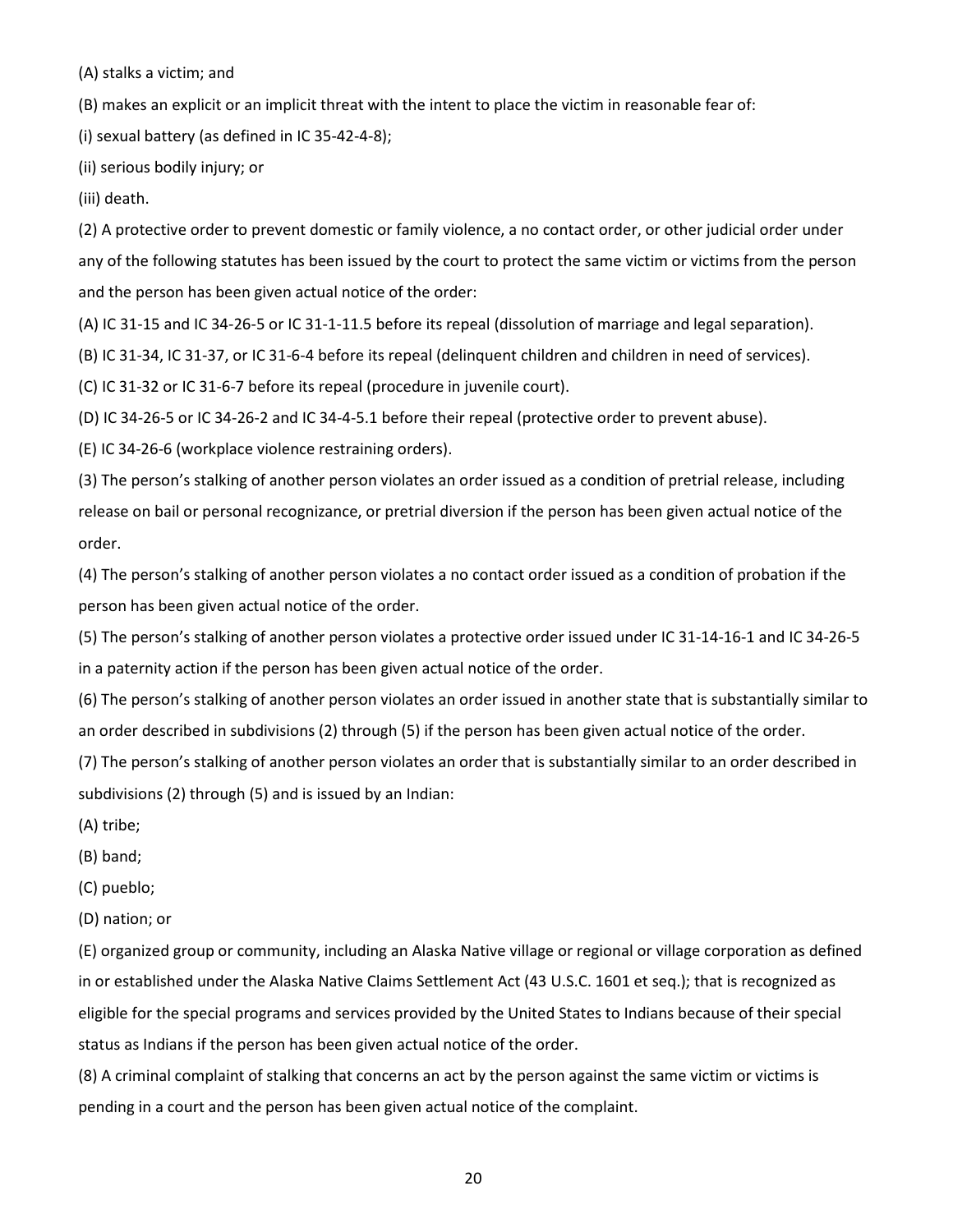- (c) The offense is a Level 4 felony if:
- (1) the act or acts were committed while the person was armed with a deadly weapon; or
- (2) the person has an unrelated conviction for an offense under this section against the same victim or victims.

#### **\*The Indiana Code does not define or elaborate on the meaning of "consent."**

# **Education, Prevention, and Awareness Programs Statement of Policy**

#### Primary Prevention and Awareness Programs

Primary prevention and awareness programs are programming initiatives and strategies informed by research or assessed for value, effectiveness, or outcome that are intended to stop dating violence, domestic violence, sexual assault, and stalking before they occur through the promotion of positive and healthy behaviors that foster healthy, mutually respectful relationships and sexuality, encourage safe bystander intervention and seek to change behavior and social norms in healthy and safe directions.

Valparaiso University prohibits sexual misconduct, which includes rape, sexual assault, sexual battery, sexual abuse, sexual coercion, sexual harassment, dating violence, domestic violence, or stalking. The University's Sexual Assault Awareness and Facilitative Education Office (SAAFE) educates all incoming students about sexual misconduct, consent, definitions of the crimes under Indiana law, bystander intervention, and risk reduction during freshmen orientation each fall and through outreach programs that are available to all students. Specifically, the SAAFE Office coordinates with the University's Theatre Department to showcase the play, "Limits" as part of a year-long strategic plan. The play's focus on the messages, "why here?" and "why now?" serves as an effective communication and education method for the incoming freshmen. Additionally, the cast and crew of "Limits" receive training from SAAFE about sexual misconduct and information on the services that the SAAFE Office provides. This has the benefit of helping the actors better understand their characters and also gives them a chance to infuse any missing or relevant pieces into the play.

Furthermore, the Title IX Coordinator's primary prevention and awareness program includes a "What You Need to Know About Title IX" training to all faculty and staff across campus. The Title IX Coordinator offers training programs to each college and department across campus, which includes required mandatory participation by all responsible employees.

The SAAFE Office and Title IX Coordinator's primary prevention and awareness programs include comprehensive information as it relates to sexual misconduct. The trainings include: a statement that the University prohibits the crimes of sexual misconduct such as rape, sexual assault, sexual harassment, dating violence, domestic violence, and stalking, the definitions of the crimes under Indiana law, definition of consent under with reference to sexual activity under local Indiana law, safe options for bystander intervention, and information on risk reduction such as recognizing warning signs of abusive behavior and avoiding potential attacks.

As part of each primary prevention and awareness program, bystander intervention means safe and positive options that may be carried out by an individual or individuals to prevent harm or intervene when there is a risk of dating violence, domestic violence, sexual assault, or stalking. Bystander intervention includes recognizing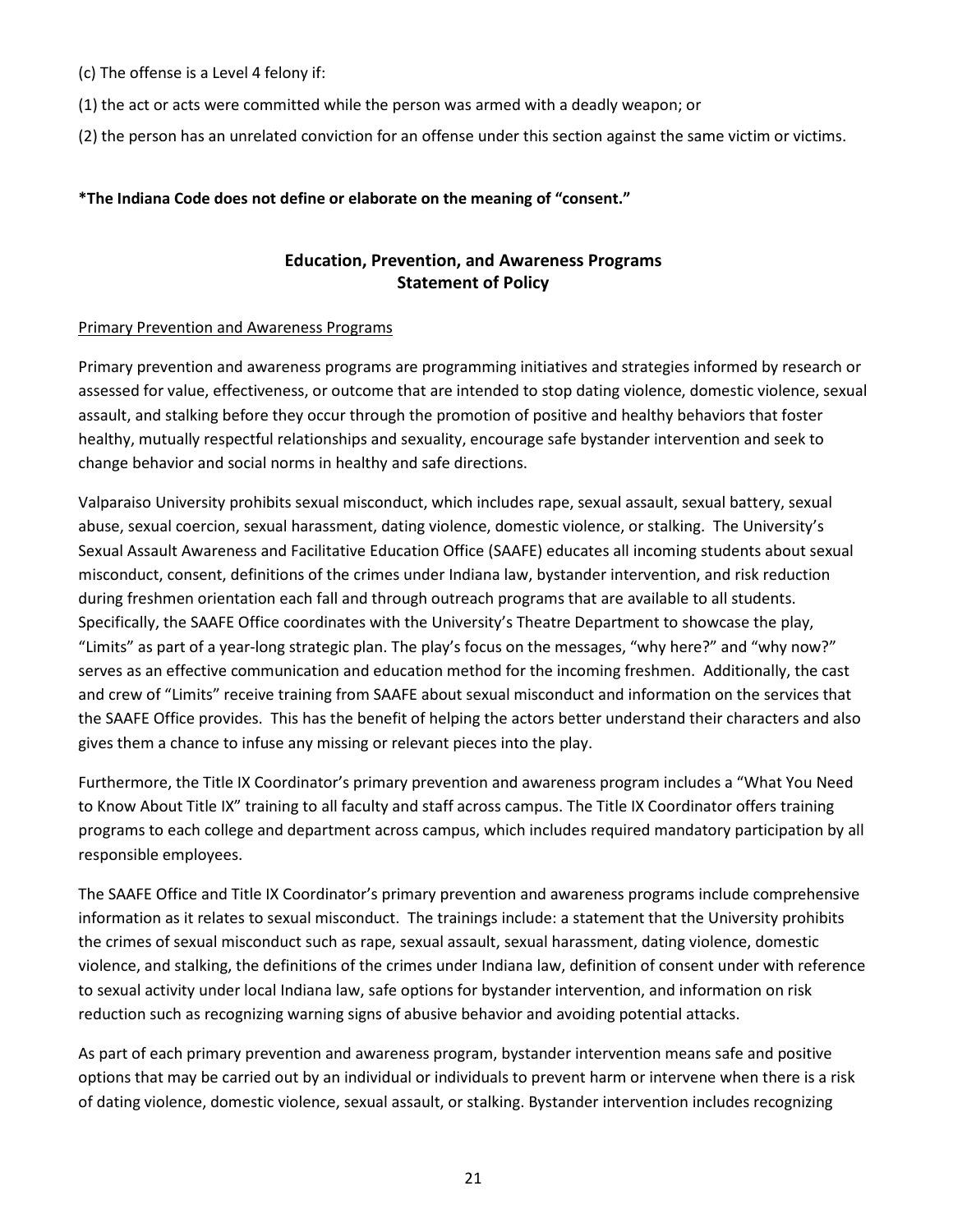situations of potential harm, understanding institutional structures and cultural conditions that facilitate violence, overcoming barriers to intervening, identifying safe and effective intervention options, and taking action to intervene. Risk reduction means options designed to decrease perpetration and bystander inaction, and to increase empowerment for victims in order to promote safety and to help individuals and communities address conditions that facilitate violence.

Additionally, Valparaiso University secured an online compliance specialist "Campus Clarity," in order to provide a comprehensive and research-based training to all incoming students and new employees in 2016. The "Think About It" course is an award-winning substance abuse and sexual violence prevention program designed to educate students, faculty, and staff on Title IX, Campus SaVE Act, and Clery Act.

#### Ongoing Prevention and Awareness Campaigns

Ongoing prevention and awareness campaigns are programming, initiatives, and strategies that are sustained over time and focus on increasing understanding of topics relevant to, and skills for addressing, dating violence, domestic violence, sexual assault, and stalking using a range of strategies with audiences throughout the institution.

#### **SAAFE Advocates Program**

SAAFE Advocates perform duties in peer education of sexual assault, sexual harassment, domestic violence, dating violence, stalking, consent, and bystander intervention advocate for a safe campus with individuals who have been victimized, determine areas that are relevant to the student population which need to be addressed, and help to create a more complete programming system involving assessment, planning, and evaluation. The SAAFE Advocates also facilitate trainings with University offices and departments throughout campus.

They are available to all students as a resource in the areas of wellness, sexual assault, sexuality, and sexual health. For example, the SAAFE Advocates host a "Sex in a Fishbowl" event three times a year, which continues to hold great interest for the students. Students are allowed to anonymously write out questions they always wanted to be able to ask the opposite sex. The gathered questions are put into a small fishbowl and the facilitators address the questions, and then allow small group participation and conversation for each topic.

They aided in generating, among other programs our 3 all campus presentations on Assault on the College Campus and the development and creation of the SAAFE Resource Wheel found on the SAAFE website.

SAAFE hosted a day to celebrate a campus, its students, faculty & staff and a culture of respect across genders through the "VU Owns the Night" March and Rally. This celebration capped a fantastic year's worth of programming featuring the work of VU's SAAFE and Empowering Organizations: The Advocates, SEO Greek Life (Safe Brothers Safe Sisters), SEO Athletics, The Torch, VUTV, Title IX Office, VUPD, Counseling Services, Student Affairs, Faculty and Staff, and CORE.

#### **SAAFE Resource Ambassadors**

These are SAAFE Advocates who further train and will speak to individuals, groups and other organizations on a variety of issues involving any of the 5 Title IX violations: Sexual Assault, Sexual Harassment, Stalking, Dating and Domestic Violence.

#### **SAAFE Empowering Organizations (SEO)**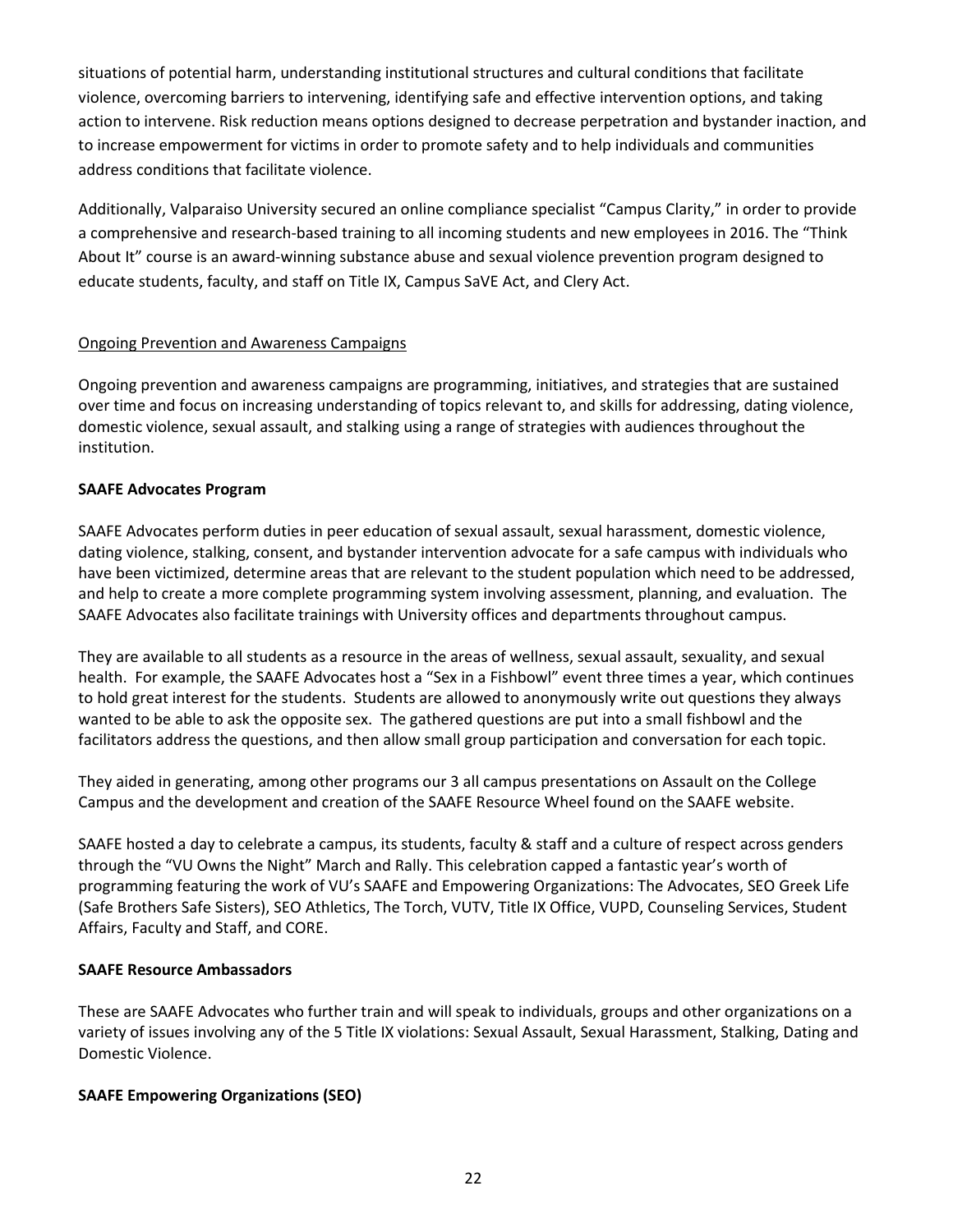# *A. SAAFE Empowering Organizations (SEO) – Greek Division*

SAAFE Empowering Organizations (SEO) act both as University ambassadors and information gatherers to those they interact with, providing the feedback loop as to the level of success of outreach and as an avenue for more understanding and data from and about the student population. At the annual Valparaiso University Fraternity and Sorority Awards Ceremony in May 2015, the Sexual Assault Awareness and Facilitative Education (SAAFE) Office recognized all 13 fraternity and sorority chapters with the SAAFE and Empowering Organization designation for 2015. Annually, fraternity and sorority members have the opportunity to participate in a number of educational programs and activities in an effort to educate the community about issues related to sexual assault, sexual assault prevention, bystander intervention, and personal wellness. In 2015, more than 89% of the total members in fraternity and sorority life participated in SAAFE Office sponsored programs. The culminating event is the annual "Valpo U Owns the Night" walk in April each academic year. Fraternities and sororities are eligible for the SAAFE and Empowering Organization designation by participating in a specific number of programs and educating their members on an annual basis. SEO Members, who are SAAFE Brothers and SAAFE Sisters brainstormed five major goals and focused on two of those goals this year. One of those goals was the Facilitation of the Title IX Campus offered at three different times for Greek Life and all campus students

# *B. SAAFE Empowering Organizations (SEO) - Athletics Division*

The Athletics Department, in conjunction with the SAAFE Office, acts as a campus community advocate on bystander intervention. The Program disseminates the message of sexual assault prevention, respect, consent, and "Bystander Awareness" through an organizational structure that includes a visual representation. Every single athlete is trained in Bystander Intervention and Dating Violence. In addition, every team is preparing their projects to convey their message of respect across genders to the students, faculty and staff. Together, the Athletics Department and the SAAFE Office, demonstrate the message of "respect between and within genders" at University sponsored events. For example, a united front between the Athletics Department and the SAAFE Office was displayed center court during a Valparaiso University Men's Basketball game when student athletes paraded signs conveying the message against sexual assault on campus.

#### Bystander Intervention Awareness Campaign

The Bystander Intervention Awareness Campaign is focused on how to intervene to prevent sexual assault and sexual misconduct. The training involves applicable information on how to become an active bystander, as well as provides a chance for a commitment to become more vigilant about unsafe situations. The message that resonates across the campus community is "sustaining campus culture of respect between and within genders." The Campaign also focuses on consent and what consent looks like.

#### Residence Life & the SAAFE Office Partnership

Valparaiso University's Residence Life, in partnership with the SAAFE Office, spreads sexual assault awareness and prevention through an annual poster campaign and traveling bulletin boards. These campaigns focus on the message of "respect between and within genders" to emphasize the need to demonstrate and sustain efforts strategically in keeping the campus a safe community. Residence Life and the SAAFE Office work together to create bulletin boards for the Resident Assistants to put up in each residence hall on campus. Multiple bulletin boards were created by SAAFE Advocates and displayed across campus, and topics covered Consent, Bystander Intervention, SAAFE Spring Break Tips, Information about the SAAFE Office, and Healthy Relationships. Residence Life hosted SAAFE's training on Bystander Intervention for all the RA's. SAAFE's focus this year was on Prevention, Safety, Investigative and Culturally Sustaining efforts, Crisis Management, Training and Statewide Networking.

#### Other programs from SEO Organizations: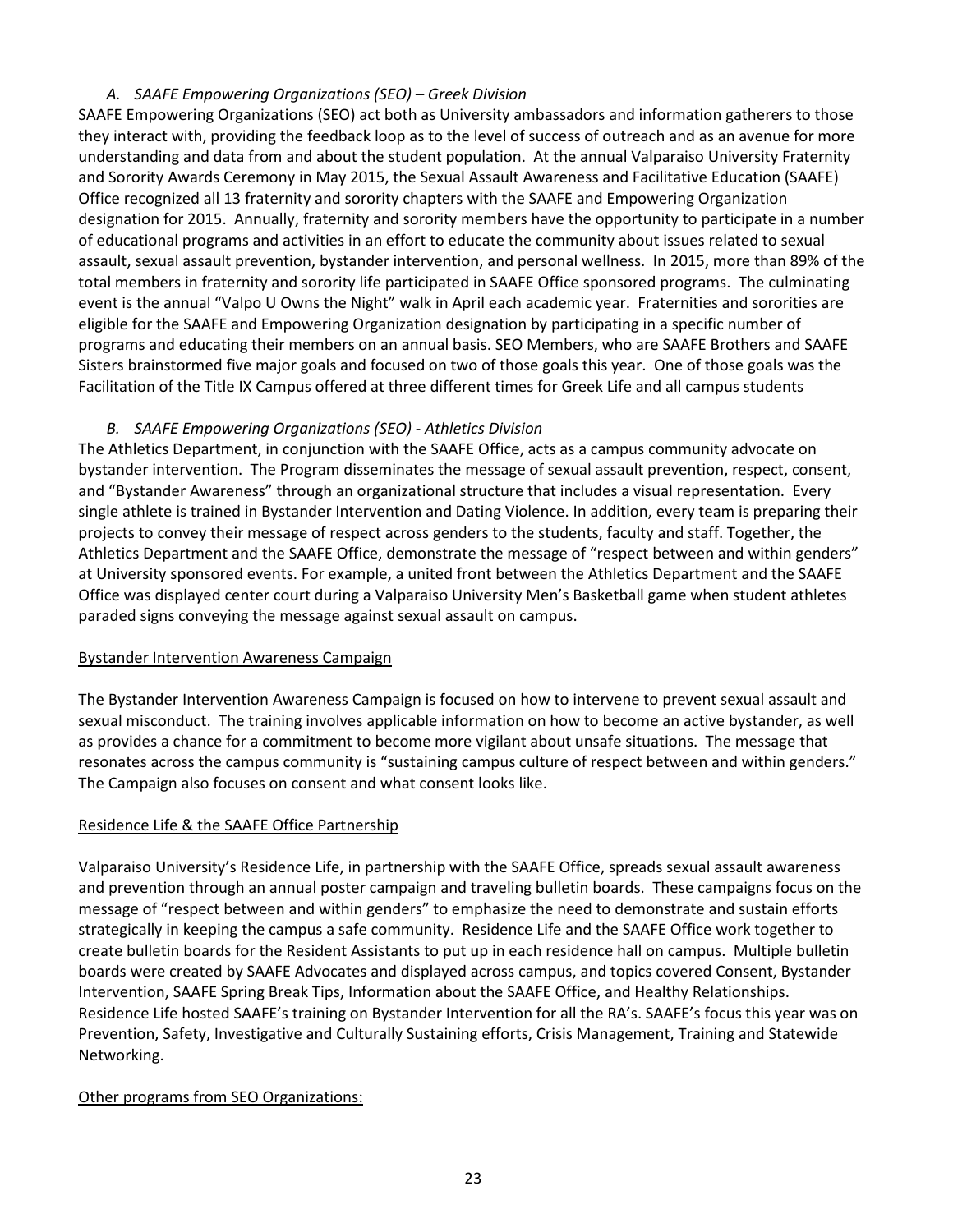*CORE* – Providing Bystander Intervention training and discussion in the classroom for freshmen students.

*VUTV* – Continuing their work as an SEO, VUTV taped a public service announcement on Sexual Assault Prevention, and a documentary with students attending the Title IX Presentation.

*The Torch* – Continuing their work as an SEO, The Torch produced articles on the SAAFE Office, Advocates, campus outreach, and SAAFE's 5 Year Project.

*VUPD* – Participating under the Title IX Team, attending meetings and working in tandem with the SAAFE Office on investigations of sexual misconduct and with the Title IX Office.

*Title IX Office, SAAFE Office and the Office of International Program*s – Created the latest Title IX Brochure for students, and also hosted three facilitations for over 700 International students on Title IX, and examining cultural similarities and differences in dating.

*Title IX Office and SAAFE Office* – Helped to host the first Title IX Conference led by Valparaiso University and Husch Blackwell law firm designated for Title IX Coordinator and Investigator training.

*Student Affairs* – Distribution of the Title IX Brochure given to every student at VU, including those on and off campus such as commuter students.

*Faculty and Staff* – Attending classroom presentations such as a Graphic Design class and meetings with the Women's Faculty Tea.

*"Limits" Play* – The students in the Drama Department, along with the SAAFE Office, produced a play on date rape called, "Limits". "Limits" is written and updated by University Drama students. This year, the SAAFE Office created a playbill for all freshmen containing information about SAAFE, the definitions of Title IX violations and Indiana laws specifically relating to these terms.

*Title IX Graphic Artwork* – With the guidance of the Graphics Arts professor, students learned about Title IX violations and created posters regarding sexual assault. For 2 ½ weeks, these framed posters created by the Graphic Arts students were featured in the student center Harre Union Display Case. These posters were, on their own, works of art covering any one of five Title IX violations.

# **Security on Campus and Prevention of Crimes Statement of Policy**

Valparaiso University Police Department provides tips to student and employees about campus security and practices. The crime prevention tips include "The People, Places, and Things of Campus Safety." This encourages both students and employees to be responsible for their own security and the security of others. Throughout the academic year, VUPD presents to students and employees about sexual assault prevention, active shooter, alcohol and drug prevention and awareness, international travel safety tips, domestic travel safety tips, and responding to challenges in employees' work environments.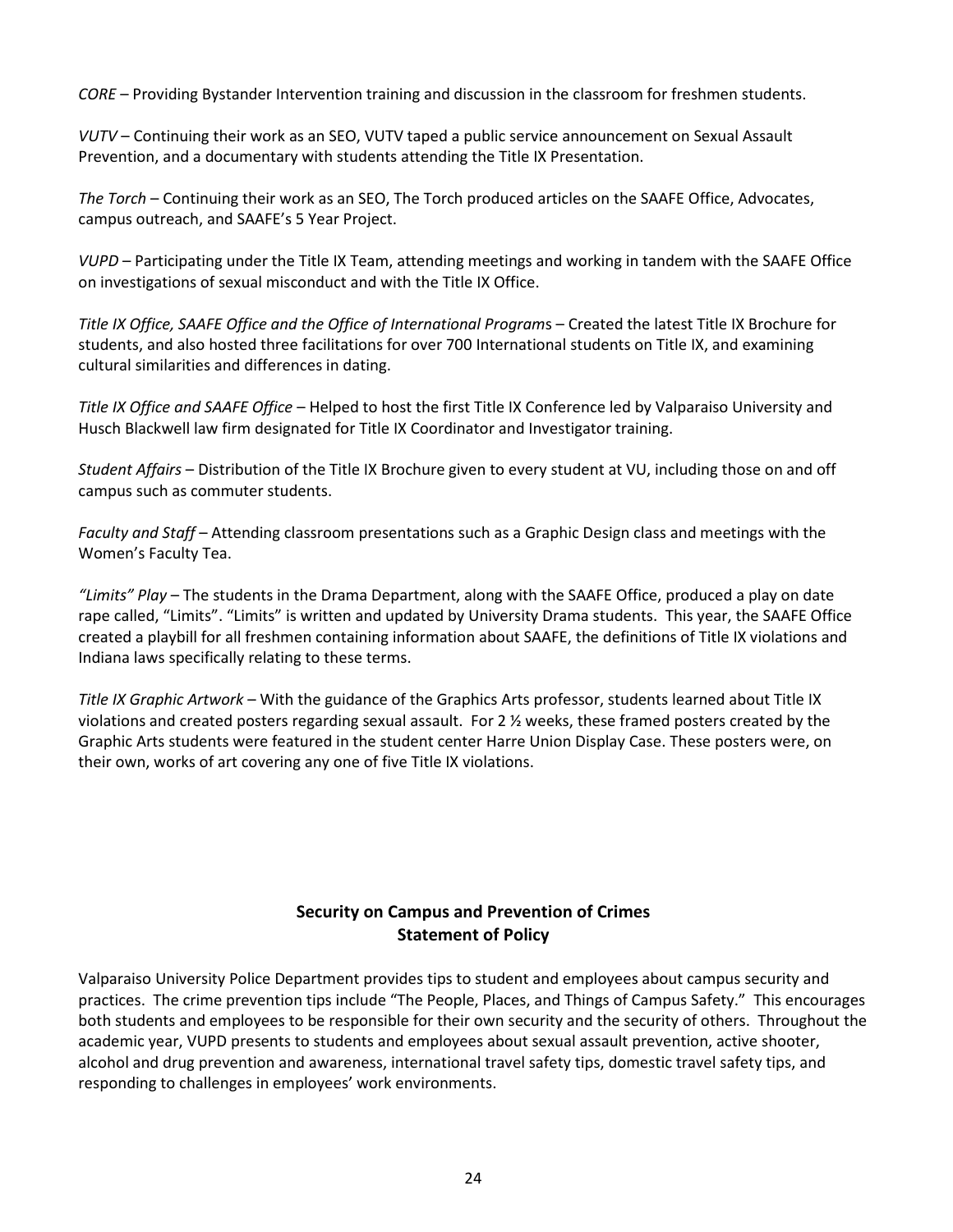#### **Crime Prevention Tips:**

#### **The People**

- Never walk or jog alone at night.
- If you do walk or jog at night, do so with at least one other person or in groups.
- Should you find yourself walking alone at night, avoid secluded or dimly lit areas. Stay away from wooded areas or locations where shrubs or buildings might provide cover for assailants.
- If you feel you are being followed, yell or scream and move toward a public, well lit area, or try to reach a Campus Emergency Phone. Emergency phones, which automatically connect with the University Police, are located in 34 areas on the campus.
- Should you be a victim of a hold-up, don't resist or endanger your own safety. Call the police immediately to report a crime.
- Always be aware of what is going on around you. Be alert to your surroundings and possible safety concerns whether you are in your place of residence or moving about the campus or city.
- Never accept a ride from a stranger.

#### **Avoiding Acquaintance Assault or Date Rape**

- Sexual assault is defined as sexual contact with another person without the consent of that person.
- It is never acceptable to use force in sexual situations. Acquaintance assault or date rape is a crime.
- You have the right to say "NO" to any undesired sexual contact. State your limits clearly and firmly. Don't assume that your date or acquaintance automatically knows how you feel.
- If you feel unsafe or think you may be at risk, leave the situation immediately.
- If you attend group gatherings or parties; go with friends you trust.
- Be particularly aware that alcohol and drugs can interfere with a person's ability to make clear decisions and communicate effectively.

#### **The Places**

#### **Residence Halls**

- Keep your residence hall room door locked whenever the room is unoccupied, if you are in the room alone, or if you are sleeping.
- If you feel unsafe, do not open your residence hall room door unless you can identify the person seeking entrance.
- Report suspicious persons or activities in your residence hall to the University Police at 464-5430.
- Never prop open exterior doors to residence halls.
- Never allow unescorted visitors in the residence hall.
- If your residence hall room key is lost or stolen, report the loss immediately to residence hall staff. Never leave your keys lying around in your room when you are not in your room.
- Do not keep large amounts of cash in your room.

#### **Off-Campus Residences**

- Keep your apartment door and windows locked whenever you are in your apartment alone, whenever the apartment is unoccupied, or if you are sleeping.
- Do not open your apartment to anyone unless you can identify the person seeking entrance.
- Report suspicious persons or activities around your apartment building to Valparaiso City Police Department at 462-2135.
- If your apartment key is lost or stolen, report the loss immediately to the landlord and the Valparaiso City Police Department.
- Never leave your keys lying around in your apartment when you are not there.
- When entering your apartment at night, have keys readily available.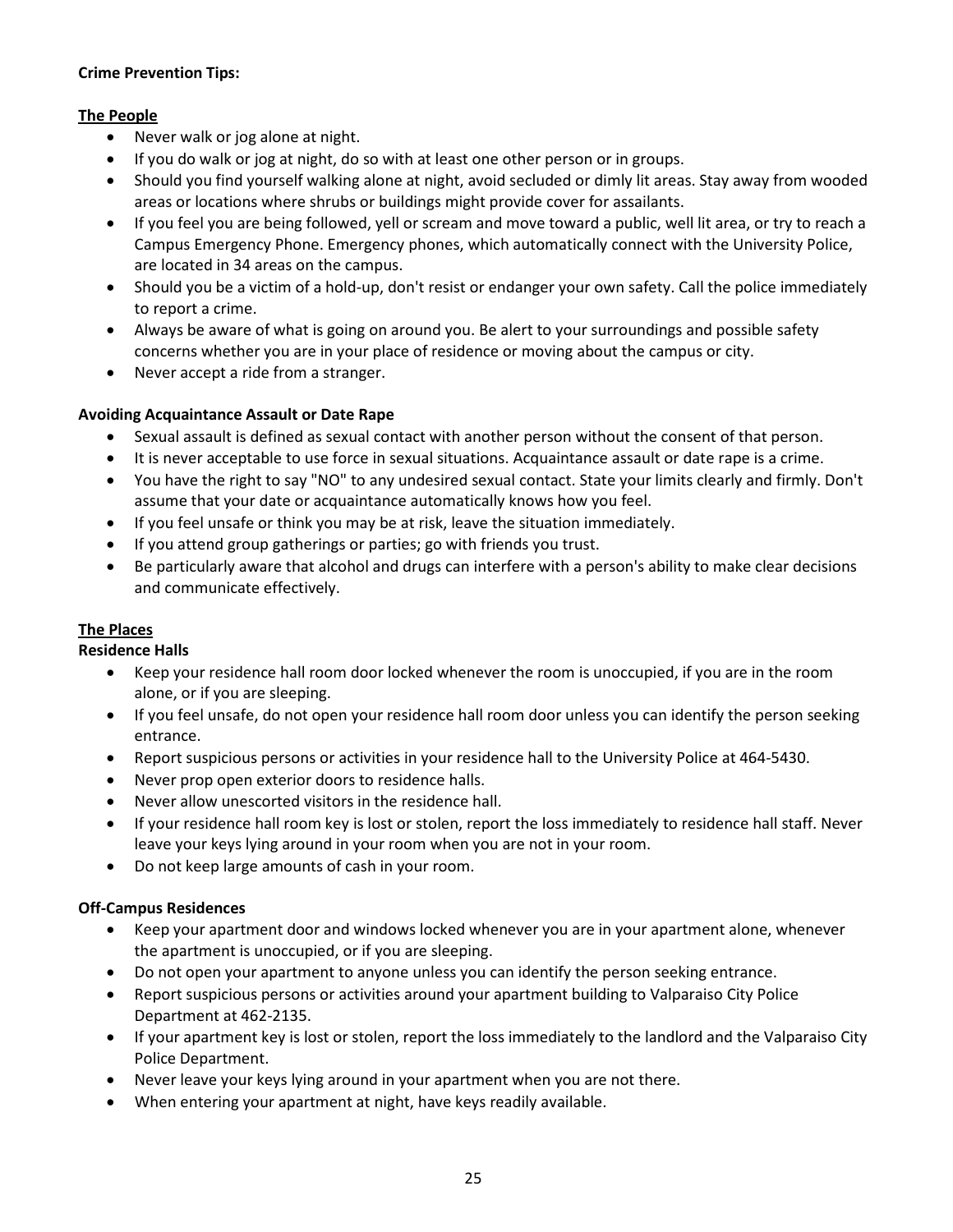• Do not keep large amounts of cash in your apartment.

# **The Things**

# **Personal Property**

- Protect the safety of your personal property and valuables. Don't allow your property or valuables to be unattended at any time.
- Make a list of your valuables including make, model, and serial number.
- Mark your personal property and valuables with a permanent identifiable marking. Contact University Police for information on how to permanently mark your valuables.
- Help protect the property of others and of the University. Report all suspicious activity to the University Police Department.

#### **Automobiles**

- Keep your automobile locked at all times. Keep doors locked when traveling alone.
- Don't park your automobile in secluded or dimly lit areas.
- Do not keep valuables in plain sight in your automobile.
- When walking to your automobile at night, have your keys readily at hand.
- Always check the back seat before getting into your car.
- Never offer rides to strangers or hitchhikers.

#### **Bicycles**

- Keep your bicycle securely chained and locked when not in use. The University Police Department can advise you on types of locks and chains that are considered most secure.
- Do not park or store your bicycle in unsafe or dimly lit areas.
- Register, engrave, or permanently mark your bicycle with an identifying number and record that number and the bike's serial number with the University Police.

# **Sex Offender Registration Statement of Policy**

In accordance to the "Campus Sex Crimes Prevention Act" of 2000 which amends the Jacob Wetterling Crimes Against Children and Sexually Violent Offender Registration Act, the Jeanne Clery Act, and the Family Educational Rights and Privacy Act of 1974, the Valparaiso University Police Department provides links to the Porter County, Indiana State, and Nationwide Sexual Offender web sites. The Porter County Sexual Offender site is available at [http://www.portercountysheriff.com/main/sexoffender.html.](http://www.portercountysheriff.com/main/sexoffender.html) The Indiana Sexual Offender site is available at [http://www.icrimewatch.net/indiana.php.](http://www.icrimewatch.net/indiana.php) The Nationwide Sexual Offender site is available at [http://www.findmissingkids.com/nationsexoffsearchmap.htm.](http://www.findmissingkids.com/nationsexoffsearchmap.htm) This act requires institutions of higher education to issue a statement advising the campus community where law enforcement information provided by a State concerning registered sex offenders may be obtained. It also requires sex offenders already required to register in a State to provide notice of each institution of higher education in that State at which the person is employed, carries a vocation, or is a student. In the state of Indiana, convicted sex offenders are required to register with the local law enforcement authority in each Indiana county where the offender lives, owns real property, works, or attends school.

Registry information is used for the purposes of the administration of criminal justice, screening of current or prospective employees, volunteers, or otherwise for the protection of the public in general and children in particular. Unlawful use of the information for purposes of intimidating or harassing another is prohibited and willful violation shall be punishable.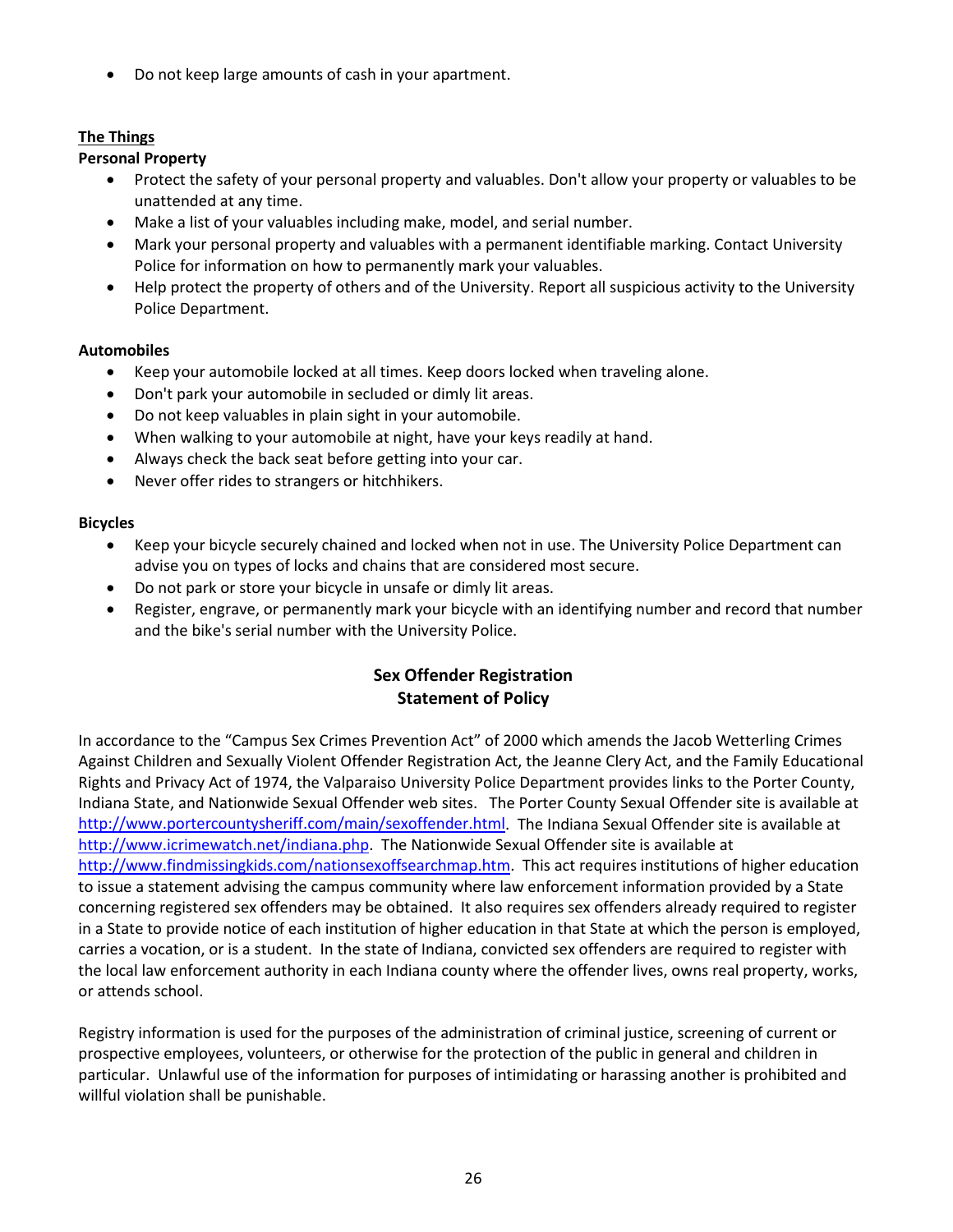### **2016 CAMPUS FIRE SAFETY REPORT**

#### **Fire Log**

Fire log statistics for Valparaiso University are reported with the Clery Act crime log. The statistics include the nature of the fire, the date the fire occurred, the time of day the fire occurred, and the location of the fire. A printed copy of the log is accessible at the Valparaiso University Police Department. The fire log for the most recent 60-day period is open to public inspection, upon request, during normal business hours. Any portion of the log that is older than 60 days is made available within two business days of a request for public inspection.

# **Fire Safety Systems Student Housing Facilities**

All campus residence halls are equipped with Siemens MXL fire systems which consist of pull stations, smoke and fire detectors, alarm horns, and built-in water hoses. These systems are tied directly to University police alarm systems, with a back-up link to the University's Facilities Management Services alarm system. In addition to the Siemens system, all residence halls have fire extinguishers located throughout the building.

Uptown East residences have Firelite fire systems which consist of pull stations, smoke and fire detectors, and alarm horns. Fire department connections and stand pipe connections are located around and in each building. The entire property also has full sprinkler capability with sprinklers in all common areas, hallways, and suite units. All systems are monitored by A.B.C. Burglar & Fire Alarm Corporation with emergency response provided by the City of Valparaiso.

#### **Fire Drills Student Housing Facilities**

Planned fire drills are held once each spring and fall semester, for a total of two drills per residence hall during the academic year.

# **Residential Life Policies Student Housing Facilities**

Residential Life has adopted the following polices which are included in the Valparaiso University *Student Guide to University Life.*

Electrical Appliances - High-load, heat-producing appliances, such as space heaters, hot plates, electric fry pans, etc.; and "octopus" electrical outlets are not permitted in residence hall rooms. Microwaves are allowed only in Wehrenberg, Guild, and Memorial Halls. Students are restricted to cooking and preparing food in floor lounges and kitchenette areas of the residence halls, unless prepared in a microwave in approved rooms. One small refrigerator per room may be used. It must be energy efficient, be no more than 3 cubic feet in size, and draw no more than 5.0 amperes of electricity. Due to their high heat production, halogen floor lamps and 104 light bulbs are prohibited. Halogen desk lamps may not exceed 50 watts, and must have a protective glass lens over the bulb.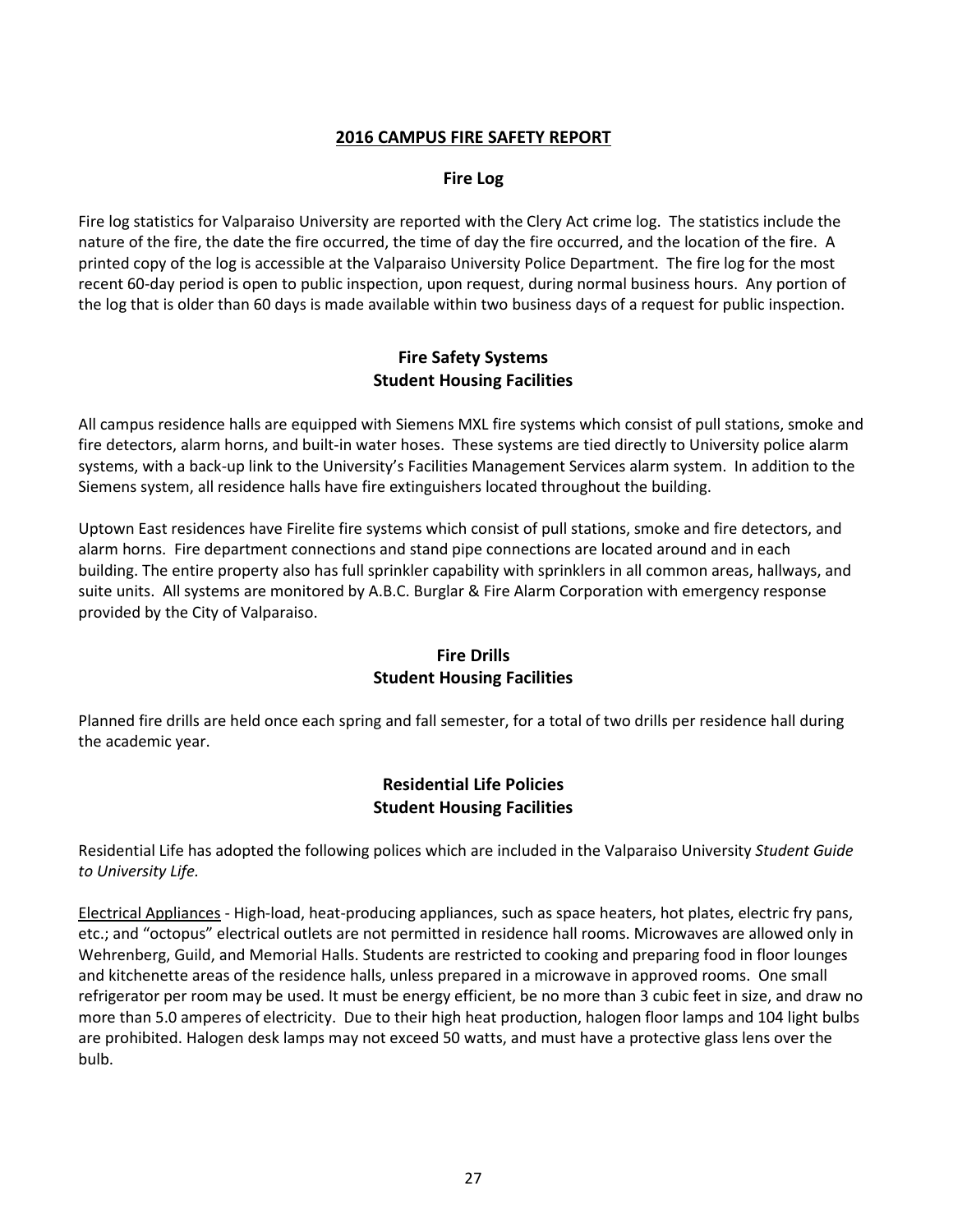Smoking - All residence hall and University operated apartment facilities are designated non-smoking including student rooms and common areas of the building. Common areas include restrooms, kitchens, lounges, computer labs, recreation rooms, and lobbies, etc. Violations of this policy will be subject to disciplinary action.

The Valparaiso University campus has been a tobacco-free campus since July of 2009.

Open Flames - The burning or possession of burnt candles and incense is not allowed in residence halls. Candles or incense that have burnt residue will be confiscated. Students residing in University-operated apartments may use outdoor grills on the ground at a minimum of 5 feet from the building. Grills may not be used on decks or landings. Storing of charcoal and other flammable products is not permitted in University-operated residence halls and apartments.

# **Building Evacuation Policy and Procedure**

Per University policy, following are procedures that should be followed during/after a fire:

- $\triangleright$  Know the location of fire extinguishers in your area and know how to use them. Training and information are available through Campus Safety.
- $\triangleright$  On a minor fire that appears controllable, IMMEDIATELY contact VUPD. Promptly direct the charge of the fire extinguisher towards the base of the flame.
	- o Remember "PASS"
		- $\neg$  Pull
		- Aim
		- Squeeze
		- **Sweep**
- $\triangleright$  If necessary, or if directed to do so by VUPD or building contact person, activate the building's fire alarm. In addition, you must call VUPD or building contact person.
- On large fires that do not appear controllable, IMMEDIATELY contact VUPD and building contact person. Evacuate all affected rooms closing all doors to confine the fire and reduce oxygen. Do not lock doors.
- $\triangleright$  Assist people with disabilities in exiting the building. Do not use elevators in case of fire.
- $\triangleright$  Once outside, move to a clear area away from the affected building(s). Keep streets and walkways clear for emergency vehicles and personnel.
- $\triangleright$  If requested, assist VUPD and/or building contact person.
- $\triangleright$  If necessary an EOC will be activated by VUPD. Keep clear of the EOC unless you have important information to report. All emergency procedures will be directed through the EOC. Building contact persons will be in contact with the EOC and communications will flow through the building contact person.
- $\triangleright$  Do not return to an evacuated building unless directed to do so by VUPD or the building contact person.
- $\triangleright$  If you become trapped in a building during a fire and a window is available, place an article of clothing (shirt, coat, etc.) outside the window as a market for emergency personnel. If there is no window, stay near the floor, where the air will be more breathable and shout at regular intervals to alert emergency personnel of your location.

# **System Tests**

The University's Incident Command (IC) team is responsible for the testing of emergency systems. The tests are conducted in whole or in part by using table top exercises or live drills. In addition, the emergency siren is tested on the first Tuesday of each month and planned fire drills are conducted in each of the student residence halls twice a year.

# **Fire Safety Education and Training Programs**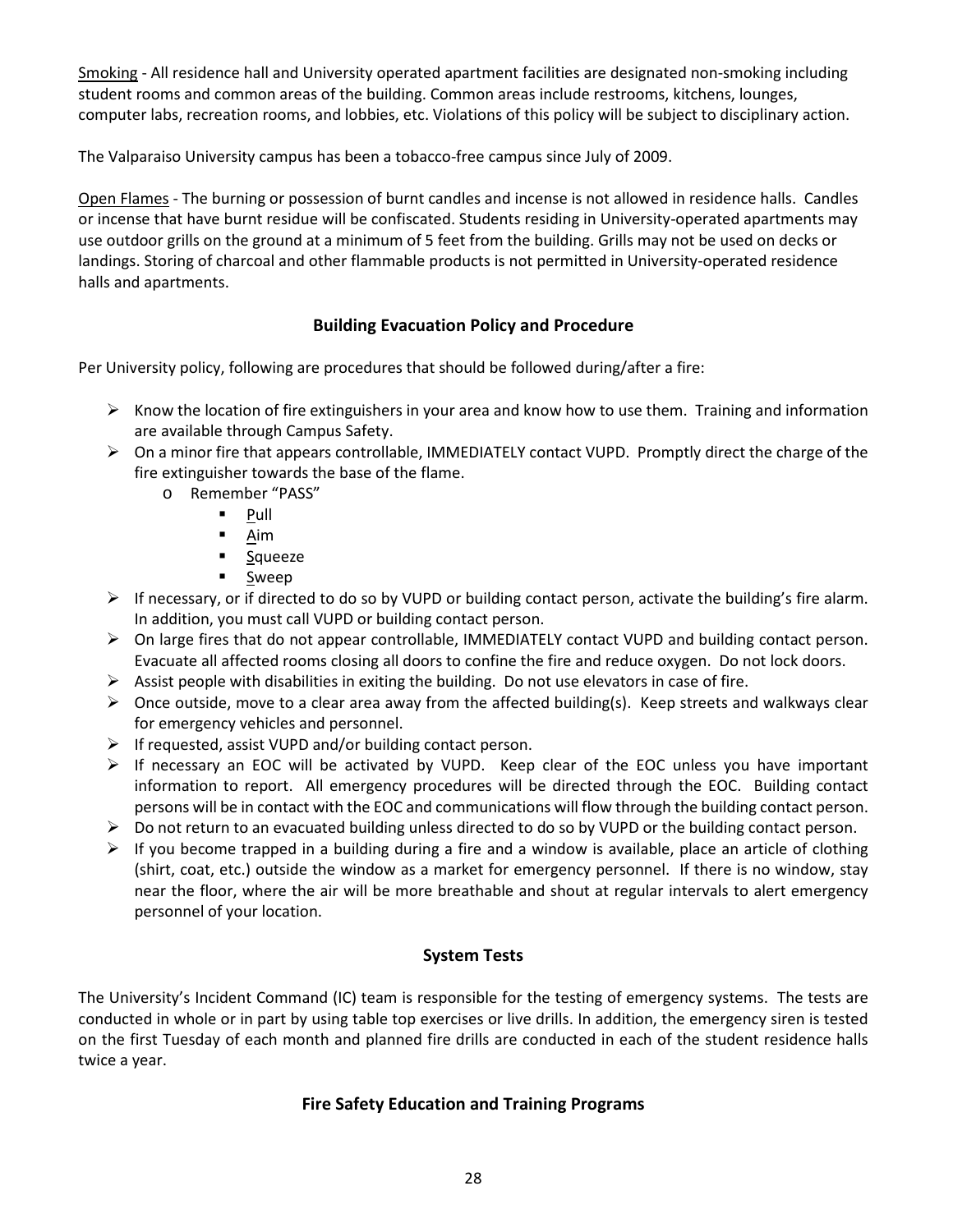The Student Affairs professional staff, residential learning coordinators, and resident assistants participate in live fire extinguisher training each year, prior to the beginning of the fall semester.

Facilities Management Services staff receive fire extinguisher, fire watch, personal protective equipment, and ladder safety on an annual or bi-annual basis.

Each IC team member receives National Incident Management System (NIMS) training. NIMS training provides a systematic, proactive approach to prevent, protect against, respond to, recover from, and mitigate the effects of incidents.

Per the University Safety Manager's determination, the University does not currently have plans for any additional improvements to its fire safety systems.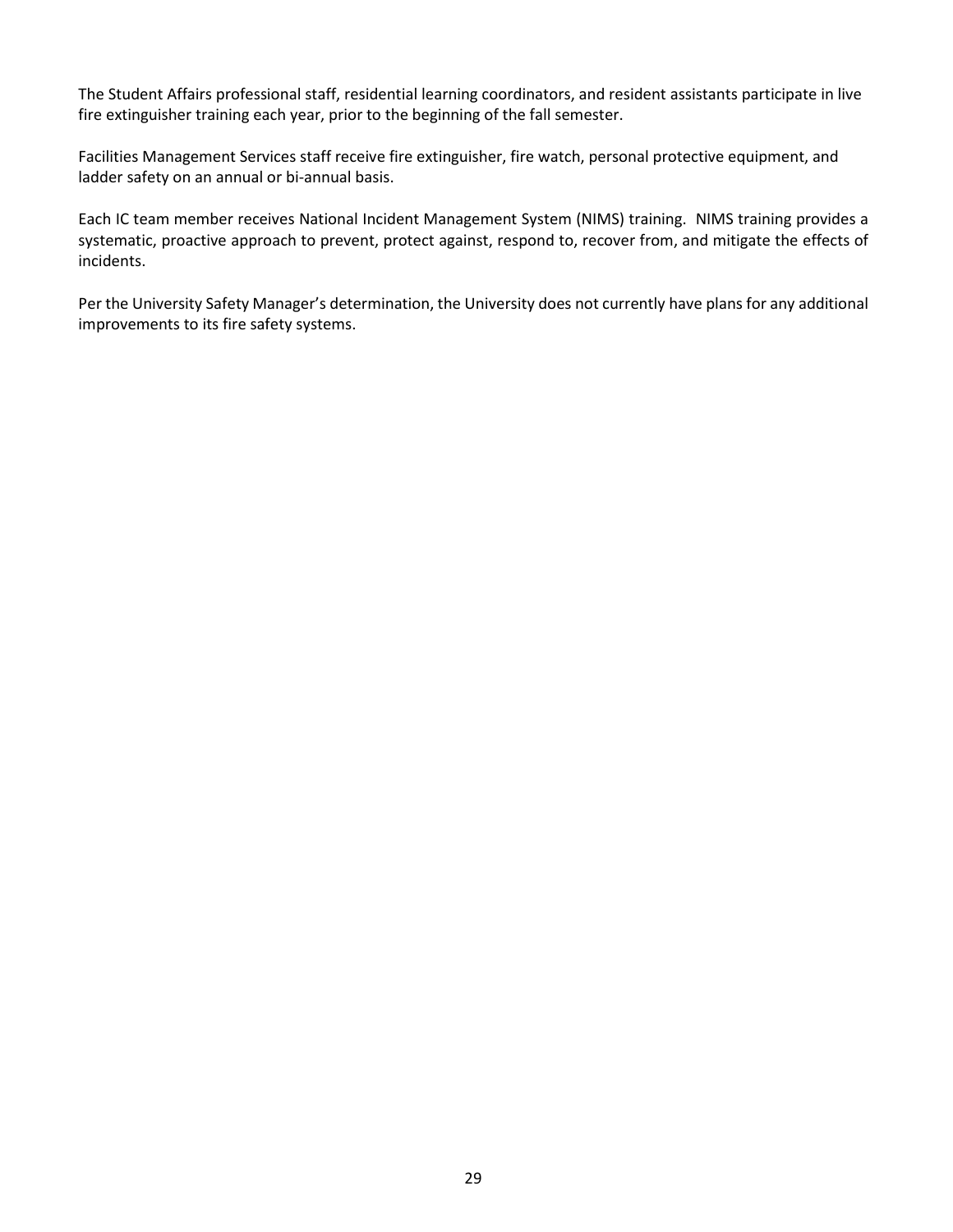# **Fire Safety Reports 2014 2015 2016**

| <b>Facility</b>               | 2014     |                 |               |             |       |        |  |  |  |  |
|-------------------------------|----------|-----------------|---------------|-------------|-------|--------|--|--|--|--|
|                               | Fires    | <b>Injuries</b> | <b>Deaths</b> | Category    | Cause | Damage |  |  |  |  |
| Alumni Hall                   | $\Omega$ | $\Omega$        | $\Omega$      | N/A         | N/A   | N/A    |  |  |  |  |
| <b>Brandt Hall</b>            | $\Omega$ | $\Omega$        | 0             | N/A         | N/A   | N/A    |  |  |  |  |
| Guild Hall                    | $\Omega$ | $\theta$        | $\theta$      | N/A         | N/A   | N/A    |  |  |  |  |
| Kade German Cultural Center   | $\theta$ | $\Omega$        | $\Omega$      | N/A         | N/A   | N/A    |  |  |  |  |
| Lankenau Hall                 | $\theta$ | $\Omega$        | $\Omega$      | N/A         | N/A   | N/A    |  |  |  |  |
| Memorial Hall                 | 1        | $\Omega$        | $\Omega$      | Intentional | Arson | \$0    |  |  |  |  |
| Mound Street Hall             | $\Omega$ | $\Omega$        | $\Omega$      | N/A         | N/A   | N/A    |  |  |  |  |
| Scheele Hall                  | $\theta$ | $\Omega$        | $\Omega$      | N/A         | N/A   | N/A    |  |  |  |  |
| <b>Uptown East Building 2</b> | $\Omega$ | $\Omega$        | $\Omega$      | N/A         | N/A   | N/A    |  |  |  |  |
| Uptown East Building 3        | $\theta$ | $\theta$        | $\Omega$      | N/A         | N/A   | N/A    |  |  |  |  |
| Wehrenberg Hall               | $\theta$ | $\Omega$        | $\Omega$      | N/A         | N/A   | N/A    |  |  |  |  |
| Promenade East                | $\theta$ | $\Omega$        | $\Omega$      | N/A         | N/A   | N/A    |  |  |  |  |
| Promenade West                | $\theta$ | $\Omega$        | $\theta$      | N/A         | N/A   | N/A    |  |  |  |  |
| <b>Beacon Hall</b>            | $\Omega$ | $\Omega$        | $\Omega$      | N/A         | N/A   | N/A    |  |  |  |  |

#### **2014 Fire Statistics**

#### **2015 Fire Statistics**

| <b>Facility</b>               | 2015     |          |          |          |       |        |  |  |  |  |  |
|-------------------------------|----------|----------|----------|----------|-------|--------|--|--|--|--|--|
|                               | Fires    | Injuries | Deaths   | Category | Cause | Damage |  |  |  |  |  |
| Alumni Hall                   | $\Omega$ | $\Omega$ | $\Omega$ | N/A      | N/A   | N/A    |  |  |  |  |  |
| Beacon Hall                   | $\Omega$ | $\Omega$ | $\Omega$ | N/A      | N/A   | N/A    |  |  |  |  |  |
| <b>Brandt Hall</b>            | $\Omega$ | $\Omega$ | $\Omega$ | N/A      | N/A   | N/A    |  |  |  |  |  |
| Guild Hall                    | $\Omega$ | $\Omega$ | $\Omega$ | N/A      | N/A   | N/A    |  |  |  |  |  |
| Kade German Cultural Center   | $\Omega$ | $\Omega$ | $\Omega$ | N/A      | N/A   | N/A    |  |  |  |  |  |
| Lankenau Hall                 | $\Omega$ | $\Omega$ | $\theta$ | N/A      | N/A   | N/A    |  |  |  |  |  |
| Memorial Hall                 | $\Omega$ | $\Omega$ | $\Omega$ | N/A      | N/A   | N/A    |  |  |  |  |  |
| <b>Mound Street Hall</b>      | $\Omega$ | $\Omega$ | $\Omega$ | N/A      | N/A   | N/A    |  |  |  |  |  |
| Scheele Hall                  | $\Omega$ | $\Omega$ | $\Omega$ | N/A      | N/A   | N/A    |  |  |  |  |  |
| Uptown East Building 2        | $\Omega$ | $\Omega$ | $\Omega$ | N/A      | N/A   | N/A    |  |  |  |  |  |
| <b>Uptown East Building 3</b> | $\Omega$ | $\Omega$ | $\Omega$ | N/A      | N/A   | N/A    |  |  |  |  |  |
| Wehrenberg Hall               | $\Omega$ | $\Omega$ | $\Omega$ | N/A      | N/A   | N/A    |  |  |  |  |  |
| Promenade East                | $\Omega$ | $\Omega$ | $\Omega$ | N/A      | N/A   | N/A    |  |  |  |  |  |

| <b>Facility</b>             | 2016     |                |          |          |       |        |  |  |  |  |  |
|-----------------------------|----------|----------------|----------|----------|-------|--------|--|--|--|--|--|
|                             | Fires    | Injuries       | Deaths   | Category | Cause | Damage |  |  |  |  |  |
| Alumni Hall                 | $\Omega$ | $\Omega$       | $\Omega$ | N/A      | N/A   | N/A    |  |  |  |  |  |
| Beacon Hall                 | $\theta$ | $\theta$       | $\Omega$ | N/A      | N/A   | N/A    |  |  |  |  |  |
| <b>Brandt Hall</b>          | $\theta$ | $\theta$       | $\Omega$ | N/A      | N/A   | N/A    |  |  |  |  |  |
| Guild Hall                  | $\theta$ | $\theta$       | $\Omega$ | N/A      | N/A   | N/A    |  |  |  |  |  |
| Memorial Hall               | $\theta$ | $\theta$       | $\theta$ | N/A      | N/A   | N/A    |  |  |  |  |  |
| Kade German Cultural Center | $\Omega$ | $\theta$       | $\Omega$ | N/A      | N/A   | N/A    |  |  |  |  |  |
| Lankenau Hall               | $\Omega$ | $\overline{0}$ | $\Omega$ | N/A      | N/A   | N/A    |  |  |  |  |  |
| Promenade East              | $\Omega$ | $\overline{0}$ | $\Omega$ | N/A      | N/A   | N/A    |  |  |  |  |  |
| Uptown East Building 2      | $\Omega$ | $\theta$       | $\Omega$ | N/A      | N/A   | N/A    |  |  |  |  |  |
| Wehrenberg Hall             | $\Omega$ | $\overline{0}$ | $\Omega$ | N/A      | N/A   | N/A    |  |  |  |  |  |
| 807 Mound Street Hall       | $\theta$ | $\overline{0}$ | $\theta$ | N/A      | N/A   | N/A    |  |  |  |  |  |
| 805 Union Street            | $\theta$ | $\theta$       | $\Omega$ | N/A      | N/A   | N/A    |  |  |  |  |  |
| 807 Union Street            | $\theta$ | $\theta$       | $\Omega$ | N/A      | N/A   | N/A    |  |  |  |  |  |
| 809 Union Street            | $\theta$ | $\theta$       | $\Omega$ | N/A      | N/A   | N/A    |  |  |  |  |  |
| 811 Union Street            | $\Omega$ | $\theta$       | $\Omega$ | N/A      | N/A   | N/A    |  |  |  |  |  |
| 813 Union Street            | $\theta$ | $\theta$       | $\Omega$ | N/A      | N/A   | N/A    |  |  |  |  |  |
| 815 Union Street            | $\theta$ | $\theta$       | $\Omega$ | N/A      | N/A   | N/A    |  |  |  |  |  |

# **2016 Fire Statistics**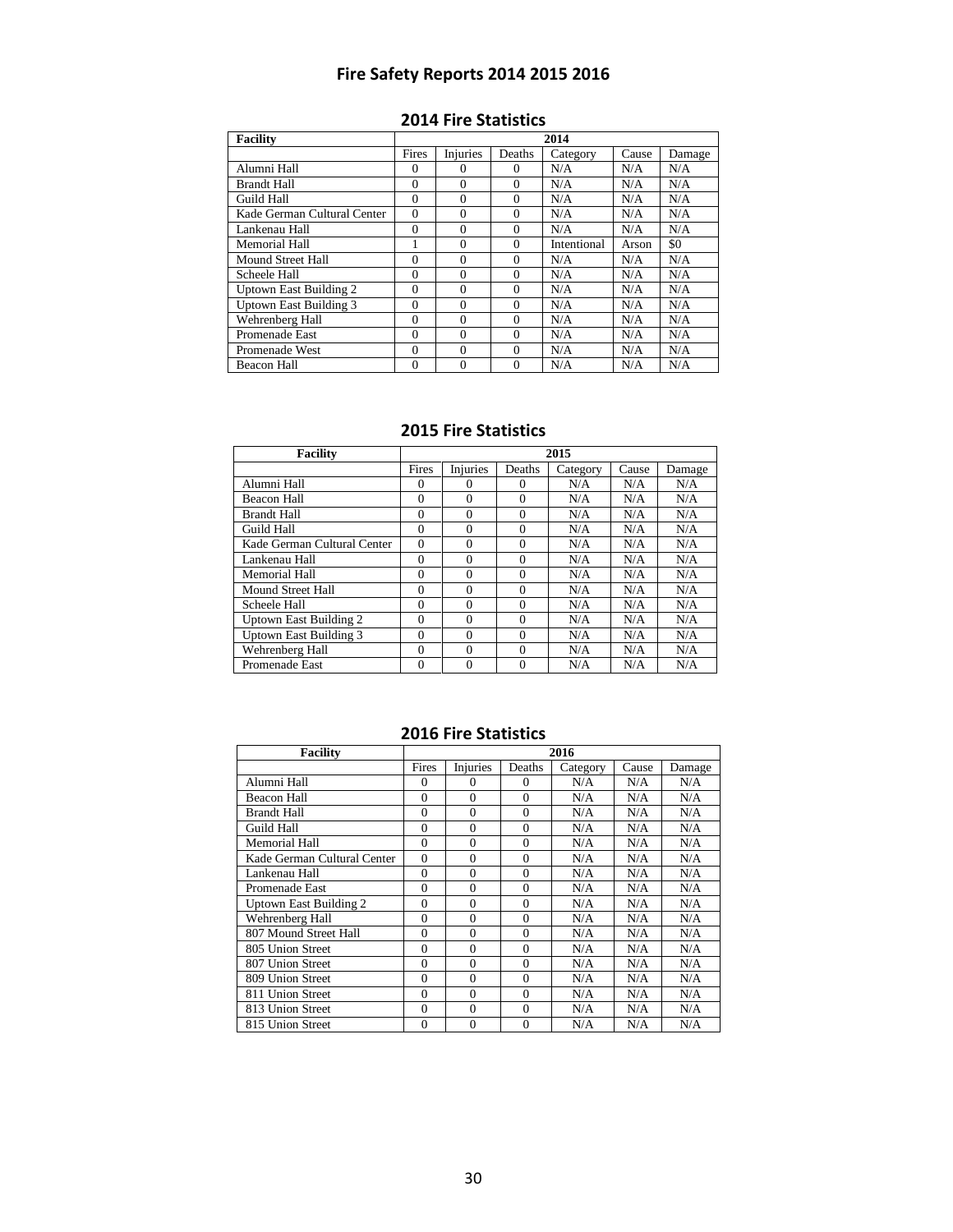#### **ADDITIONAL SAFETY TIPS**

#### **Tornado and Severe Storm**

Following are procedures that should be followed during a tornado and/or severe storm:

- $\triangleright$  If indoors, seek shelter in the lowest level of the building. Interior hallways or rooms are preferable. Stay away from windows.
- $\triangleright$  If outdoors, take cover in the nearest ditch or depression and away from power lines, buildings, trees and metal objects. Do not stay in a car or attempt to outrun the tornado.
- $\triangleright$  Assist people with disabilities and get them to safety. Do not use elevators in case of fire.
- $\triangleright$  After the tornado has passed, evaluate the situation and, if emergency help is necessary, contact VUPD at 911 via a campus phone or 219-464-5430 via a cell phone and the building contact person. Be aware at all times of dangerous structural conditions around you.
- $\triangleright$  Damaged facilities should be reported to VUPD. Note: Gas leaks and power failures create special hazards; refer to Major Utility Failure instructions section.
- $\triangleright$  Once outside, move to a clear area away from the affected building(s). Keep streets and walkways clear for emergency vehicles and personnel.
- $\triangleright$  If requested, assist VUPD and/or the building contact person.
- $\triangleright$  If necessary, an EOC will be activated by VUPD. Keep clear of the EOC unless you have important information to report. All emergency procedures will be directed through the EOC. Building contact persons will be in contact with the EOC and communications will flow through the building contact person.
- Do not return to an evacuated building unless directed to do so by VUPD, fire department personnel, or the building contact person.
- $\triangleright$  Stay calm. Emergency response efforts require clear thinking and cooperation from all members of the campus community.

#### **Winter Weather**

A winter weather advisory means that periods of snow will cause travel difficulties. Be prepared for slippery roads, limited visibility, and use caution when driving. When a winter weather advisory includes extreme cold temperatures, outside activities should be limited.

The following terms are used in connection with winter weather:

- $\triangleright$  Freezing rain –creates a coating of ice on roads and walkways.
- $\triangleright$  Sleet –is rain that turns to ice pellets before reaching the ground. Sleet can cause roads to freeze and become slippery.
- $\triangleright$  Frost/Freeze Warning –means below freezing temperatures are expected.
- $\triangleright$  Winter Weather Advisory –means cold, ice, and snow are expected.
- $\triangleright$  Winter Storm Watch –means severe weather, such as heavy snow or ice, is possible. When a Winter Storm Watch is issued:
	- o Listen to NOAA weather radio, local radio, and television/cable stations, such as The Weather Channel, for further updates.
	- o Be alert to changing weather conditions.
	- o Avoid unnecessary travel.
- Winter Storm Warning and/or Blizzard Warning–means severe winter conditions have begun or are imminent. Blizzard Warnings are issued when it is expected that heavy snow and strong winds will produce a blinding snow, near zero visibility, deep drifts, and dangerous wind chill temperatures. When a Winter Storm or Blizzard Warning is issued:
	- o Stay indoors during the storm.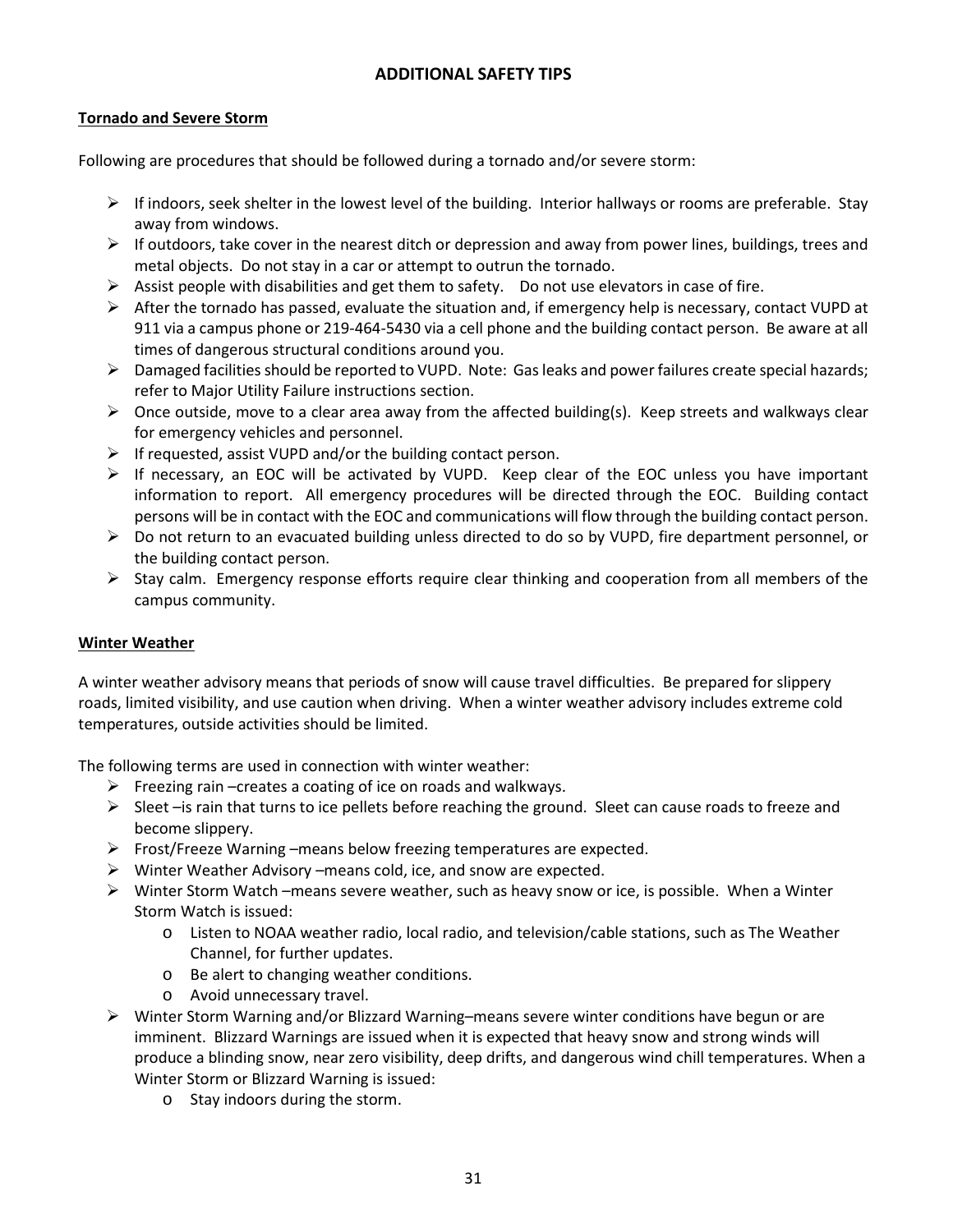- o If you must go outside:
	- **Phiat** Dress in several layers of lightweight clothing, gloves and a hat to will help prevent loss of body heat.
	- Cover your mouth to protect your lungs.
	- **Walk carefully on snowy, icy walkways.**
	- Watch for signs of frostbite. These include loss of feeling and white or pale appearance in extremities such as fingers, toes, ear lobes, and the tip of the nose. If symptoms are detected, get medical help immediately.
	- Watch for signs of hypothermia. These include uncontrollable shivering, memory loss, disorientation, incoherence, slurred speech, drowsiness, and apparent exhaustion. If symptoms of hypothermia are detected, get the victim to a warm location, remove wet clothing warm the center of the body first, and give warm, non-alcoholic beverages if the victim is conscious. Get medical help as soon as possible.
- $\circ$  If water pipes freeze during regular University business hours, make a report by calling Facilities Management at 464-6864; after hours, call VUPD at 464-5430.
- o Do not use electric or kerosene heaters as they can be a fire hazard and build up toxic fumes.
- o Avoid traveling by car in a storm, but if you must :
	- **Carry an emergency supply kit in the trunk.**
	- Keep the gas tank full.
	- **EXECT** Let someone know your destination, your route, and when you expect to arrive.
	- Eat regularly and drink ample fluids, but avoid caffeine and alcohol.

#### **Medical and First Aid**

Following are procedures that should be followed when medical/first aid is needed:

- $\triangleright$  If a serious injury or illness occurs on campus, immediately call VUPD at 911 via a campus phone or 219-464-5430 via a cell phone. Give your name, describe the nature and severity of the medical problem, and give the campus location of the victim. VUPD has a direct line to Emergency Medical Services. Officers can render First Aid and CPR. Automated External Defibrillators (AED's) are also available at some campus locations.
- $\triangleright$  In case of serious injury or illness:
	- o Keep victim still and comfortable. Do not move victim.
	- o Ask victim, "Are you okay?" and "What is wrong?"
	- o Check breathing and give rescue breathing if necessary (if trained).
	- o If victim is experiencing a heart attack or cardiac arrest, give chest compressions with minimal interruptions. Use AED if available and if trained.
	- o Control serious bleeding by direct pressure on the wound.
	- o Continue to assist the victim until help arrives.
	- o Look for emergency medical identification (ID) on the victim, question witnesses, and give all information to VUPD.
- $\triangleright$  In case of minor injury or illness, provide first aid care. Use first aid materials located in the building. Be sure to restock the first aid supply kits as materials are used.

#### **First Aid Instructions**

Following are instructions that should be followed for first aid:

- $\triangleright$  In all cases, notify VUPD at 911 via a campus phone or at 219-464-5430 via a cell phone.
- $\triangleright$  Poisoning Overdose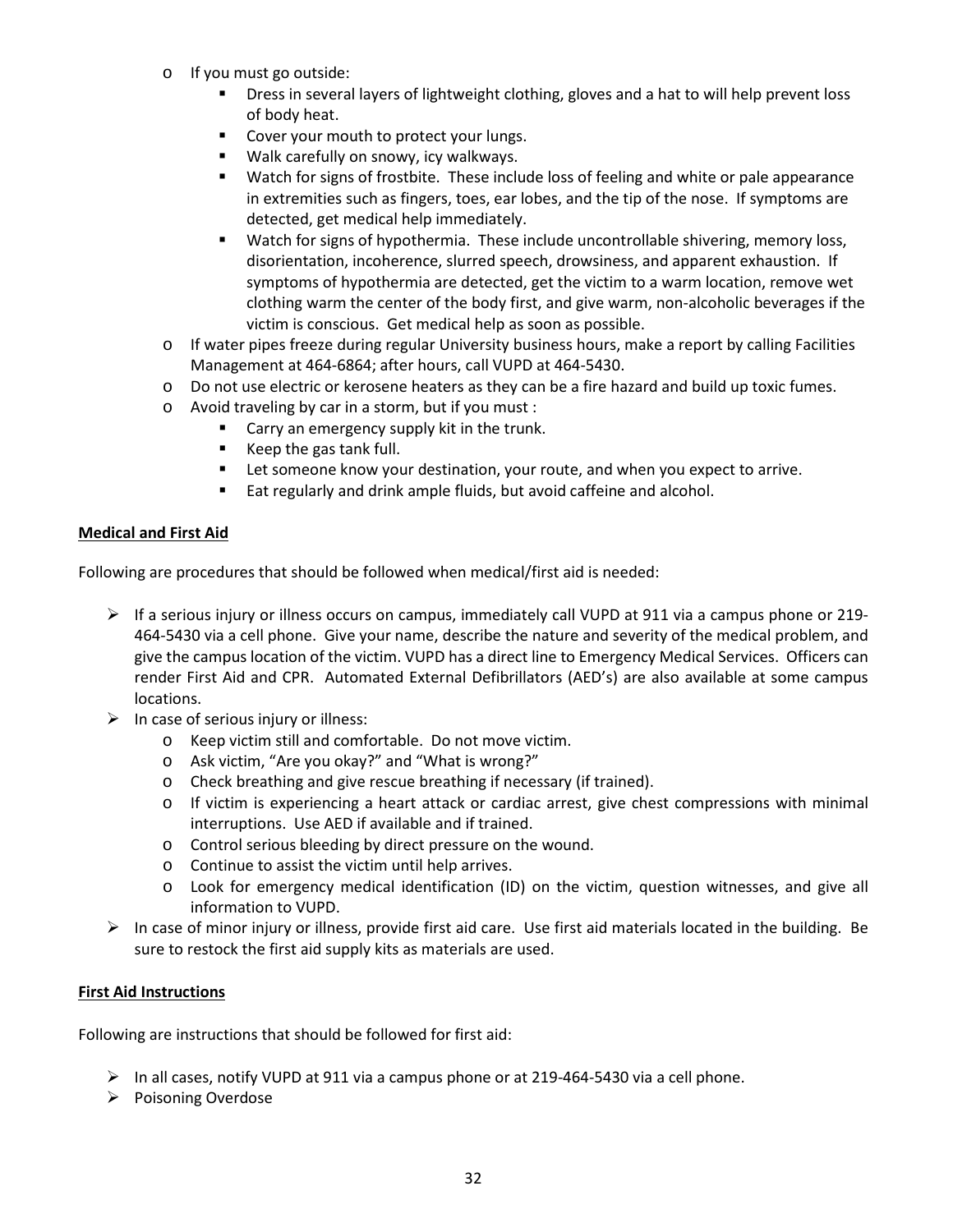- o Determine what substance is involved and how it was ingested
- o Stay with the victim and assist as necessary
- $\triangleright$  Fainting, Unconsciousness and Shock
	- o Have the victim lie or sit down and rest
	- o Keep the victim comfortable, not hot or cold
	- o Ask or look for an emergency medical ID. for the victim
	- o Treat other injuries as necessary
- $\triangleright$  Burns, Thermal and Chemical
	- $\circ$  If burns are caused by dry chemicals, brush off chemicals and remove clothing
	- o Flood the burn with tepid water
	- o Cover the burn with dry sterile bandage
	- o Keep the victim quiet and comfortable
- Severe Bleeding and Wounds
	- o Use a clean cloth or gloved hand
	- o Apply direct pressure on wound
	- o Apply pressure to a blood vessel, if necessary
	- o Elevate the body part that is bleeding
	- o Add more cloth if blood soaks through
	- o Keep pressure on the wound until help arrives
	- o If the patient loses consciousness, open the patient's airway and elevate his/her legs
- $\triangleright$  Choking
	- o If patient is lying down:
		- Check the victim's mouth and clear of foreign matter
		- Use abdominal thrusts
	- o If patient is standing:
		- **If patient is coughing and breathing stay with them**
		- **If the patient is unable to speak, perform abdominal thrusts**
- Heart Attack
	- o Place victim lying on his/her back
	- o Give resuscitation or CPR as necessary; if available use AED
	- o Keep the victim comfortable, not hold or cold
	- o Ask or look for an emergency medical ID for the victim
- $\triangleright$  Fractures and Sprains
	- o Keep the victim still
	- o Keep the injured area immobile
	- o Use an ice pack if available to reduce swelling

#### **Explosion, Aircraft Crash, or Similar Incident**

Following are procedures that should be followed during/after an explosion, aircraft crash, or similar incident:

- $\triangleright$  Immediately take cover under tables, desks and other such objects that will give protection against falling glass or debris.
- $\triangleright$  After the effect of the explosion and/or fire has subsided, notify VUPD at 911 via a campus phone, or at 219-464-5430 via a cell phone, and the building contact person. Give your name and describe the location and nature of the emergency.
- $\triangleright$  When appropriate, or you are told to leave by VUPD or building contact person, walk quickly to the nearest marked exit and alert others to do the same.
- $\triangleright$  Assist people with disabilities in exiting the building. Do not use elevators in case of fire.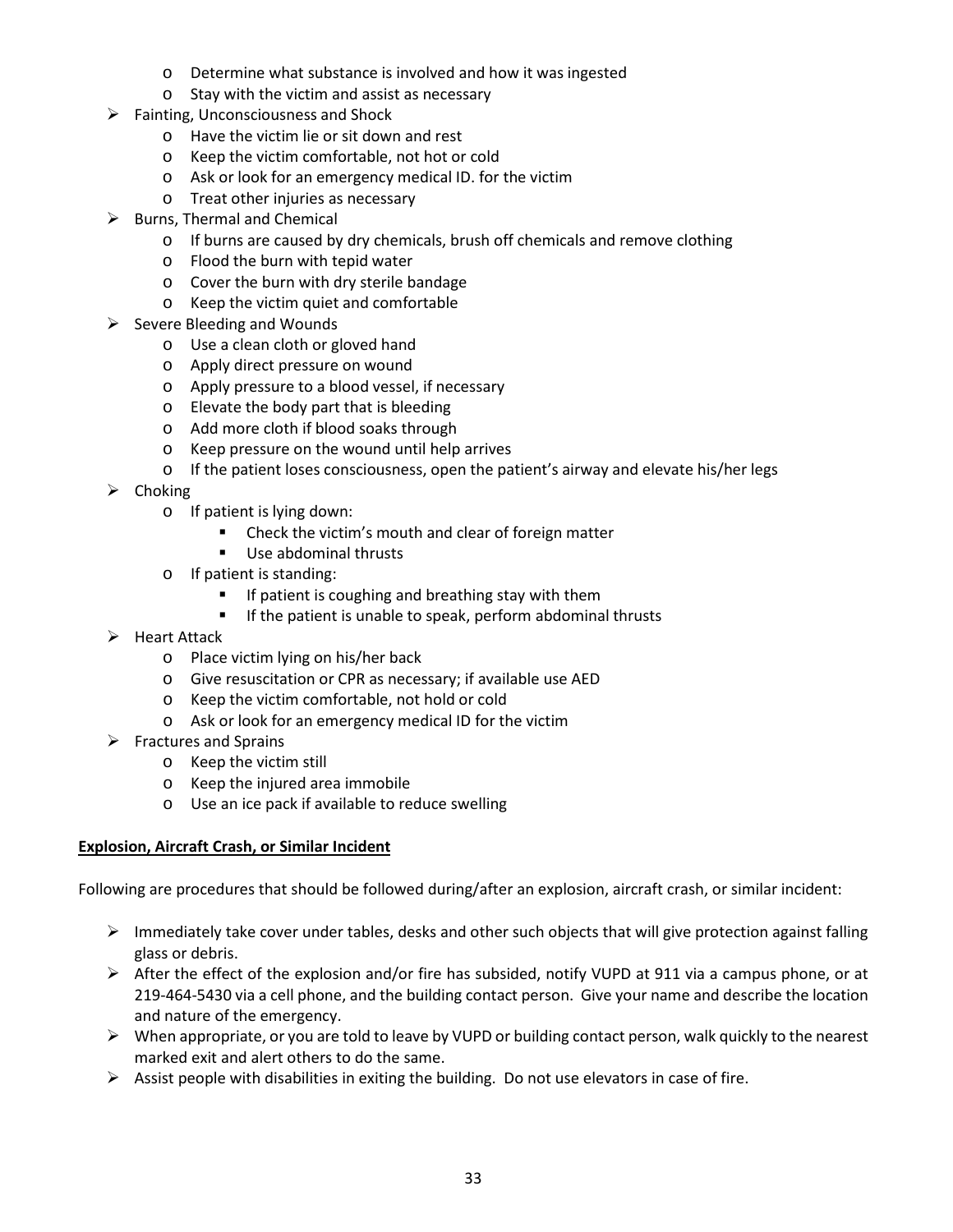- $\triangleright$  Once outside, move to a clear area away from the affected building. Keep streets and walkways clear for emergency vehicles and personnel.
- $\triangleright$  If requested, assist VUPD and/or building contact person.
- $\triangleright$  If necessary, an EOC will be activated by VUPD. Keep clear of the EOC unless you have important information to report. All emergency procedures will be directed through the EOC. Building contact persons will be in contact with the EOC and communications will flow through the building contact person.
- $\triangleright$  Do not return to an evacuated building unless directed to do so by VUPD, fire department personnel, or the building contact person.

#### **Chemical or Radiation Spill**

Following are procedures that should be followed during/after a chemical or radiation spill:

- $\triangleright$  Any spillage of a chemical or radioactive material is to be reported immediately to VUPD at 911 via a campus phone, or at 219-464-5430 via a cell phone.
- $\triangleright$  When reporting, be specific about the nature of the involved material and the location. VUPD will contact the necessary specialized authorities and medical personnel.
- $\triangleright$  Risk assessment should be conducted immediately. All persons not trained in spill containment techniques should immediately evacuate the area and contact VUPD at 911.
- $\triangleright$  While persons trained in chemical spill containment techniques begin spill containment procedures, no one should be allowed to enter the affected area.
- $\triangleright$  Anyone who may be contaminated by the spill is to avoid contact with others as much as possible. Required first aid and clean up by specialized authorities should be started at once.
- $\triangleright$  If necessary, or if directed to do so by VUPD or building contact person, activate the building's fire alarm. In addition, you must call VUPD or building contact person.
- $\triangleright$  If necessary, or you are told to leave the building by VUPD or building contact person, walk quickly to the nearest marked exit and alert others to do the same. If the spill is outdoors you may be directed to shelter in the building.
- $\triangleright$  Assist people with disabilities in exiting the building. Do not use elevators in case of fire.
- $\triangleright$  Once outside, move to a clear area away from the affected building(s). Keep streets and walkways clear for emergency vehicles and personnel.
- $\triangleright$  If requested, assist VUPD and/or building contact person.
- $\triangleright$  If necessary, an EOC will be activated by VUPD. Keep clear of the EOC unless you have important information to report. All emergency procedures will be directed through the EOC. Building contact persons will be in contact with the EOC and communications will flow through the building contact person.
- $\triangleright$  Do not return to an evacuated building unless directed to do so by VUPD or the building contact person.

#### **Bomb Threat**

Following are procedures that should be followed during a bomb threat:

- $\triangleright$  If you observe a suspicious object or potential bomb on campus, DO NOT HANDLE THE OBJECT. Clear the area and immediately call VUPD at 911 via a campus phone or at 219-464-5430 via a cell phone.
- Any person receiving a phone call that a bomb or other explosive device has been placed on campus is to ask the caller:
	- o When is the bomb going to explode?
	- o Where is the bomb located?
	- o What kind of bomb is it?
	- o What does it look like?
	- o Why did you place the bomb?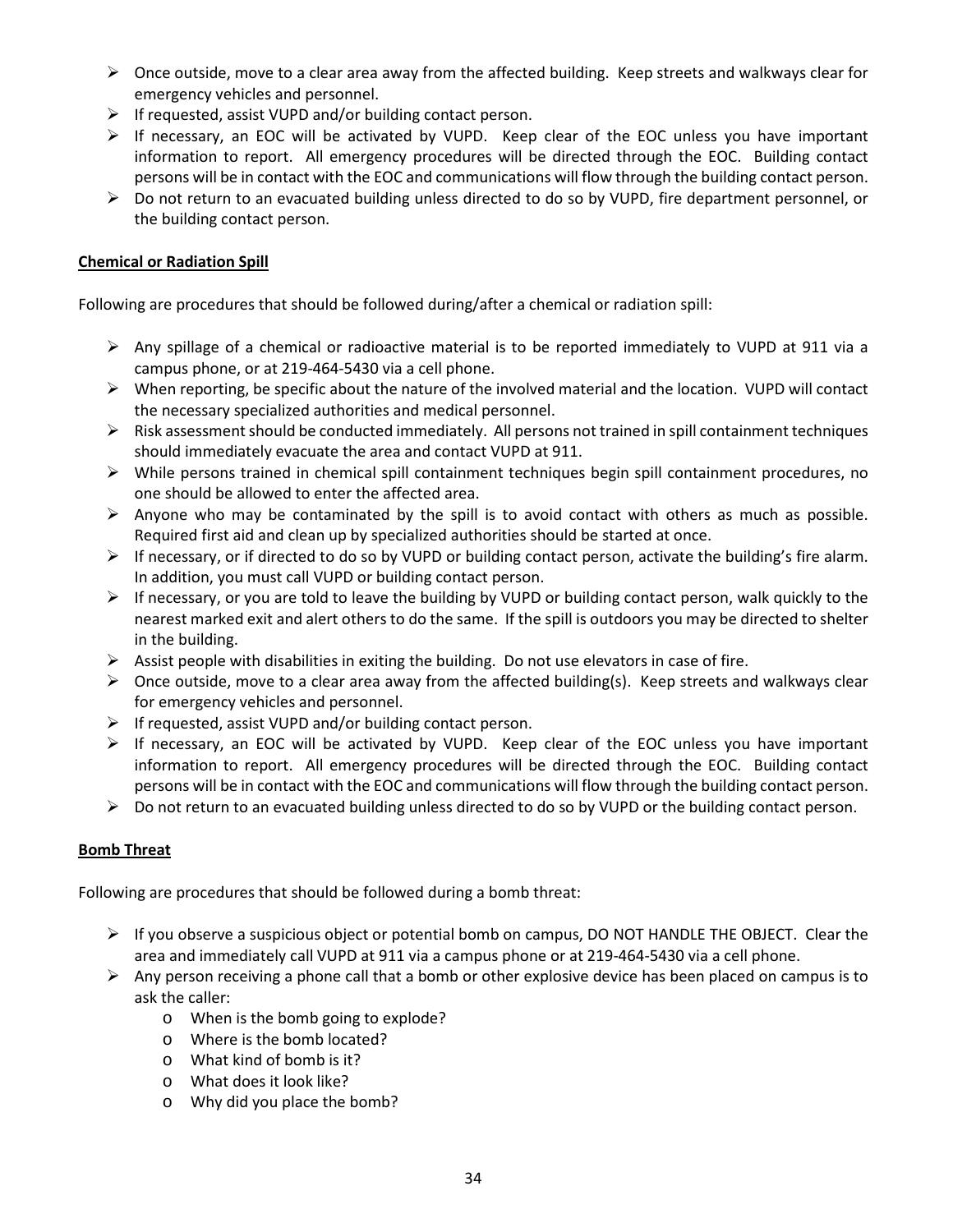- $\triangleright$  Keep talking to the caller as long as possible and record the following:
	- o Time of call
	- o Age and sex of caller
	- o Speech pattern, accent
	- o Background noise
- $\triangleright$  Immediately notify VUPD by dialing 911 via a campus phone or at 219-464-5430 via a cell phone and supply them with information outlined above.
- $\triangleright$  VUPD will conduct a detailed bomb search. Employees are requested to make a cursory inspection of their area for suspicious objects and to report the location to VUPD. DO NOT TOUCH THE OBJECT.
- $\triangleright$  If necessary, or if directed to do so by VUPD or building contact person, activate the building's fire alarm. In addition, you must call VUPD or building contact person.
- $\triangleright$  When the building fire alarms are sounded or when told to leave by VUPD or building contact person, walk quickly to the nearest marked exit and alert others to do the same.
- $\triangleright$  Assist people with disabilities in exiting the building. Do not use elevators in case of fire.
- $\triangleright$  Once outside, move to a clear area away from the affected building(s). Keep streets and walkways clear for emergency vehicles and personnel.
- $\triangleright$  If requested, assist VUPD and/or building contact person.
- Do not return to an evacuated building unless directed to do so by VUPD or the building contact person.

# **Fire**

Following are procedures that should be followed during/after a fire:

- $\triangleright$  Know the location of fire extinguishers in your area and know how to use them. Training and information are available through Campus Safety.
- $\triangleright$  For a minor fire that appears controllable, IMMEDIATELY contact VUPD. Promptly direct the charge of the fire extinguisher towards the base of the flame.
	- o Remember "PASS"
		- $\blacksquare$  Pull
			- $\overline{\mathsf{A}}$ im
			- **Squeeze**
		- **Sweep**
- $\triangleright$  If necessary, or if directed to do so by VUPD or building contact person, activate the building's fire alarm. In addition, you must call VUPD at 911 using a campus phone or at 219-464-5430 via a cell phone, or the building contact person.
- $\triangleright$  For large fires that do not appear controllable, IMMEDIATELY contact VUPD and the building contact person. Evacuate all affected rooms closing all doors to confine the fire and reduce oxygen. Do not lock doors.
- $\triangleright$  When the building fire alarm is sounded or when told to do so by VUPD or the building contact person, walk quickly to the nearest marked exit, and alert others to do the same.
- $\triangleright$  Assist people with disabilities in exiting the building. Do not use elevators in case of fire.
- $\triangleright$  Once outside, move to a clear area away from the affected building(s). Keep streets and walkways clear for emergency vehicles and personnel.
- $\triangleright$  If requested, assist VUPD and/or building contact person.
- $\triangleright$  If necessary, an EOC will be activated by VUPD. Keep clear of the EOC unless you have important information to report. All emergency procedures will be directed through the EOC. Building contact persons will be in contact with the EOC and communications will flow through the building contact person.
- $\triangleright$  Do not return to an evacuated building unless directed to do so by VUPD or the building contact person.
- $\triangleright$  If you become trapped in a building during a fire and a window is available, place an article of clothing (shirt, coat, etc.) outside the window as a marker for emergency personnel. If there is no window, stay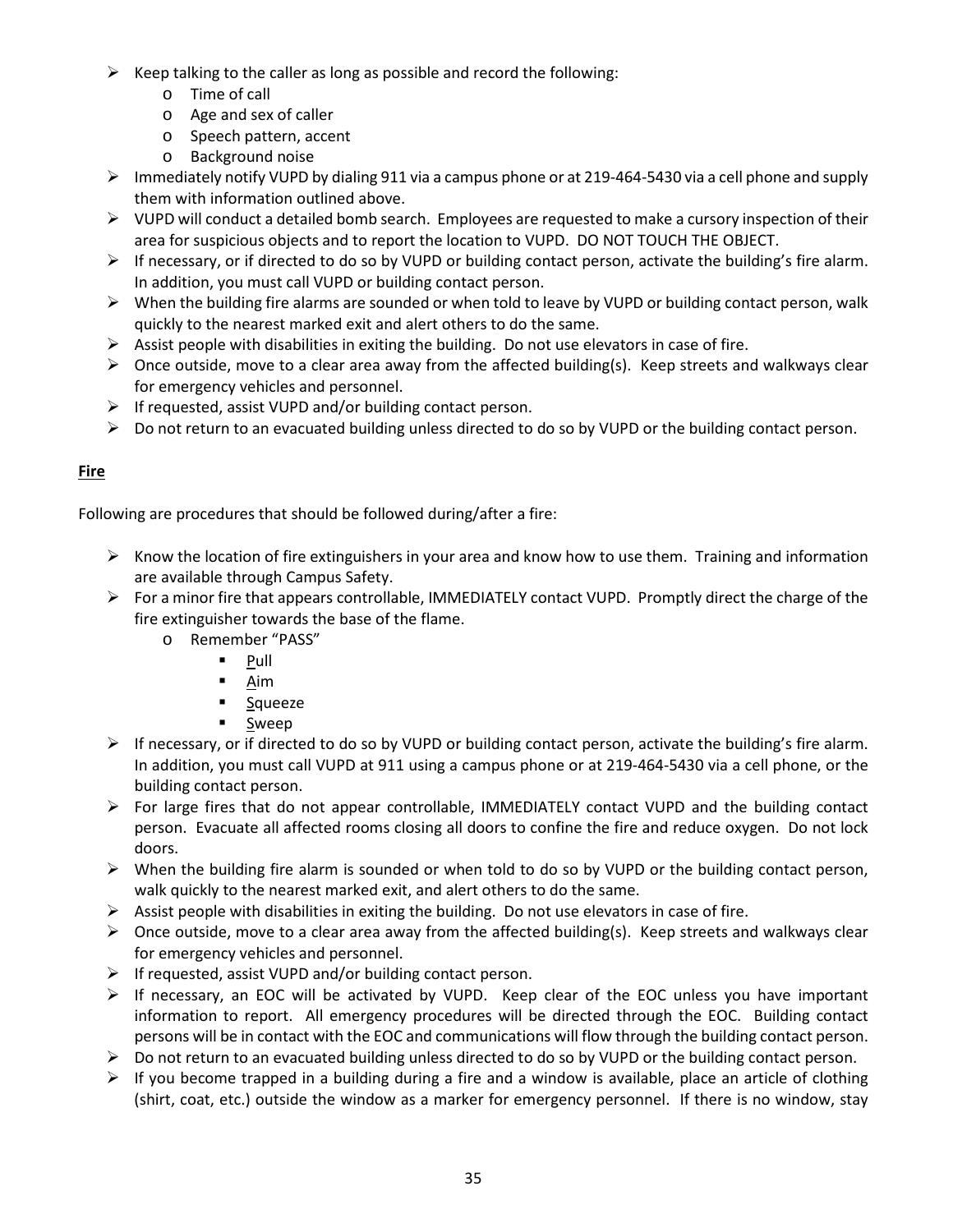near the floor, where the air will be more breathable and shout at regular intervals to alert emergency personnel of your location.

#### **Major Utility Failure**

Following are procedures that should be followed during a major utility failure:

- $\triangleright$  In the event of a major utility failure (gas leak, electrical problem, etc.) immediately notify VUPD at 911 via a campus phone or at 219-464-5430 via a cell phone. For failures during regular business hours, also call Facilities Management at (219- 464-6864.
- $\triangleright$  If there is potential danger to people, buildings, and/or equipment, or if the utility failure occurs after hours, on weekends or on holidays, notify VUPD.
- $\triangleright$  Assist people with disabilities in exiting the building. Do not use elevators in case of fire.
- $\triangleright$  Once outside, move to a clear area away from the affected building(s). Keep streets and walkways clear for emergency vehicles and personnel.
- $\triangleright$  Do not return to an evacuated building unless directed to do so by VUPD or the building contact person.
- $\triangleright$  Electrical/Light Failure
	- o At present, not all buildings are equipped with an emergency light system that will provide enough illumination in corridors and stairs for safe exiting. It is therefore advisable for each campus department to have flashlights available.
- $\triangleright$  Elevator Failure
	- $\circ$  If you are trapped in an elevator, use the emergency phone in the elevator to notify VUPD. If the elevator does not have an emergency phone, turn on the emergency alarm (located on the front panel) which will signal your need for help. If you find someone trapped in an elevator, call 911 and report it to VUPD. Elevator safety is governed by code and rescues are to be made by firefighters.
- $\triangleright$  Plumbing Failures/Flooding
	- o Cease using all electrical equipment. If necessary, vacate the area. Notify VUPD at 911 or 219- 464-5430.
- $\triangleright$  Serious Gas Leak
	- o Cease all operations. Do not switch on lights or any electric equipment. Electrical arching can trigger an explosion. Vacate the area and notify VUPD at 911 or 219-464-5430.
- Ventilation Problems
	- o If smoke or odors come from the ventilation system, and it becomes necessary, cease all operation and vacate the area. Notify VUPD at 911 or 219-464-5430.

#### **Civil Disturbance or Demonstrations**

Following are procedures that should be followed during a civil disturbance or demonstration:

- $\triangleright$  Most campus demonstrations are peaceful and everyone should attempt to carry on business as normally as possible. Avoid provoking or obstructing the demonstrators.
- $\triangleright$  Should a disturbance occur, call VUPD at 911 using a campus phone or at 219-464-5430 using a cell phone. To avoid causing additional trouble, make the call in private.
- $\triangleright$  A threatening disturbance should be reported immediately to VUPD and the building contact person. The following actions also should be taken:
	- o Remain on the line with VUPD to share information and to receive additional instruction.
	- o Direct someone to alert all individuals in the area of the situation.
	- o Direct someone to lock interior doors and secure all files, documents, and equipment.
	- o If necessary, cease operation and evacuate.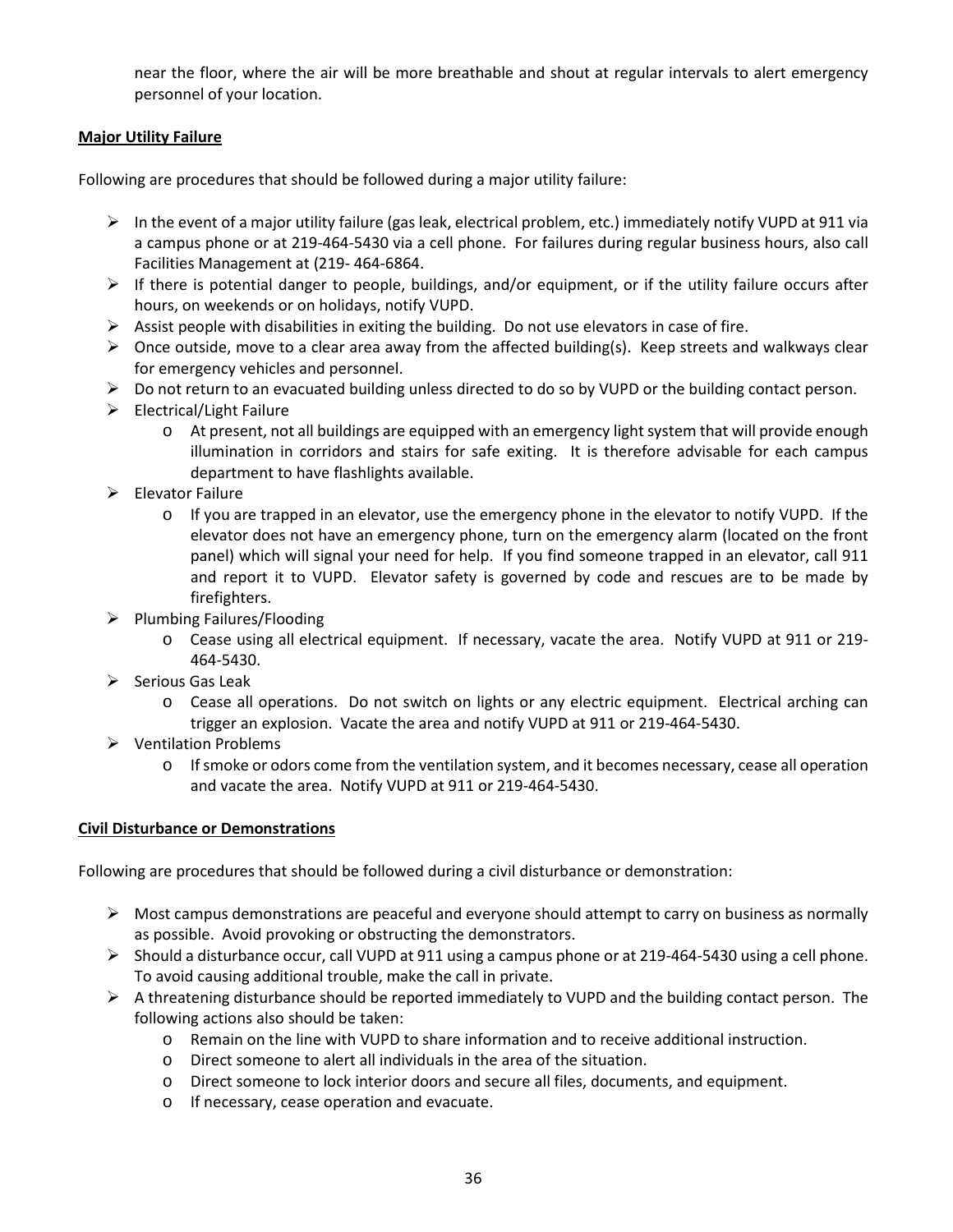- $\triangleright$  VUPD will assess the situation. Participants who refuse to disperse may be subject to prosecution if any campus rules and/or state laws are violated.
- $\triangleright$  If a class is disrupted, call VUPD at 911 or at 219-464-5430.

# **Violent or Criminal Behavior**

Following are procedures that should be followed during violent or criminal behavior:

- $\triangleright$  Everyone is asked to assist in making campus a safe place by being alert to suspicious situations or persons and by reporting them as outlined below.
- $\triangleright$  If you are the victim of, or witness to, any criminal acts and/or violations of the law such as assault, robbery, theft, overt sexual behavior, etc., immediately contact VUPD at 911 or 219- 464-5430 as soon as possible and supply them with the following information:
	- o Nature of incident
	- o Location of incident
	- o Description of person(s) involved
	- o Description of property involved
- $\triangleright$  If you witness a criminal act or whenever you notice a person(s) acting suspiciously on campus, immediately notify VUPD at 911 or 219-464-5430 and give the information outline above.
- $\triangleright$  Assist VUPD when they arrive by supplying them with all additional information and ask others to do the same.

#### **Sexual Assault**

Everyone can and should take precautions to prevent victimization. This includes increasing your knowledge of potentially dangerous situations, avoiding them when possible, and being prepared to deal with them as they are recognized. Some suggestions or improving personal safety are:

- $\triangleright$  At Home
	- o Make sure hallways, garages and grounds are lighted. Have a key ready to open doors.
	- o Leave a spare key with a friend rather than leaving it under the doormat or over the door.
	- o Lock window and doors that are easily accessible. Pull shades or curtains after dark so it is not easy to advertise that no one else is home.
	- o List only last name and initials on the mailbox and door and in phone book.
	- o Do not give out information or make appointments with strangers over the phone or internet.
	- o Do not admit strangers to your home. If an unexpected person approaches your door, determine identification before opening the door.
- $\triangleright$  At the Office
	- o The office environment is unique. Each department, depending upon working habits, public commitments and style of operation, will differ. A safety system can be developed that will complement the particular environment in which you work. VUPD should be contacted as a resource for information and assistance in the design of a personal protection program for your office.
- $\triangleright$  In the Car
	- o Park in well-lighted areas.
	- o Walk back to your car with key ready.
	- o Check the back seat before getting into your car and make sure no one is hiding.
	- o Keep doors locked at all times.
	- o If the car breaks down, raise the hood, put on emergency lights, return to your car, and lock the doors. Wait for someone to stop and offer help; stay in your locked car and ask them to call the police or a tow service.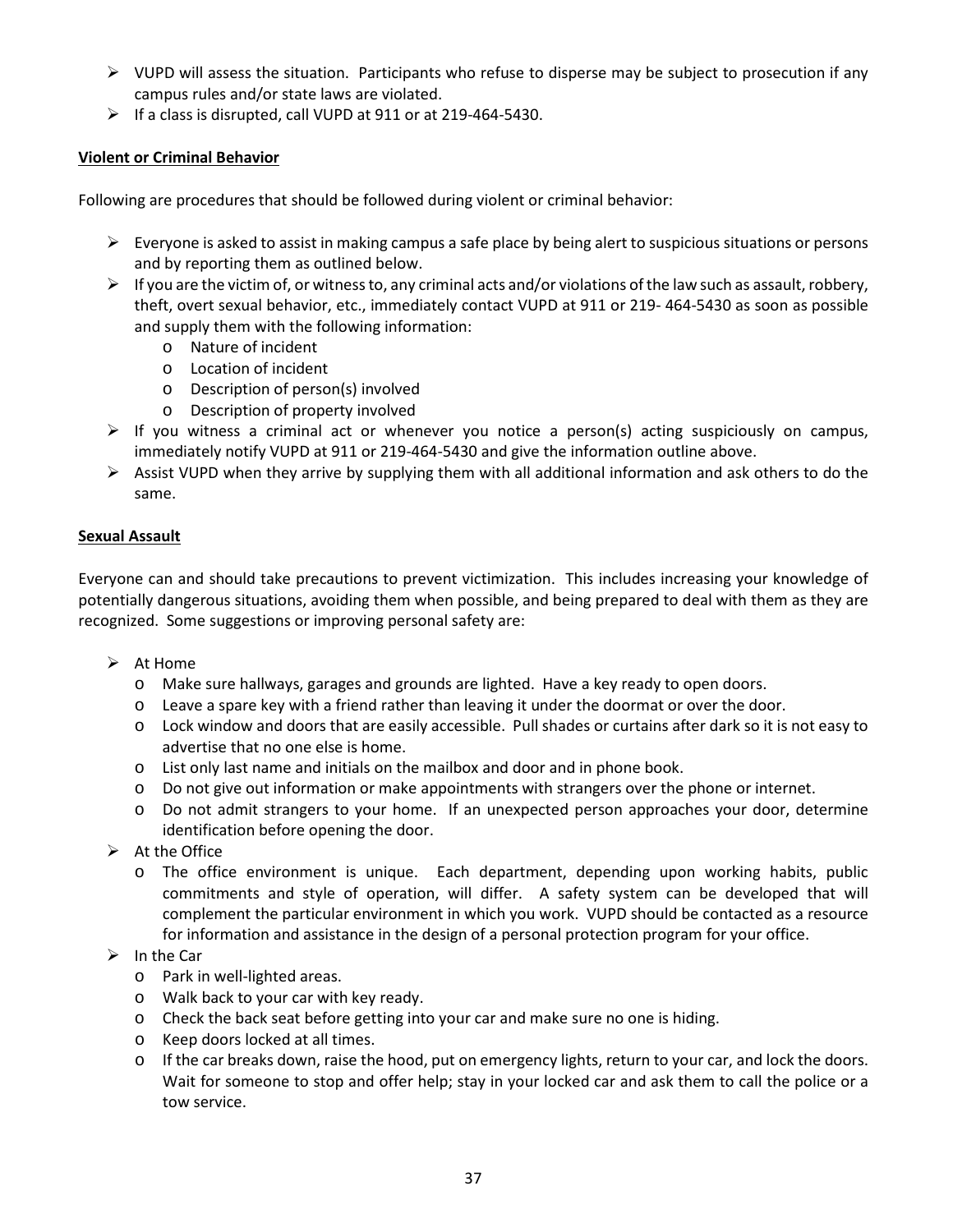- o Avoid hitchhiking and hitchhikers due to high risks involved.
- $\triangleright$  If You Are the Victim of a Sexual Assault
	- o Attempt to stay calm and remain alert. Look for situations that you can exploit to your advantage. Your primary objection should be to survive the attack, and if possible, avoid serious injury to yourself.
	- o If possible, try to get away as fast as you can. If necessary, fight back. If, however you are immediately threatened, attempting to escape or fight back initially may not be possible or advisable. In such a case, it may be necessary to cooperate somewhat until a safer opportunity for escape presents itself, but never leave the location with an attacker. Remember staying alive is your most important concern.
	- o Take notice of the characteristics of your assailant and try to talk you way out of a rape situation, or identify a means of escape. Information you recall about your attacker is invaluable to the police in trying to apprehend the criminal.
	- o If you are on campus, notify VUPD at 911 via a campus phone or at 219-464-5430 via a cell phone as soon as possible.
- $\triangleright$  Referral Service
	- o Education on rape prevention is available through VUPD, the Sexual Assault Awareness and Facilitative Education office (S.A.F.F.E.), the Student Counseling & Development Center, and the Dean of Students' office.

#### **Hostage**

Suggested conduct while being held hostage:

- $\triangleright$  Under all circumstances, attempt to stay calm and be alert to situation that you can exploit to your advantage. Remember that the primary objective of law enforcement officials will be to secure your safe return as quickly as possible.
- $\triangleright$  No matter how "reasonable" your captors may appear on the surface, they cannot be trusted to behave normally and their actions may be unpredictable.
- $\triangleright$  Comply with the instructions of you abductors as well as you can.
- $\triangleright$  Do not discuss what action your family, friends or employer may take.
- $\triangleright$  Make a mental note of all movements including time in transit, direction, distance, speed, landmarks along the way, special odors and sounds.
- $\triangleright$  Whenever possible, take note of the characteristics of your abductors, their habits, surroundings, speech mannerisms, and the contacts they make. Such information can be of great value in their ultimate apprehension.
- $\triangleright$  Generally, you cannot expect to have a good opportunity to escape; any attempt to escape, however, should not be made unless it is indicated that your life is in imminent danger. Carefully calculate the best possible odds for success.
- $\triangleright$  Avoid making provocative remarks to your abductors. As noted, they may be unstable individuals who react explosively and are likely to be violent and abusive.
- $\triangleright$  Try to establish some kind of rapport with your captors.

#### **Active Shooter on Campus**

The National Tactical Officers Association defines an active shooter as one of more subjects who participate in a random or systematic shooting spree, demonstrating their intent to continuously harm others. An active shooter's overriding objective appears to be that of mass murder, rather than criminal conduct such as robbery, kidnapping, etc. The definition also can include any assault with a deadly weapon causing a mass homicide.

- $\triangleright$  In a Classroom or Office
	- o If you are in a classroom, room, or office, STAY THERE, and secure the door.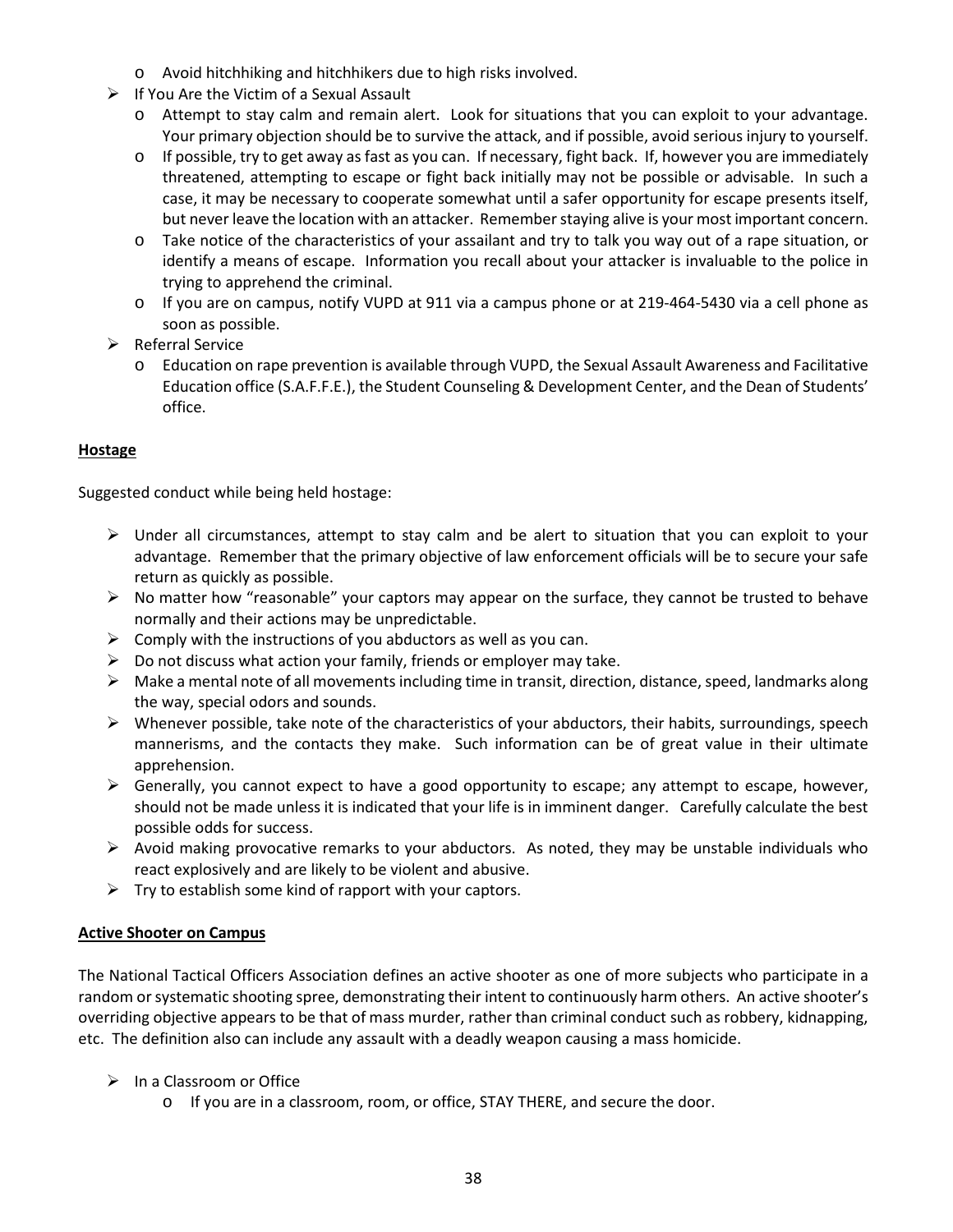- $\circ$  If the door has a lock, use it. If the door opens in, barricade it closed with heavy furniture or any items located in the area. You may also use something to wedge under the door to help barricade it.
- $\circ$  If the door opens out, tie a belt or other items to the door and then to a heavy piece of furniture that cannot be pulled though the doorway. This will help to keep the door from being opened from the hallway. Again, cover the door with furniture or other items in the area.
- o If the door has window, cover it if you can.
- o Depending on the gunman's location, consideration may also be given to exit through ground floor window openings. Have someone watch as you get as many people out of the window as calmly and as quietly as possible.
- $\circ$  If the windows don't open, or you can't break them, or you are not on a ground floor, get out of sight from the door, stay away from windows, take cover behind or under furniture, stay low, keep quiet, and act as if no one is in the room. Silence your cell phone.
- o Do not answer the door.
- o Stay calm.
- $\triangleright$  Exiting the Building
	- $\circ$  If it is possible to exit the building safely, move away from the immediate path of danger.
	- o Do not run in a straight line (do zigzag).
	- o Notify anyone you may encounter to exit the building immediately.
	- o Do not signal an evacuation by pulling the fire alarm; this may cause those that are in secure places to exit into view of the shooter.
- $\triangleright$  After Exiting the Building
	- o Try to keep as many large objects such as parked vehicles, large trees, brick walls, retaining walls, and any object which may stop firearm ammunition penetration, between you and the shooter as you run.
	- o Run to a police officer, keeping your hands in the air or on your head, and follow the orders that the police give you.
	- o Don't leave the area entirely; you may have information that responding police officers will need. Once in a safe place stay put.
- $\triangleright$  In Hallways, Lounge Areas, or Corridors
	- o If you are in a hallway, get in a room that is not already secured and secure it.
	- o Unless you are very close to an exit, don't run through a long hall to get to one, you may encounter the shooter or hostage taker.
	- o If you are trapped in these areas, do your best to hide.
- $\triangleright$  In Large Rooms or Auditoriums
	- o If in a gym or theater area and the shooter or hostage taker(s) are not present, move to and out the external exits.
	- o If you are trapped in these areas, do your best to hide.
- $\triangleright$  Trapped With the Gunman
	- $\circ$  If you are trapped with the gunman, don't do anything to provoke him/her. If there is no shooting, do what the gunman says and don't move suddenly. Only you can draw the line on what you will or will not do to preserve your life or the lives of others.
	- o If you are in the area where there are victims, pretend to be dead.
	- o If the gunman starts shooting people, you need to make a choice. At this point, it is your choice of whether to stay still, run for an exit while zigzagging, or attack the shooter. Attacking the shooter is very dangerous, but certainly no more than doing nothing and being shot. A moving target is much harder to hit than a stationary one and the last thing that the shooter will expect is to be attacked by an unarmed person. Any option chosen may still result in a negative consequence.